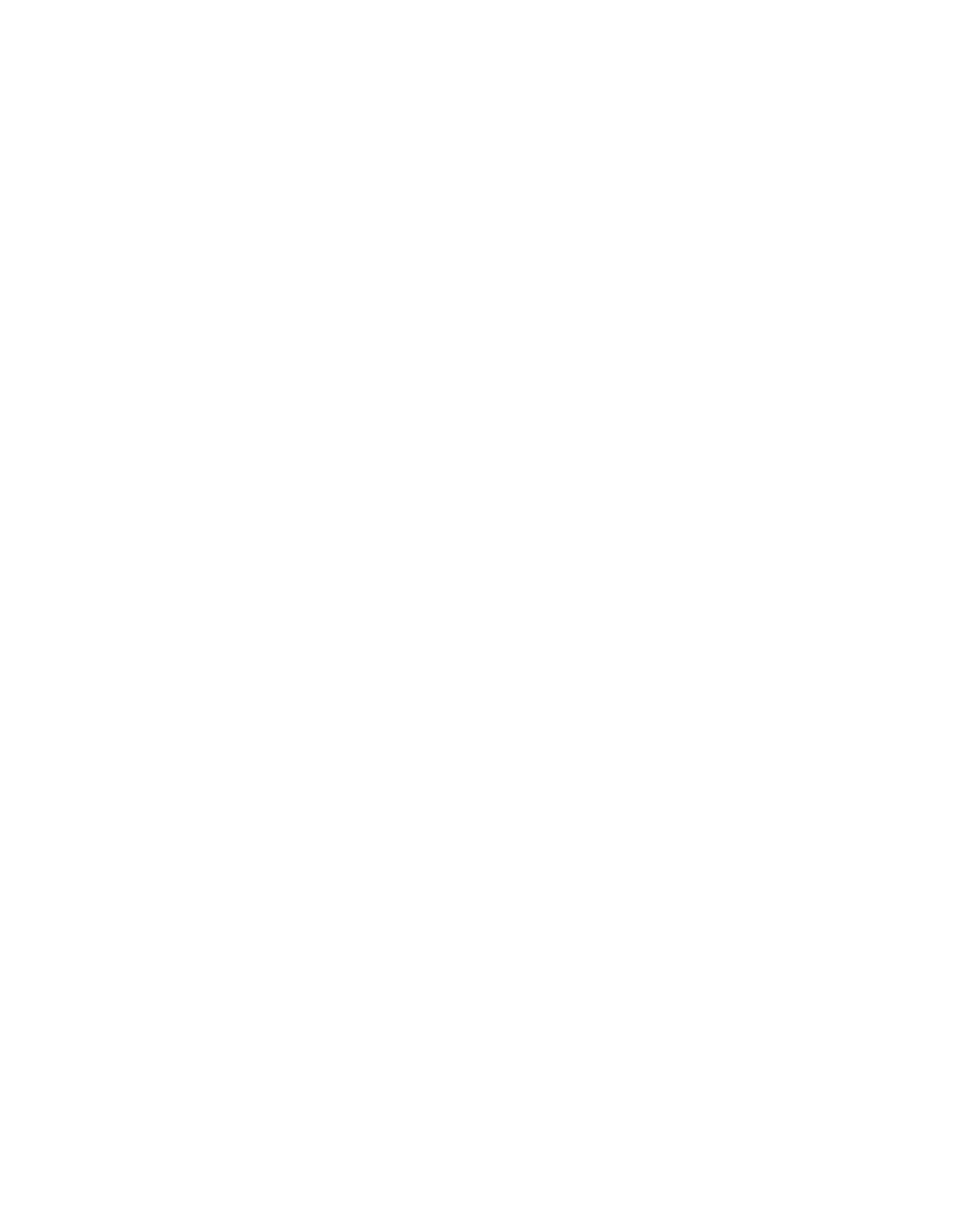

### **THE FISCAL YEAR AT A GLANCE**

| Year ended March 31                                                          | 2022                     | 2021                     |
|------------------------------------------------------------------------------|--------------------------|--------------------------|
| Net equity value per Common Share <sup>1</sup>                               | \$<br>166.49             | \$<br>170.66             |
| Net investment income per Common Share <sup>1</sup>                          | \$<br>0.30               | \$<br>2.31               |
| Net income (loss) per Common Share                                           | \$<br>(1.94)             | \$<br>34.88              |
| Cash dividends paid per Common Share<br>Quarterly<br>Additional <sup>2</sup> | \$<br>1.20<br>\$<br>1.11 | \$<br>\$<br>1.20<br>1.09 |
| Net assets $3$                                                               | \$2,018,799              | \$2,072,040              |
| Net investment income $1,3$                                                  | \$<br>3,989              | \$<br>28,349             |
| Number of Common Shares outstanding at year end                              | 12,078,793               | 12,096,093               |

<sup>1</sup> See Management's Discussion and Analysis for Use of Non-GAAP measures.<br><sup>2</sup> This additional dividend represents the annual distribution of the prior vear's annual

This additional dividend represents the annual distribution of the prior year's annual net investment income after payment of Preferred Share dividends and quarterly dividends.

<sup>3</sup> In thousands of Canadian dollars.

# **ANNUAL MEETING OF SHAREHOLDERS**

The Annual Meeting of Shareholders ("AGM") will be held Thursday, June 23, 2022 at 11:30 a.m (Toronto time). The AGM will be held as a virtual-only meeting in order to comply with legal requirements and social distancing best practices in light of the COVID-19 pandemic. All shareholders are invited to attend.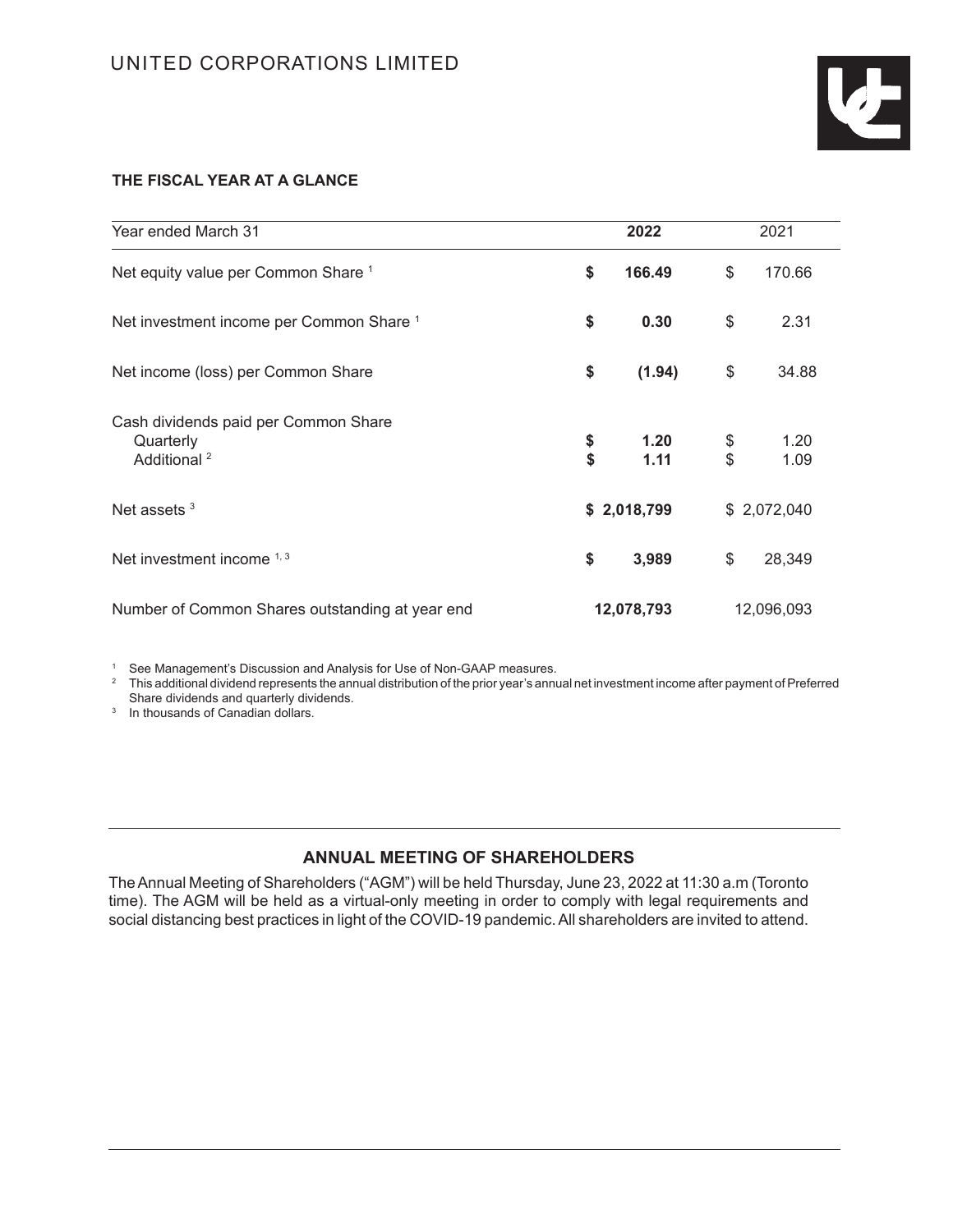#### **BOARD OF DIRECTORS**

DUNCAN N. R. JACKMAN Chairman and President United Corporations Limited

CHRISTOPER A. ALEXANDER Chairman and CEO Globestage Partners Inc.

DAVID J. DAWSON Managing Director Protiviti

C.O. TRINITY JACKMAN Instructor, History Department York University

FAHAD KHAN Vice-President, Investments E-L Financial Corporation Limited

KIM SHANNON President and Co-Chief Investment Officer Sionna Investment Managers Inc.

MICHAEL J. WHITE Chairman of the Board Addenda Capital Inc.

DAVID R. WINGFIELD Partner Strosberg Sasso Sutts LLP

#### **HONORARY DIRECTOR**

THE HONOURABLE HENRY N. R. JACKMAN Honorary Chairman The Empire Life Insurance Company

#### **OFFICERS**

DUNCAN N. R. JACKMAN Chairman and President

SCOTT F. EWERT Vice-President

RICHARD B. CARTY Corporate Secretary

FRANK J. GLOSNEK **Treasurer**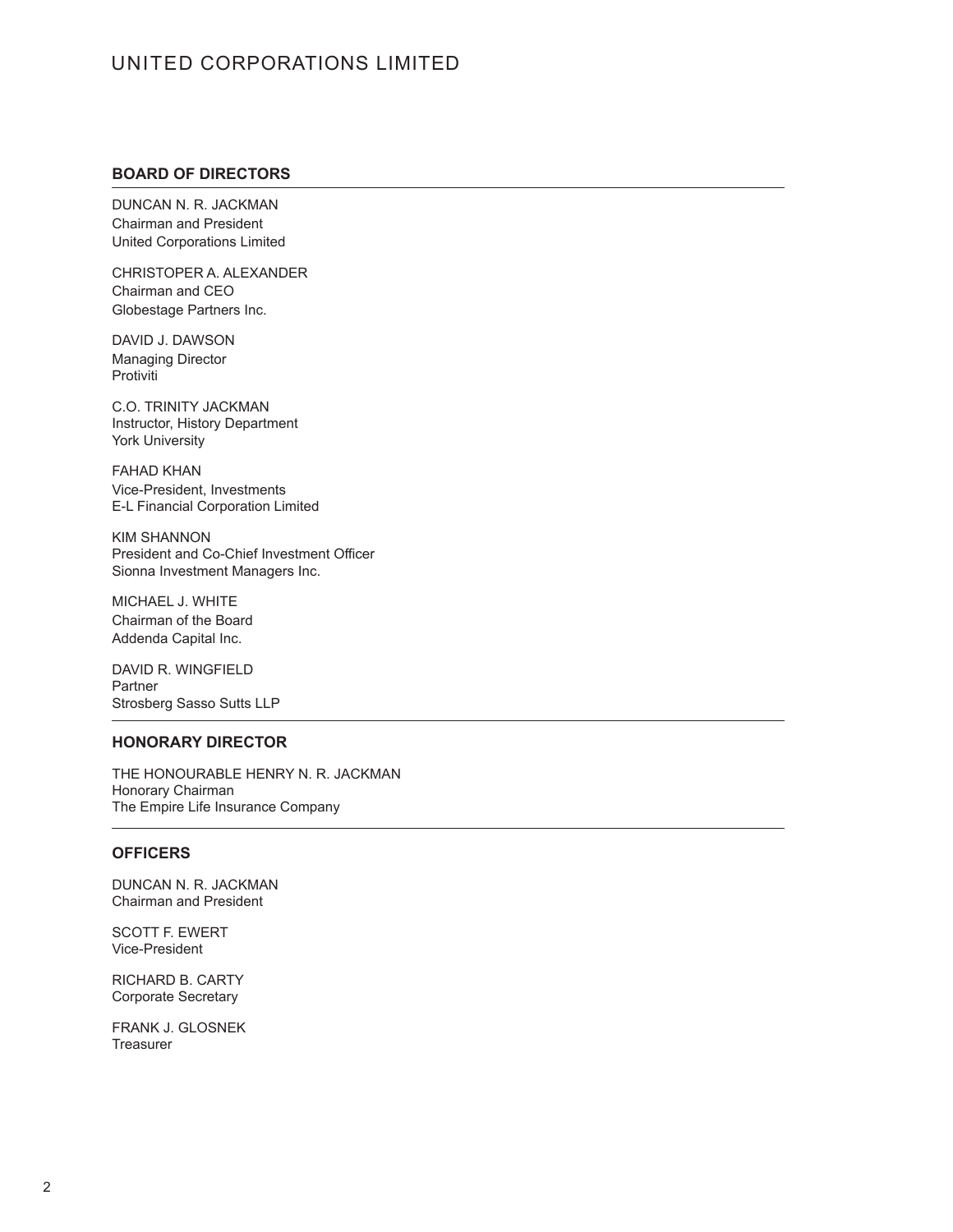#### **MANAGEMENT'S DISCUSSION AND ANALYSIS**

This document has been prepared for the purpose of providing Management's Discussion and Analysis ("MD&A") of the financial performance and financial condition for the years ended March 31, 2022 and 2021. This MD&A should be read in conjunction with the March 31, 2022 year-end financial statements of United Corporations Limited ("United" or the "Company") which form part of this Annual Report dated May 6, 2022. These financial statements have been prepared in compliance with International Financial Reporting Standards, as issued by the International Accounting Standards Board ("IFRS"). The reporting currency for the Company is the Canadian dollar, and all amounts in the following discussion are in Canadian dollars.

This MD&A may contain certain forward-looking statements that are subject to risks and uncertainties that may cause the results or events mentioned in this discussion to differ materially from actual results or events. No assurance can be given that results, performance or achievement expressed in, or implied by, any forward-looking statements within this disclosure will occur, or if they do, that any benefits may be derived from them.

#### **The Company**

The Company has been a closed-end investment corporation since 1929. The Common Shares have persistently traded at a discount to their net asset value, ranging from approximately a 20% discount to a 40% discount over the past 10 years. Management believes that shareholders who have invested in the Common Shares of the Company recognize that the Common Shares of the Company usually trade at a discount to their net asset value. On March 9, 2022, the Company renewed its normal course issuer bid ("NCIB"). Further information is included on page 9 of this annual report.

Closed-end investment corporations have the following benefits: they often allow investors the opportunity to purchase assets at a discounted price; they have management expense ratios which are generally much lower than those for actively-managed open-ended funds; and the management of a closed-end investment corporation's portfolio is not impacted by shareholder subscription or redemption activities.

United has no plans to become an open-ended investment fund.

The majority of the Company's investment portfolio is actively managed by Comgest Asset Management International Limited ("Comgest"), Harding Loevner LP ("Harding Loevner"), Causeway Capital Management LLC ("Causeway") and Neuberger Berman Canada ULC ("Neuberger Berman Canada"). Each of these managers has a global equity mandate. As of March 31, 2022, \$547,731,000 (2021 - \$770,341,000), \$547,461,000 (2021 - \$785,480,000), \$413,477,000 (2021 - \$427,880,000) and \$393,865,000 (2021 - \$nil) of equity investments were managed by Comgest, Harding Loevner, Causeway, and Neuberger Berman Canada respectively. During March 2022, the Company announced that it appointed Neuberger Berger Canada to provide portfolio management services for a portion of its assets previously managed by Comgest and Harding Loevner.

Comgest is part of the Comgest group which is an independent, international asset management group, with headquarters in Paris and offices in Amsterdam, Boston, Brussels, Dublin, Düsseldorf, Hong Kong, Milan, Singapore, Tokyo and a representative office in London. Since inception in 1985, Comgest has pursued a long-term 'Quality Growth' investment style with the objective of selecting quality companies with solid prospects for sustainable growth. With more than 180 employees of 30 different nationalities, Comgest serves a diverse global client base and manages assets of over \$46.9 billion USD (estimated data as of December 31, 2021). The portfolio will generally hold between 30 - 40 companies.

Harding Loevner is a global investment manager and is based out of Bridgewater, New Jersey, USA. The investment philosophy emphasizes the merits of long-term investment in high-quality, growing businesses, and the investment approach relies on in-depth fundamental research including analysis of the competitive structure of global industries and the competitive position of individual companies. The portfolio will generally hold between 35 – 75 companies.

Causeway Capital is a global investment manager and is based out of Los Angeles, California, USA. The investment philosophy emphasizes the merits of value investing and combines both fundamental and quantitative research to identify investment opportunities in equity markets around the world. The portfolio will generally hold between 40 – 60 companies.

Neuberger Berman Canada is an investment management firm headquartered in Toronto. Neuberger Berman Canada manages its portfolio by investing in global equities tracking the MSCI All Country World Index. Neuberger Berman Canada is a business of Neuberger Berman. Neuberger Berman, founded in 1939, is a private, independent, employee-owned investment manager headquartered in New York. The firm manages a range of strategies including equity, fixed income, quantitative and multi-asset class, private equity, real estate and hedge funds on behalf of institutions, advisors and individual investors globally. With offices in 25 countries, Neuberger Berman's diverse team has over 2,400 professionals. The firm manages US\$460 billion in client assets as of December 31, 2021.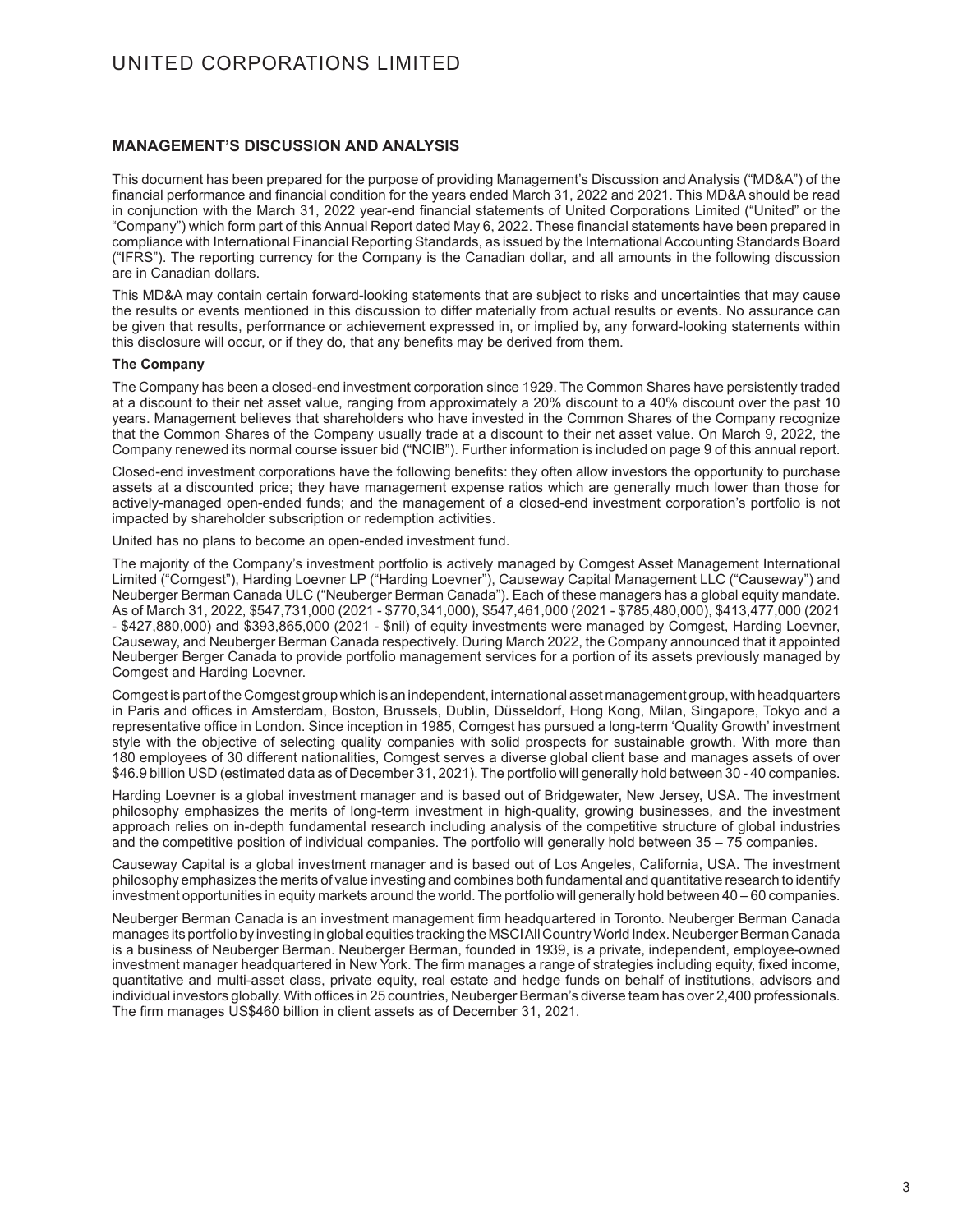#### **MANAGEMENT'S DISCUSSION AND ANALYSIS**

The Company also has a long-term investment in Algoma Central Corporation ("Algoma"), a public shipping company. Algoma is a related party and is a reporting issuer which trades on the Toronto Stock Exchange with a profile on SEDAR. The investment in Algoma is consistent with the Company's investment strategy and contributes to achieving the investment objective of the Company.

#### **Investment Strategy**

The objective of the Company is to earn an above-average rate of return, primarily through long-term capital appreciation and dividend income. Short-term volatility is expected and tolerated. Management remains confident that the Company's investment strategy will reward shareholders over the long term.

The investment portfolio of the Company comprises primarily foreign equities. Net equity value and net investment income may vary significantly from period to period depending on the economic environment and market conditions.

#### **Use of Non-GAAP Measures**

This MD&A contains references to "net equity value per Common Share", "growth in net equity value per Common Share", "net investment income", and "net investment income per Common Share". These terms do not have any standardized meanings in GAAP (generally accepted accounting principles) and therefore may not be comparable to similar measures presented by other companies. The Company believes that these measures provide information useful to our shareholders in evaluating the Company's financial results.

Net equity value per Common Share is used by investors and management as a comparison to the market price of its Common Shares to determine the discount or premium at which the Company's Common Shares are trading, relative to the net equity value per Common Share. In order to determine its net equity value per Common Share, the Company deducts the cost of redemption of its Preferred Shares from its net assets.

Net investment income per Common Share is used by investors and management to assess the approximate amount of dividends to be distributed on Common Shares. In order to determine its net investment income per Common Share, the Company deducts the dividends paid and accrued on its Preferred Shares from net investment income.

Net equity value per Common Share is calculated as follows (in thousands of dollars, except number of Common Shares and per Common Share amounts):

|                                                                                                                | March 31<br>2022 | March 31<br>2021 |
|----------------------------------------------------------------------------------------------------------------|------------------|------------------|
| Net assets                                                                                                     | 2,018,799<br>S.  | 2,072,040<br>S.  |
| Deduct:<br>Cost of redemption<br><b>First Preferred Shares</b><br>1959 and 1963 Series Second Preferred Shares | 1,567<br>6,180   | 1,567<br>6,180   |
|                                                                                                                | 7,747            | 7,747            |
| Net equity value                                                                                               | 2,011,052<br>S.  | 2,064,293<br>\$. |
| Common Shares outstanding                                                                                      | 12,078,793       | 12,096,093       |
| Net equity value per Common Share                                                                              | 166.49<br>S      | \$<br>170.66     |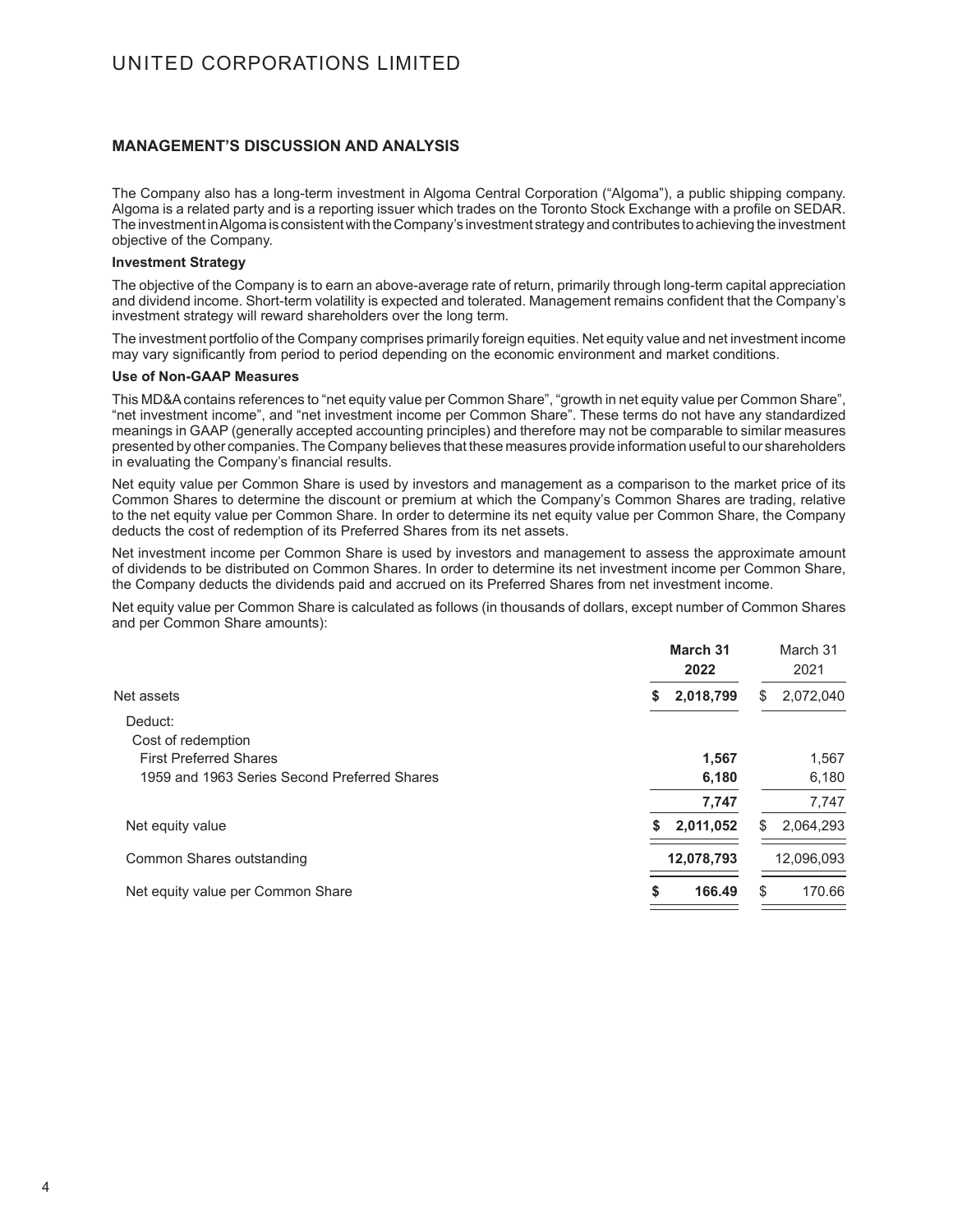#### **MANAGEMENT'S DISCUSSION AND ANALYSIS**

#### **Use of Non-GAAP Measures (continued)**

Net investment income per Common Share is calculated as follows (in thousands of dollars, except number of Common Shares and per Common Share amounts):

|                                                                                       | Three months ended<br>March 31 |            |    | Year ended<br>March 31 |    |            |    |            |
|---------------------------------------------------------------------------------------|--------------------------------|------------|----|------------------------|----|------------|----|------------|
|                                                                                       |                                | 2022       |    | 2021                   |    | 2022       |    | 2021       |
| Net income (loss)<br>Add (deduct):                                                    |                                | (226, 341) | \$ | 11,595                 | \$ | (23,092)   | \$ | 422,620    |
| Other net fair value changes in investments<br>Tax on other net fair value changes in |                                | 261,261    |    | (7, 724)               |    | 30,313     |    | (456, 154) |
| investments<br>Net investment income of a limited                                     |                                | (34, 622)  |    | 1,016                  |    | (3, 232)   |    | 60,245     |
| partnership <sup>1</sup>                                                              |                                |            |    | 66                     |    |            |    | 1,638      |
| Net investment income <sup>2</sup>                                                    |                                | 298        |    | 4,953                  |    | 3,989      |    | 28,349     |
| Dividends paid on Preferred Shares                                                    |                                | 94         |    | 94                     |    | 378        |    | 378        |
| Net investment income, net of dividends paid<br>on Preferred Shares <sup>2</sup>      | S                              | 204        | \$ | 4,859                  | \$ | 3,611      | \$ | 27,971     |
| Weighted average Common Shares<br>outstanding                                         |                                | 12,085,404 |    | 12,098,216             |    | 12,092,086 |    | 12,105,593 |
| Net investment income per<br>Common Share <sup>2</sup>                                | \$                             | 0.02       | \$ | 0.40                   | \$ | 0.30       | \$ | 2.31       |

1 Represents allocation of dividends net of expenses of a limited partnership.

2 On an after-tax basis.

#### **Net Equity Value per Common Share**

The Company's net equity value per Common Share decreased to \$166.49 at March 31, 2022 from \$170.66 at the prior fiscal year end.

With dividends reinvested at month-end net equity values, the Company's net equity value decline was 1.2% in fiscal 2022, compared to positive growth of 25.5% in fiscal 2021.

Investments managed by Comgest, Harding Loevner and Causeway, had pre-tax fiscal year total returns of negative 1.0% (2021 – negative 5.2% since appointment in January of 2021), negative 0.5% (2021 – positive 42.0%), and nil% (2021 – positive 62.1%), respectively. The investments previously managed by Macquarie Investment Management Europe S.A. had a fiscal year-to-date total return of 14.0% to December 31, 2020 in the prior fiscal year.

As the Company is a taxable Canadian corporation, the Company's net equity value is reduced by a current income tax provision on net investment income and net realized gains on investments, and net of a deferred income tax provision on its unrealized appreciation of investments.

In Canadian dollar terms, total returns (capital gains plus dividends) for stock market indices, were as follows:

|                                                                                                                            | Year ended<br>March 31, 2022  | Year ended<br>March 31, 2021 |
|----------------------------------------------------------------------------------------------------------------------------|-------------------------------|------------------------------|
|                                                                                                                            | (%)                           |                              |
| <b>MSCI All Country World Index</b><br><b>S&amp;P 500 Index</b><br>S&P/TSX Composite Index<br><b>MSCI Emerging Markets</b> | 7.0<br>14.9<br>20.2<br>(11.6) | 37.0<br>38.6<br>44.3<br>40.9 |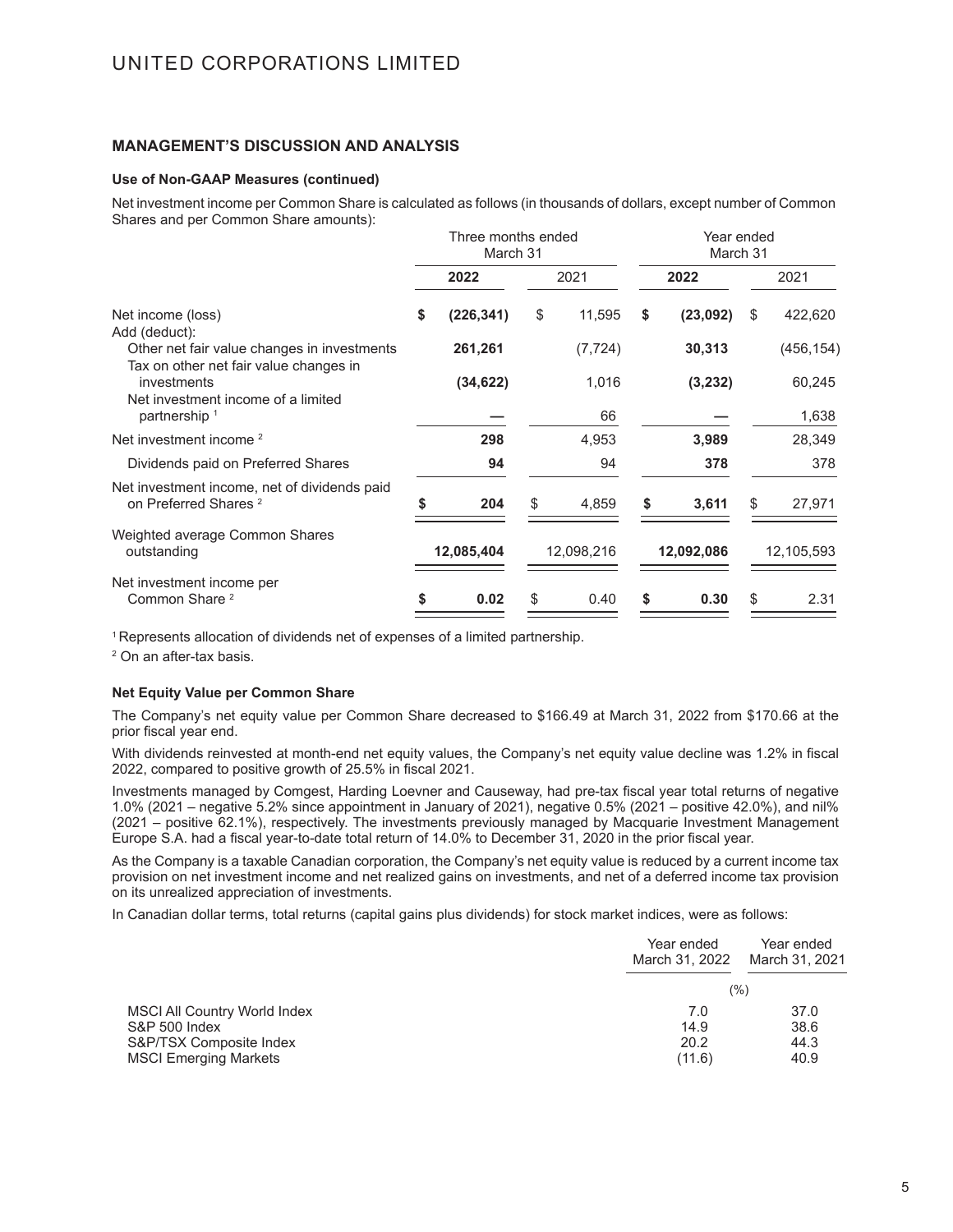#### **MANAGEMENT'S DISCUSSION AND ANALYSIS**

#### **Growth in Net Equity Value ("NAV")**

Set out below is a table that shows annual growth in NAV in each of the past 10 fiscal years:

**Annual growth in NAV\***

| NAV per Common Share |             | Annual Growth % |
|----------------------|-------------|-----------------|
| 2013                 | 82.03<br>\$ | 15.7            |
| 2014                 | 99.50       | 23.2            |
| 2015                 | 117.86      | 20.2            |
| 2016                 | 120.66      | 4.0             |
| 2017                 | 132.32      | 11.6            |
| 2018                 | 138.40      | 6.4             |
| 2019                 | 146.99      | 7.7             |
| 2020                 | 137.95      | (4.7)           |
| 2021                 | 170.66      | 25.5            |
| 2022                 | 166.49      | (1.2)           |
| naund annual arouth* |             |                 |

# **Compound annual growth\***

2013 - 2022 - 10 years 10.4

\*This chart was drawn from the individual annual reports and any NAV amounts prior to 2014 have not been restated for any subsequent changes in accounting policies. Growth in NAV is determined by the percentage change in NAVs for the period with dividends paid by the Company reinvested at month-end NAVs.

#### **Operating Results - Fiscal 2022**

#### *Net Income*

The Company's net loss for fiscal 2022 was \$23,092,000 compared to net income of \$422,620,000 in the prior year. On a per Common Share basis, net loss decreased to \$1.94 from net income of \$34.88 in the prior year.

Other net fair value changes in investments for the portfolio decreased to a net loss of \$30,313,000 for the current fiscal year compared to a net gain of \$456,154,000 for the prior year. Other net fair value gains in North America of \$80,295,000 were offset by other net fair value losses in Emerging Markets of \$87,972,000, Japan \$13,740,000, Europe \$4,554,000, United Kingdom \$2,322,000 and Australia \$2,020,000.

Significant detractors to the other net fair value investment losses for the current fiscal year included Alibaba Group Holdings Limited, Tencent Holdings Limited, Country Garden Service Holdings Co. Ltd. and Meta Platforms, Inc. Class A with other net fair value investment losses of \$15,332,000, \$14,400,000, \$11,347,000 and \$11,293,000 respectively. The three largest contributors to the investment performance included Alphabet Inc. Class A, Microsoft Corporation, Eli Lilly and Company, and NVIDIA Corporation with other net fair value investment gains of \$19,614,000, \$16,516,000, \$14,712,000 and \$8,106,000 respectively.

The net realized gain was \$82,044,000 for the current fiscal year compared to \$363,997,000 for the prior year. The largest contributors to the net realized gain in fiscal 2022 were from sales of securities in North America for a gain of \$121,891,000, Europe \$14,043,000, and the United Kingdom \$1,455,000 offset by net losses in Emerging Markets of \$50,087,000, Japan \$4,681,000 and Australia \$577,000.

#### *Net Investment Income*

The Company's net investment income for fiscal 2022 decreased to \$3,989,000 compared to \$28,349,000 for the prior year. On a per Common Share basis, net investment income decreased to \$0.30 in fiscal 2022 compared to \$2.31 in 2021.

In general, foreign dividend income is impacted by changes in the composition of the investment portfolio, variability in foreign exchange rates and dividend yields. During the year, foreign dividend income decreased 39% to \$19,527,000 from \$32,091,000 in fiscal 2021. Dividend income has been impacted by changes in the global investment portfolio as a result of changes made to the investment portfolio managers completed during the fourth quarter of fiscal 2021.

Canadian dividend income decreased to \$2,479,000 from \$11,602,000 in fiscal 2021. During the third fiscal quarter of 2021, the Company recorded a special dividend of \$9,608,000 from its investment in Algoma.

Interest and securities lending income decreased to \$329,000 compared to \$675,000 in the prior year. The decrease occurred primarily as a result of a decrease in securities lending activity.

Expenses of the Company for the year increased to \$15,847,000 compared to \$14,171,000 in the prior year. The majority of the increase relates to a higher investment management and administrative costs resulting from a higher average value in the investment portfolio throughout fiscal 2022. The Company's management expense ratio ("MER") increased in fiscal 2022 to 0.74% of average net assets versus 0.73% in the prior year.

The Company's effective income tax rate decreased during the year by 10.0% due primarily to lower other net fair value changes in investments in the current year compared to the prior year. The effective income tax rate on these amounts is lower compared to net investment income.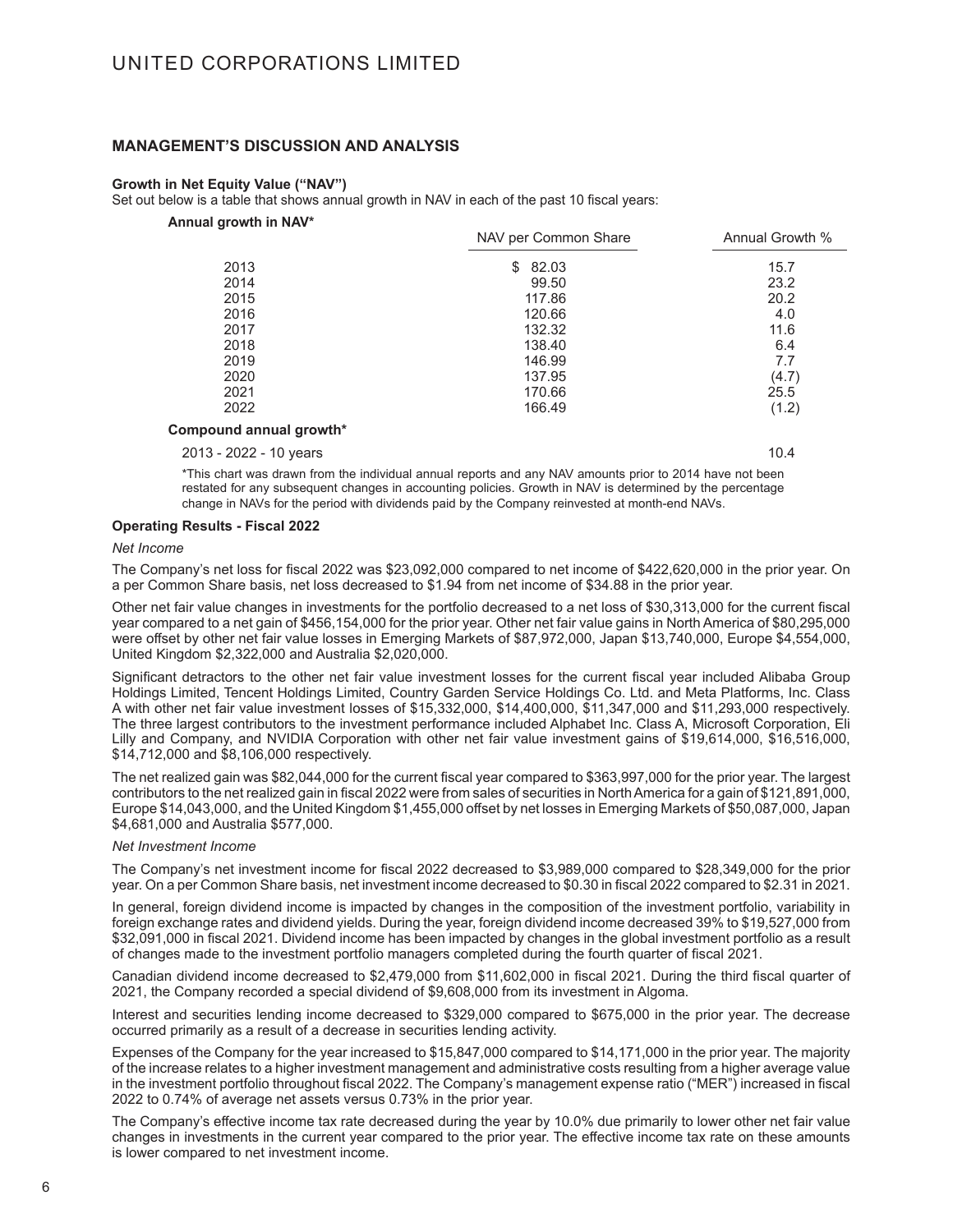#### **MANAGEMENT'S DISCUSSION AND ANALYSIS**

#### **Operating Results - Fourth Quarter, Fiscal 2022**

The Company's net equity value per Common Share decreased to \$166.49 at March 31, 2022 from \$185.45 at December 31, 2021. With dividends reinvested at month-end net equity values, the Company's net equity value decline was 10.1% in the fourth quarter of fiscal 2022.

Investments managed by Comgest had a pre-tax negative total return of 11.5% (2021 – negative 5.2% since its appointment in January of 2021), Harding Loevner negative 13.2% (2021 – positive 0.5%) and Causeway negative 6.5% (2021 – positive 9.5%), respectively for the fourth quarter of fiscal 2022. During the fourth quarter of fiscal 2022 there was negative investment performance of \$125,000,000 in North America, \$50,295,000 in Europe, \$39,436,000 in Emerging Markets, \$30,192,000 in Japan, \$14,191,000 in the United Kingdom, and \$2,147,000 in Australia.

In Canadian dollar terms, in the fourth quarter of fiscal 2022 total returns for stock market indices were MSCI All Country World Index (6.5%), S&P 500 Index (6.0%), S&P/TSX Composite Index 3.8% and MSCI Emerging Markets (8.3%).

#### **Three-Year Results**

A summary of various financial data for each of the last three fiscal years is as follows (in thousands of dollars, except per share amounts):

|                                                                | 2022        | 2021          | 2020             |
|----------------------------------------------------------------|-------------|---------------|------------------|
| Other net fair value changes in investments 1                  | \$ (27,081) | 394,271<br>\$ | (115, 022)<br>\$ |
| Other net fair value changes in investments per Common Share 1 | (2.24)      | 32.57         | (9.44)           |
| Total assets                                                   | 2,051,470   | 2,152,756     | 1,709,455        |
| Net investment income $1, 2$                                   | 3,989       | 28,349        | 28,272           |
| Net investment income per Common Share <sup>2</sup>            | 0.30        | 2.31          | 2.29             |
| Cash dividends paid per Common Share:                          |             |               |                  |
| Quarterly                                                      | 1.20        | 1.20          | 1.20             |
| Additional                                                     | 1.11        | 1.09          | 1.05             |
| Cash dividends paid per Preferred Share                        | 1.50        | 1.50          | 1.50             |

<sup>1</sup> On an after-tax basis and after reallocation of net investment income of a limited partnership to net investment income.

<sup>2</sup> See Use of Non-GAAP Measures.

United's investment portfolio is affected by equity markets, stock selection and currency movements.

In fiscal year 2022, returns earned throughout the year pulled back as a result of military hostilities in Ukraine and economic inflationary pressures.

In fiscal year 2021, United benefited from strong equity market returns which followed the global stock market losses experienced towards the end of fiscal 2021.

The fluctuations in net investment income are due primarily to changes in dividend income that is earned by the Company, net of management fees, and due to the receipt of special dividends that occur from time to time. Dividend income in fiscal 2022 has been impacted by changes in the global investment portfolio as a result of changes made to the investment portfolio managers completed during the fourth quarter of fiscal 2021. Dividend income is determined by the dividend policies of the corporations that are held as investments in the Company's total investment portfolio.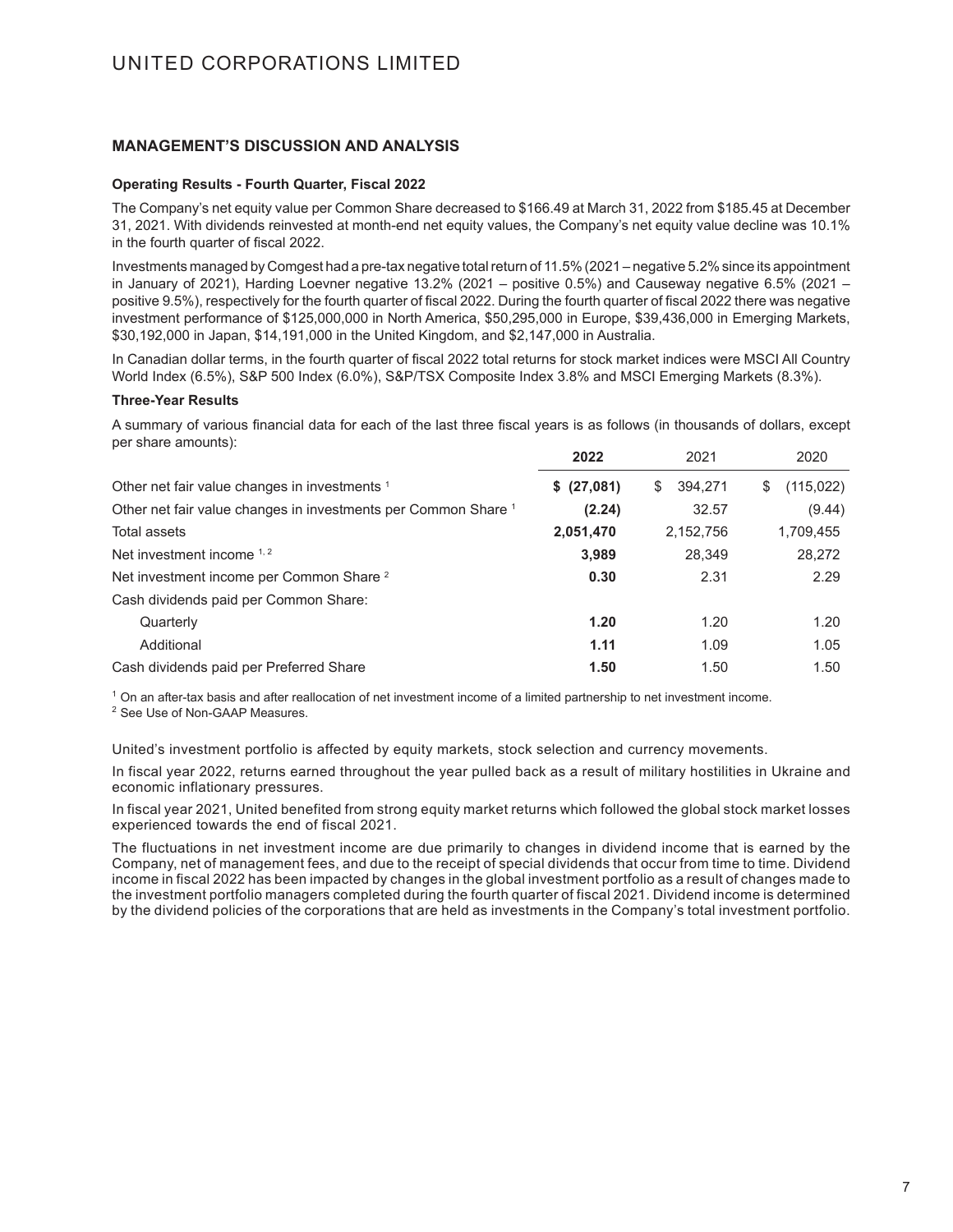#### **MANAGEMENT'S DISCUSSION AND ANALYSIS**

#### **Quarterly Review - Fiscal 2022 and 2021**

The following tables summarize various financial results on a quarterly basis for the current and prior fiscal years:

|                                                             | 2022 Fiscal Year |         |    |                 |                      |                                                     |                |            |  |
|-------------------------------------------------------------|------------------|---------|----|-----------------|----------------------|-----------------------------------------------------|----------------|------------|--|
|                                                             |                  |         |    |                 | <b>Quarter ended</b> |                                                     |                |            |  |
|                                                             |                  | June 30 |    | <b>Sept. 30</b> |                      | Dec. 31                                             | <b>Mar. 31</b> |            |  |
|                                                             |                  |         |    |                 |                      | (in thousands of dollars, except per share amounts) |                |            |  |
| <b>Investments</b>                                          | \$2,149,255      |         |    | \$2,153,753     |                      | \$2,242,748                                         | \$1,965,258    |            |  |
| Net investment income (loss) 1, 2                           |                  | 3,285   |    | 595             |                      | (189)                                               |                | 298        |  |
| Other net fair value changes in<br>investments <sup>1</sup> |                  | 92,160  |    | 34,763          |                      | 72,635                                              |                | (226, 639) |  |
| <b>Per Common Share:</b>                                    |                  |         |    |                 |                      |                                                     |                |            |  |
| Net investment income (loss) $1,2$                          | \$               | 0.26    | \$ | 0.05            | \$                   | (0.03)                                              | \$             | 0.02       |  |
| Other net fair value changes in<br>investments <sup>1</sup> |                  | 7.62    |    | 2.87            |                      | 6.01                                                |                | (18.74)    |  |
| Net income (loss)                                           | \$               | 7.88    | \$ | 2.92            | S                    | 5.98                                                | S              | (18.72)    |  |

|                                                             | 2021 Fiscal Year |             |    |             |               |                                                     |    |             |  |
|-------------------------------------------------------------|------------------|-------------|----|-------------|---------------|-----------------------------------------------------|----|-------------|--|
|                                                             |                  |             |    |             | Quarter ended |                                                     |    |             |  |
|                                                             |                  | June 30     |    | Sept. 30    |               | Dec. 31                                             |    | Mar. 31     |  |
|                                                             |                  |             |    |             |               | (in thousands of dollars, except per share amounts) |    |             |  |
| Investments                                                 |                  | \$1,852,730 |    | \$1,905,299 |               | \$2,060,823                                         |    | \$2,046,063 |  |
| Net investment income $1, 2$                                |                  | 6,531       |    | 4,493       |               | 12,372                                              |    | 4,953       |  |
| Other net fair value changes in<br>investments <sup>1</sup> |                  | 175,977     |    | 61,063      |               | 150,589                                             |    | 6,642       |  |
| Per Common Share:                                           |                  |             |    |             |               |                                                     |    |             |  |
| Net investment income $1, 2$                                | \$               | 0.53        | \$ | 0.36        | \$            | 1.02                                                | \$ | 0.40        |  |
| Other net fair value changes in<br>investments <sup>1</sup> |                  | 14.52       |    | 5.05        |               | 12.44                                               |    | 0.56        |  |
| Net income                                                  | \$               | 15.05       | \$ | 5.41        | \$            | 13.46                                               | \$ | 0.96        |  |

<sup>1</sup> On an after-tax basis.

<sup>2</sup> See Use of Non-GAAP Measures.

Investment income is derived primarily from dividend income that is earned by the Company. While North American investments usually pay regular quarterly dividends, investments outside of North America often pay less frequently.

In general, dividends earned on investments outside of North America peak in the first quarter of the fiscal year. From time to time, the Company receives additional one-time dividends arising from significant corporate transactions. Dividend income in fiscal 2022 has been impacted by changes in the global investment portfolio as a result of changes made to the investment portfolio managers completed during the fourth quarter of fiscal 2021. There is no guarantee that the Company will receive dividend income on its investments at current dividend payout levels.

Overall returns are determined by the performance of the investment managers of the portfolio and may fluctuate significantly as illustrated by the past eight quarters. The returns generated by the investment managers may not correlate with benchmark returns.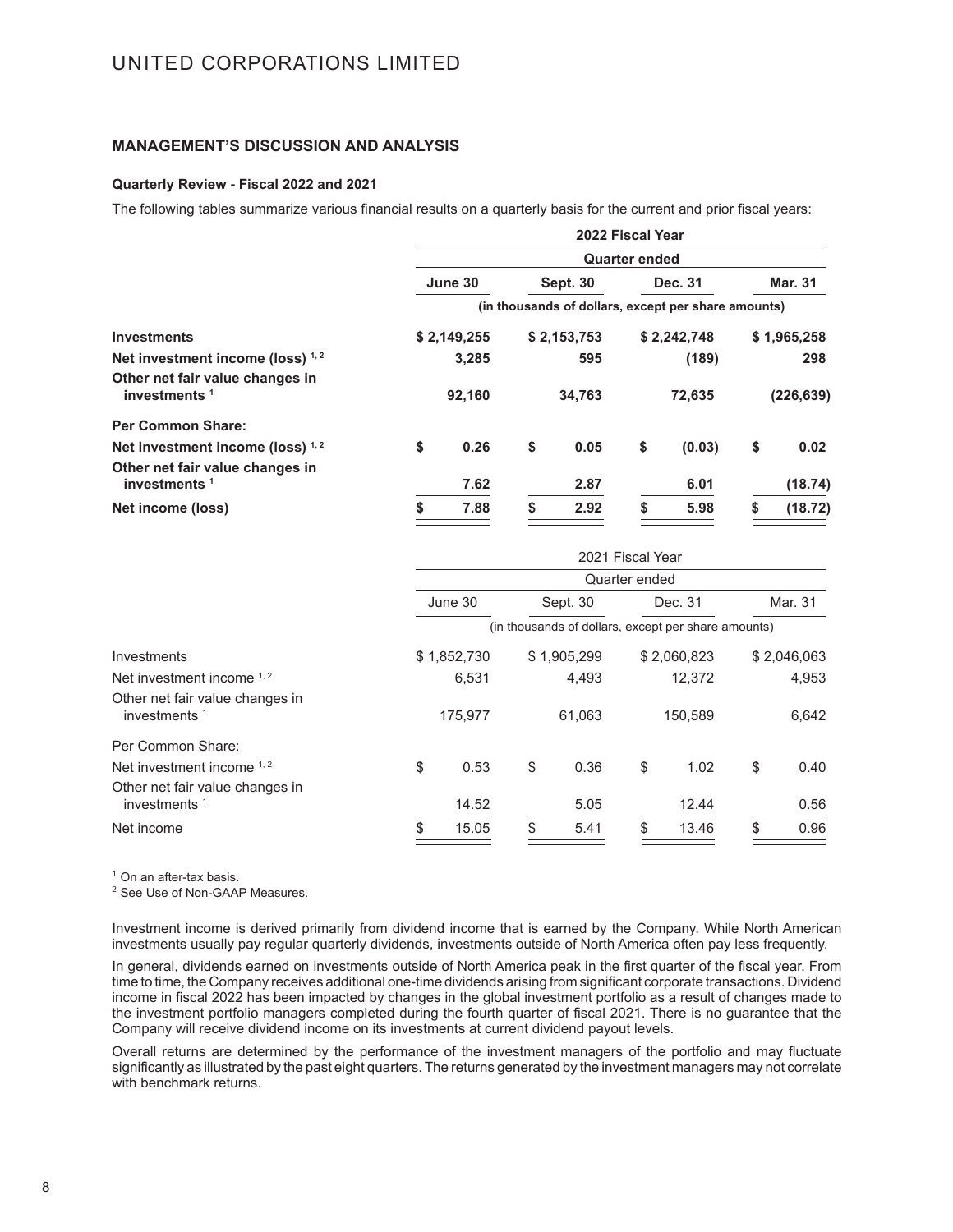#### **MANAGEMENT'S DISCUSSION AND ANALYSIS**

#### **Disclosure Controls and Procedures**

The Company's disclosure controls and procedures are designed to provide reasonable assurance that information required to be disclosed by the Company under Canadian securities laws is recorded, processed, summarized and reported within the specified time periods, and include controls and procedures that are designed to ensure that information is accumulated and communicated to management on a timely basis to allow appropriate decisions regarding public disclosure. Under the supervision of management, an evaluation was carried out on the effectiveness of the Company's disclosure controls and procedures as of March 31, 2022. Based on that evaluation, management concluded that the Company's disclosure controls and procedures were effective as at March 31, 2022.

#### **Internal Control over Financial Reporting**

Management is responsible for establishing and maintaining adequate internal control over financial reporting to provide reasonable assurance regarding the reliability of financial reporting and the preparation of financial statements for external purposes in accordance with International Financial Reporting Standards. Under the supervision of management, an evaluation of the Company's internal control over financial reporting was carried out as at March 31, 2022. Based on that evaluation, management concluded that the Company's internal control over financial reporting was effective as at March 31, 2022. No changes were made in the Company's internal control over financial reporting during the year ended March 31, 2022, that have materially affected, or are reasonably likely to materially affect, the Company's internal control over financial reporting.

#### **Risks**

As the Company is a closed-end investment corporation, United faces various risks arising from its investments. Under the supervision of the Board of Directors, management has developed policies to identify and monitor these risks. Note 4 to the March 31, 2022 financial statements provides disclosures surrounding risks arising from its financial instruments. These risks include market, liquidity, and credit risks.

#### *Market risk*

The most significant risk that is faced by United is market risk which represents exposures to changes in the fair value of its investment portfolio. As the Company's investment portfolio is represented primarily by global equities, the value of its investments will vary from day to day depending on a number of market factors including economic conditions, global events, market news, and the performance of the issuers of the securities in which the Company invests. Changes in foreign currency exchange rates will also affect the value of investments of non-Canadian dollar securities.

As of March 31, 2022, 58.7% (2021 – 57.5%) of the investment portfolio and cash and cash equivalents was denominated in U.S. dollars, 12.2% (2021 – 9.9%) in euros, 6.1% (2021 – 6.6%) in Japanese yen, and 3.9% (2021 – 7.8%) in Hong Kong dollars. The risks of foreign investments are generally higher in emerging markets. As of March 31, 2022, \$238,946,000 (2021 - \$395,849,000) of investments were included in emerging markets.

#### *Liquidity risk*

Sufficient liquidity is maintained by regular monitoring of cash flow requirements. All liabilities, other than deferred tax liabilities, settle within three months of the year end.

#### *Credit risk*

United participates in securities lending which could expose the Company to the risk of counterparty failure. RBC Investor & Treasury Services ("RBCITS"), the Company's custodian, acts as lending agent. RBCITS is responsible to return the borrowed securities to the Company when required, and RBCITS indemnifies the Company in the event of borrower default. The Company has recourse to the Royal Bank of Canada in the event of a failure by RBCITS to discharge its obligations to the Company.

The Company's exposure to risks is also addressed in the Company's Annual Information Form.

#### **Share Data**

As at March 31, 2022, the following shares were issued and outstanding: 52,237 First Preferred Shares, 80,290 1959 Series Second Preferred Shares, 119,710 1963 Series Second Preferred Shares and 12,078,793 (2021 - 12,096,093) Common Shares.

#### **Normal Course Issuer Bid**

On March 9, 2022, the Company renewed its NCIB. The NCIB provided that the Company may, during the 12-month period commencing March 9, 2022 and ending March 8, 2023, purchase up to 604,194 Common Shares. The price which the Company will pay for any such Common Shares will be the prevailing market price at the time of acquisition.

During the year ended March 31, 2022, 17,300 (2021 - 26,800) Common Shares.were purchased under the NCIB at an average price of \$106.36 (2021 - \$93.88) per share for a total consideration of \$1,840,000 (2021 - \$2,516,000).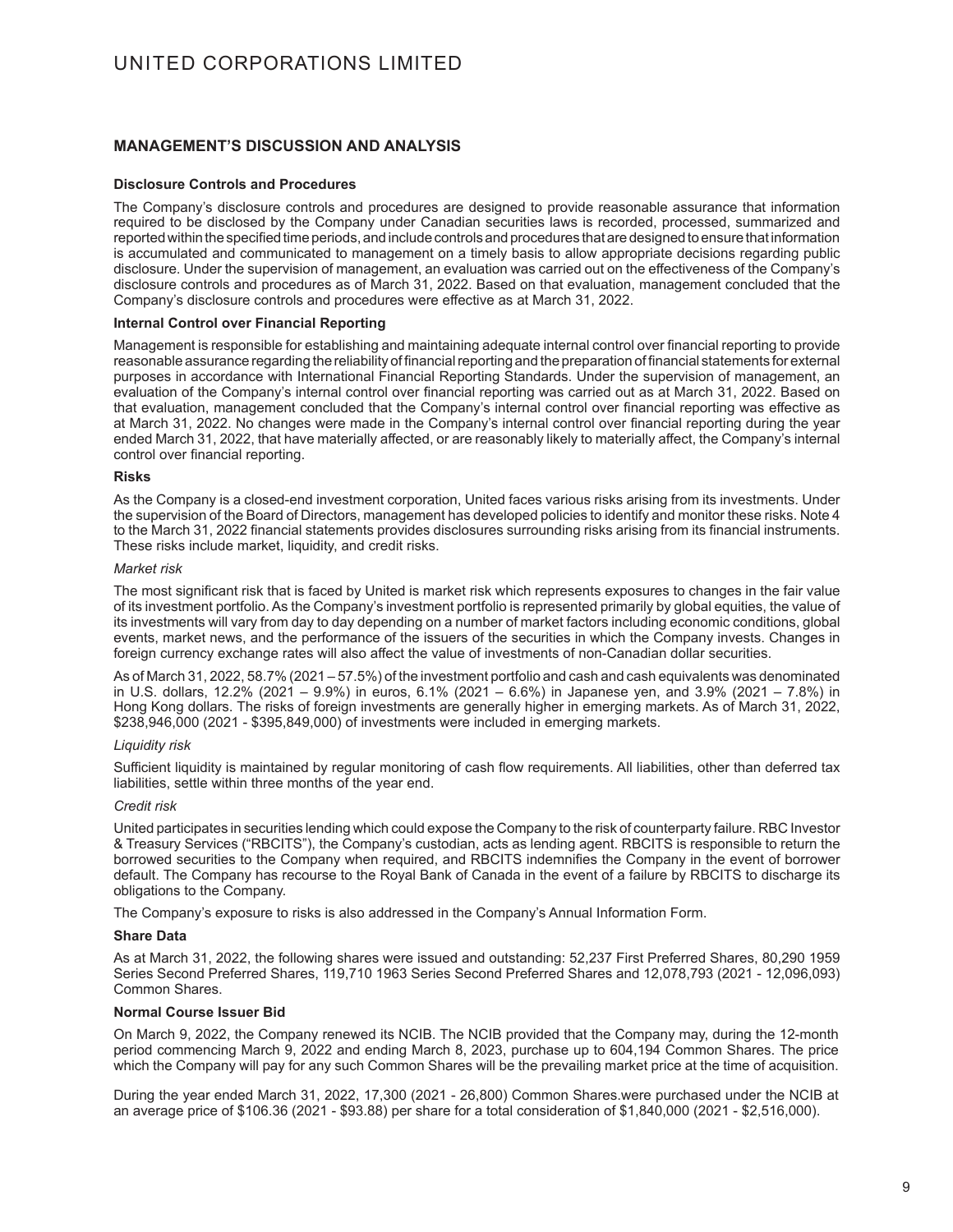#### **MANAGEMENT'S DISCUSSION AND ANALYSIS**

#### **Liquidity and Capital Resources**

The Company's dividend policy is to distribute quarterly Preferred Share dividends of \$0.375 per share and quarterly Common Share dividends of \$0.30 per share. If the annual net investment income is in excess of the quarterly dividends paid, an additional Common Share dividend equal to the excess will be paid following the end of the fiscal year.

No additional Common Share dividend will be paid in the first quarter of fiscal 2023 as net investment income per Common Share for fiscal 2022 is less than quarterly Common Share dividends paid. Net investment income is dependent on the investment decisions that are made by the investment managers. During the first fiscal quarter, the Company paid an additional cash dividend of \$1.11 (2021 - \$1.09) per Common Share, representing the balance of net investment income for the previous fiscal year.

The Company's dividend policy is established by the Board of Directors at its discretion and is subject to change.

#### **Related Party Information**

Included in the Company's Schedule of Investment Portfolio is Algoma, a related party, with a fair value at March 31, 2022 of \$62,724,000 (2021 - \$62,362,000). Dividend income from Algoma for the fiscal year ended March 31, 2022 amounted to \$2,465,000 (2021 - \$11,602,000).

E-L Financial Corporation Limited ("E-L Financial") holds a 52.7% interest in the Company. Included in investment management and administrative costs are fees for administrative services paid to E-L Financial. These fees are calculated at 0.1% per annum of the fair value of the investments managed by the external investment managers and are paid monthly. The total fees for the year ended March 31, 2022 amounted to \$2,401,000 (2021 - \$2,172,000).

The ultimate controlling party of the Company and these related parties is The Honourable Henry N. R. Jackman together with a trust created in 1969 by his father, Henry R. Jackman.

#### **Critical Accounting Estimates**

The preparation of the financial statements require management to make estimates and assumptions that affect the reported amounts of assets, liabilities and earnings. Note 2 to the financial statements describes the significant accounting policies and note 3 contains critical accounting estimates and judgments.

#### **Significant Developments**

The novel coronavirus (or COVID-19) continues to impact international business operations, supply chains, travel, commodity prices, consumer confidence and business forecasts. In addition, the outbreak of military hostilities in Ukraine poses additional risks. These factors have led to higher levels of inflation and have created increased uncertainty and volatility which will impact the performance and expected returns of the investment portfolios.

Management is monitoring the developments in equity markets generally, and their effects on the Company's investment portfolios in particular. The duration and impacts of these events cannot currently be determined. Unexpected developments in financial markets, regulatory environments, may also have adverse impacts on the Company's financial results.

#### **Additional Information**

Additional information relating to United, including the Company's Annual Information Form, is available at www.sedar.com.

United's website, www.ucorp.ca, also provides further information on the Company, including historical information on the net equity value per Common Share which is updated weekly.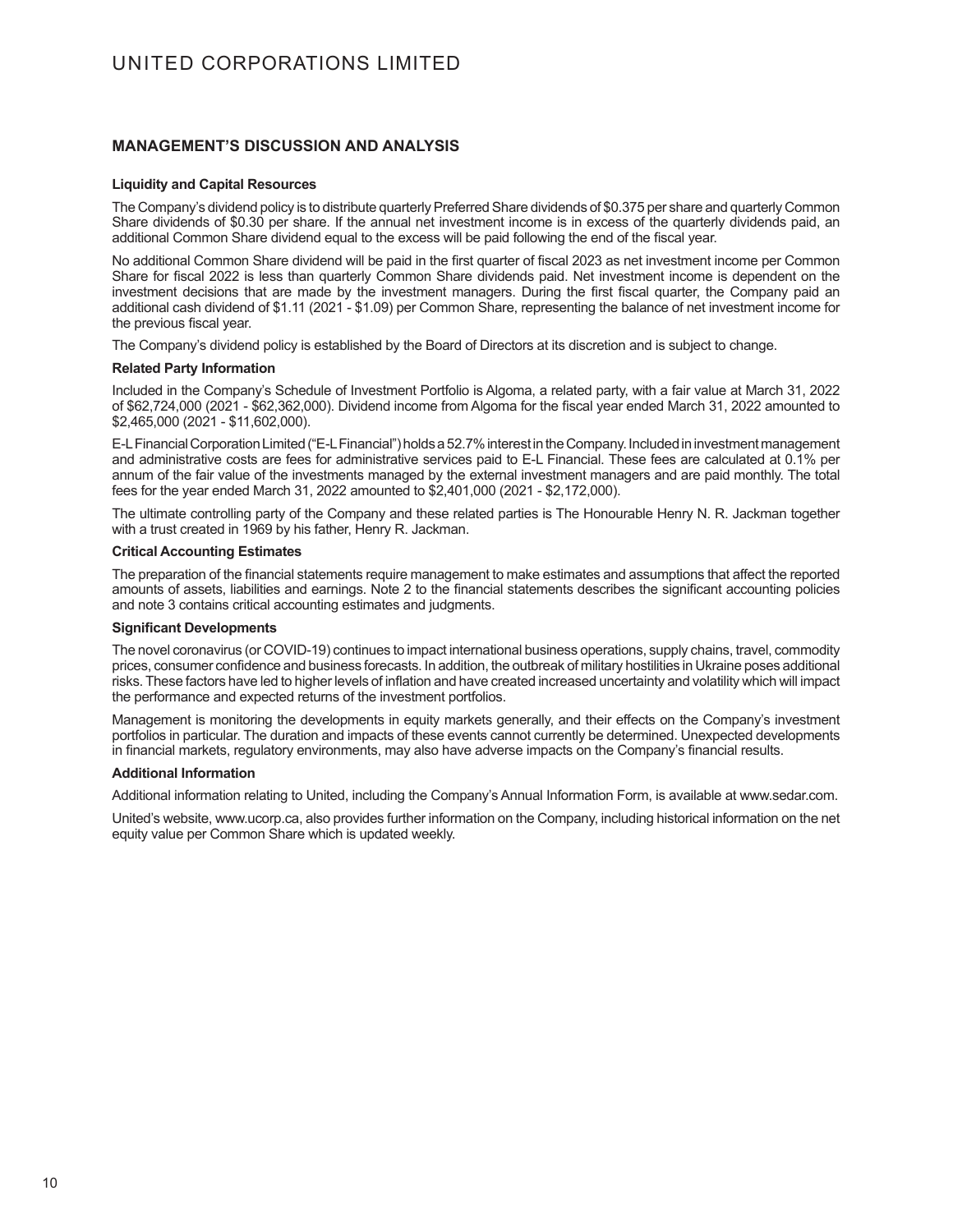#### **FINANCIAL HIGHLIGHTS**

For each of the years in the five-year period ended March 31, 2022:

|                                                              |                    | 2022   |     | 2021   |    | 2020   |    | 2019   |     | 2018   |
|--------------------------------------------------------------|--------------------|--------|-----|--------|----|--------|----|--------|-----|--------|
|                                                              | (Per Common Share) |        |     |        |    |        |    |        |     |        |
| NET EQUITY VALUE, beginning of year 1                        | S                  | 170.66 | \$  | 137.95 | \$ | 146.99 | \$ | 138.40 | \$  | 132.32 |
| NET INCOME (LOSS) AVAILABLE TO<br><b>COMMON SHAREHOLDERS</b> |                    |        |     |        |    |        |    |        |     |        |
| Net investment income <sup>1</sup>                           |                    | 0.30   |     | 2.31   |    | 2.29   |    | 2.25   |     | 1.98   |
| Other net fair value changes in investments <sup>2</sup>     |                    | (2.24) |     | 32.57  |    | (9.44) |    | 8.32   |     | 6.42   |
|                                                              |                    | (1.94) |     | 34.88  |    | (7.15) |    | 10.57  |     | 8.40   |
| CASH DIVIDENDS TO COMMON<br><b>SHAREHOLDERS</b>              |                    |        |     |        |    |        |    |        |     |        |
| Quarterly                                                    |                    | (1.20) |     | (1.20) |    | (1.20) |    | (1.20) |     | (1.20) |
| Additional                                                   |                    | (1.11) |     | (1.09) |    | (1.05) |    | (0.78) |     | (1.12) |
|                                                              |                    | (2.31) |     | (2.29) |    | (2.25) |    | (1.98) |     | (2.32) |
| ACQUISITION OF COMMON SHARES                                 |                    | 0.08   |     | 0.12   |    | 0.36   |    |        |     |        |
| NET EQUITY VALUE, end of year 1                              |                    | 166.49 | \$. | 170.66 | \$ | 137.95 | \$ | 146.99 | \$. | 138.40 |
|                                                              |                    |        |     |        |    |        |    |        |     |        |

<sup>1</sup> Net equity value and net investment income per Common Share are Non-GAAP measures. See Management's Discussion and Analysis on page 4.

<sup>2</sup> After reallocation of net investment income of a limited partnership to net investment income.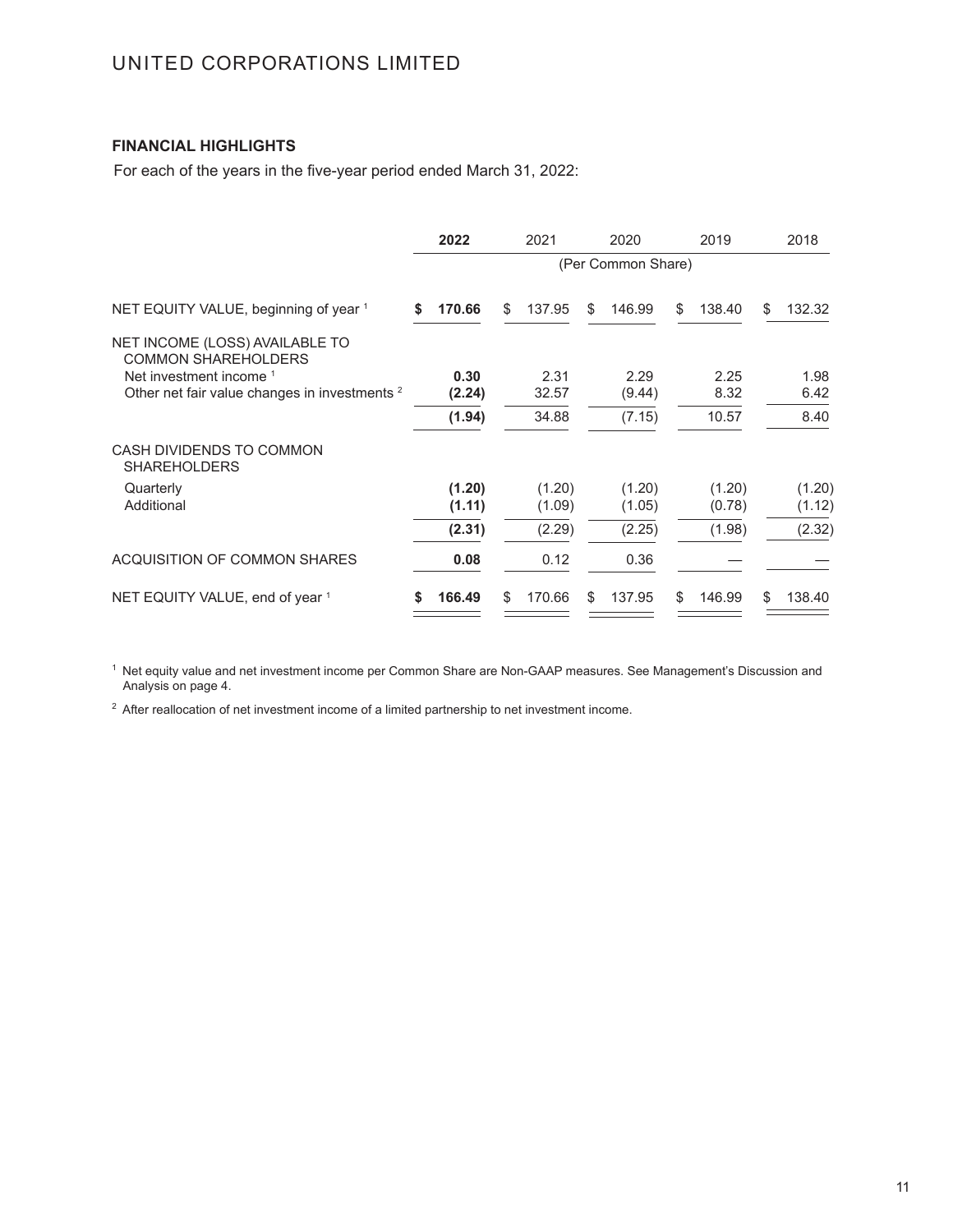#### **MANAGEMENT'S REPORT**

The accompanying financial statements have been prepared by management and approved by the Board of Directors of the Company. Management is responsible for the information and representations contained in these financial statements and other sections of the Annual Report.

The Company maintains appropriate processes to ensure that relevant and reliable financial information is produced. The financial statements have been prepared in accordance with International Financial Reporting Standards, as issued by the International Accounting Standards Board ("IFRS") and include certain amounts that are based on estimates and judgments. The significant accounting policies which management believes are appropriate for the Company are described in Note 2 to the financial statements. Financial information disclosed elsewhere in the Annual Report is consistent with the financial statements.

The Board of Directors is responsible for reviewing and approving the financial statements and overseeing management's performance of its financial reporting responsibilities. The Board of Directors carries out its responsibilities principally through its Audit Committee. The Audit Committee reviews the financial statements, the adequacy of internal controls, the audit process and financial reporting with management and the external auditor prior to recommending the audited financial statements and related disclosure for approval by the Board of Directors.

The shareholders of the Company appointed the external auditor, PricewaterhouseCoopers LLP. The external auditor audited the financial statements in accordance with Canadian generally accepted auditing standards to enable them to express to the shareholders their opinion on the financial statements. Their report is set out on the following page.

Dom w.w fr

Duncan N.R. Jackman Frank J. Glosnek **Chairman and President Chairman and President Chairman and President Chairman and President Chairman and President** May 6 2022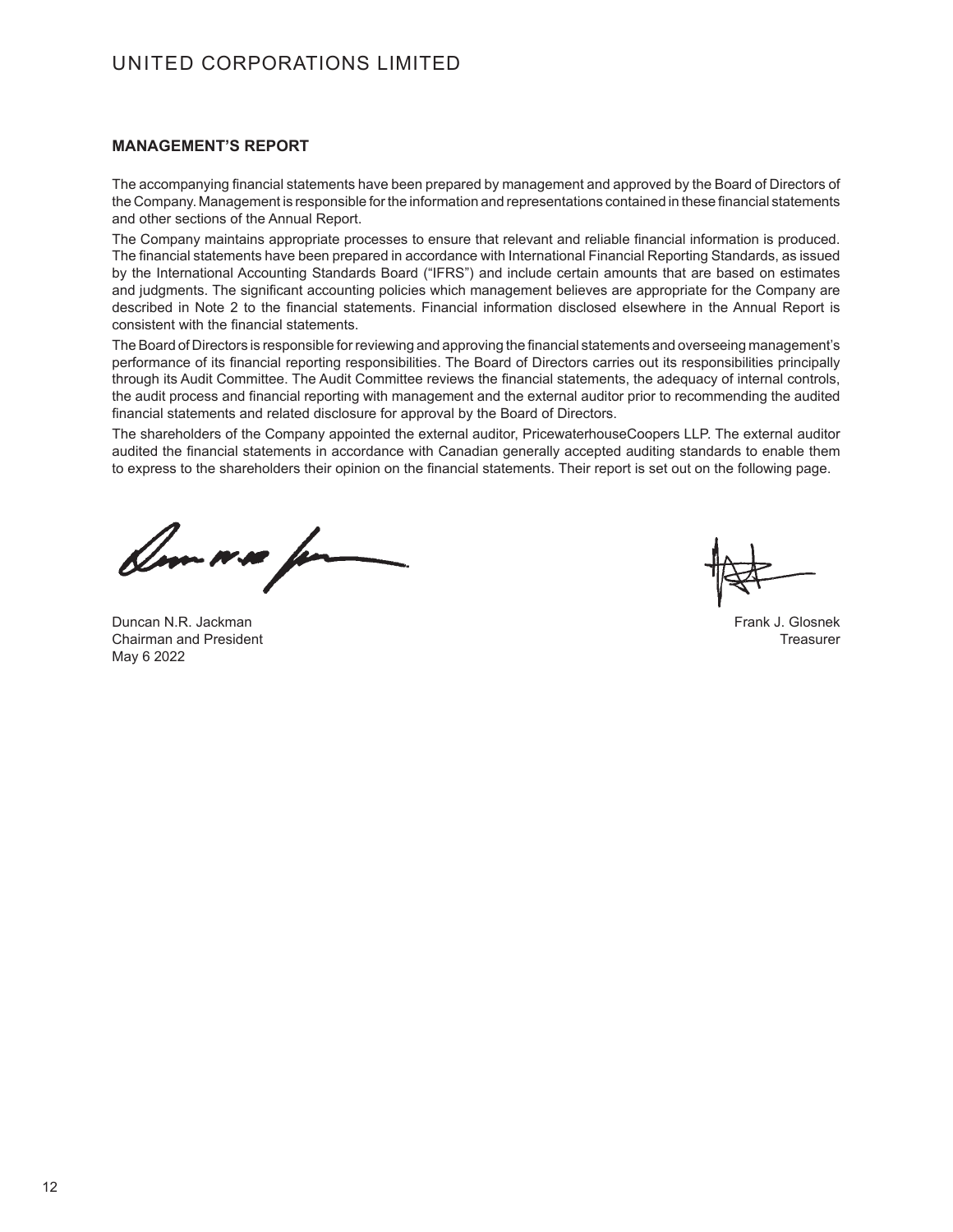#### **INDEPENDENT AUDITOR'S REPORT**

#### To the Shareholders of United Corporations Limited

#### **Our opinion**

In our opinion, the accompanying financial statements present fairly, in all material respects, the financial position of United Corporations Limited (the Company) as at March 31, 2022 and 2021, and its financial performance and its cash flows for the years then ended in accordance with International Financial Reporting Standards as issued by the International Accounting Standards Board (IFRS).

#### *What we have audited*

The Company's financial statements comprise:

- the statements of financial position as at March 31, 2022 and 2021;
- the statements of comprehensive income (loss) for the years then ended;
- the statements of changes in shareholders' equity for the years then ended;
- the statements of cash flows for the years then ended; and
- the notes to the financial statements, which include significant accounting policies and other explanatory information.

#### **Basis for opinion**

We conducted our audit in accordance with Canadian generally accepted auditing standards. Our responsibilities under those standards are further described in the *Auditor's responsibilities for the audit of the financial statements* section of our report.

We believe that the audit evidence we have obtained is sufficient and appropriate to provide a basis for our opinion.

#### *Independence*

We are independent of the Company in accordance with the ethical requirements that are relevant to our audit of the financial statements in Canada. We have fulfilled our other ethical responsibilities in accordance with these requirements.

#### **Key audit matters**

Key audit matters are those matters that, in our professional judgment, were of most significance in our audit of the financial statements for the year ended March 31, 2022. These matters were addressed in the context of our audit of the financial statements as a whole, and in forming our opinion thereon, and we do not provide a separate opinion on these matters.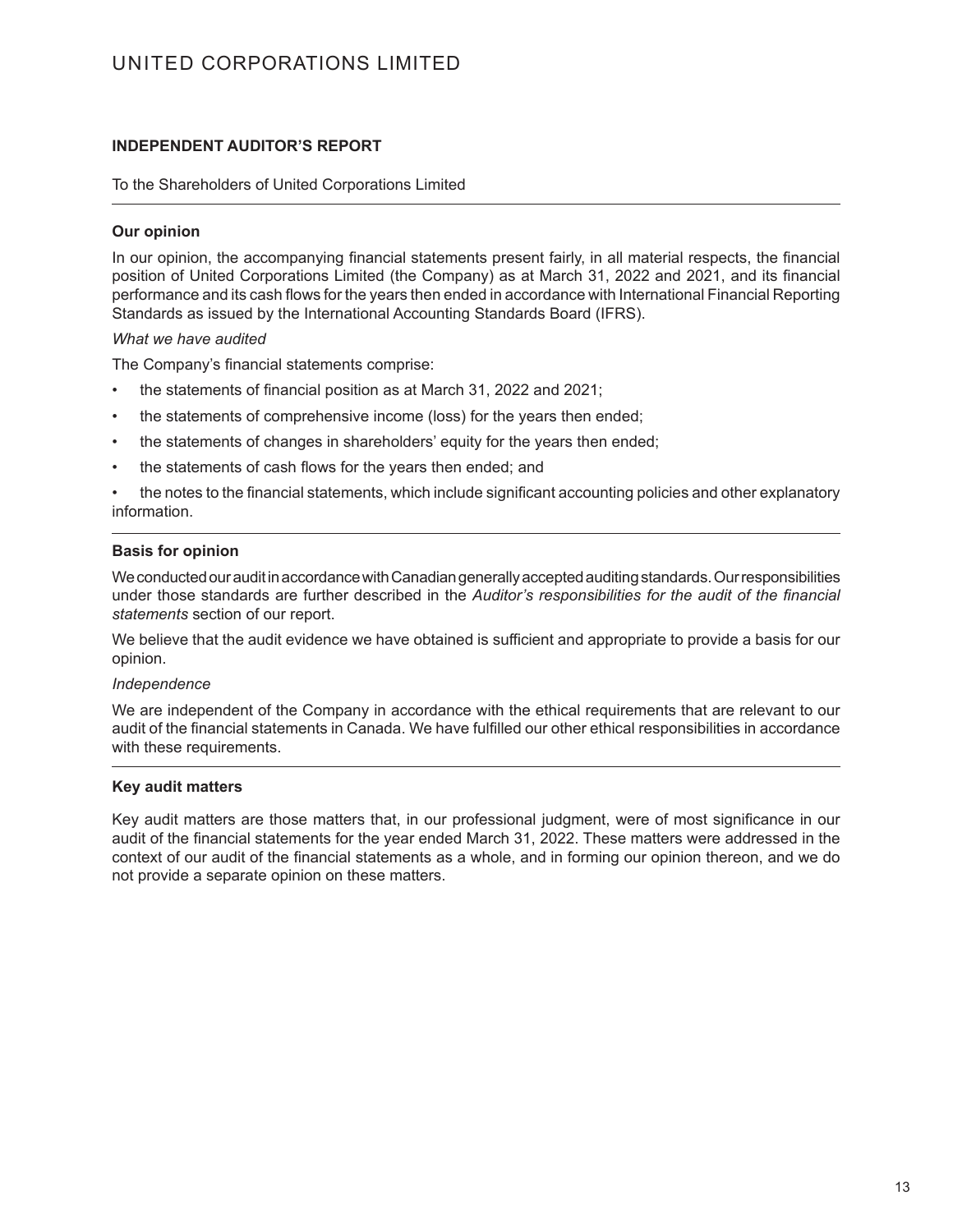| Key audit matter                                                                                                                                                                                                                                                                                                                                                                                                                                                                                                                                                                                                                                                                                                                                                                                                                                                                                                                                                                                                                   | How our audit addressed the key audit<br>matter                                                                                                                                                                                                              |
|------------------------------------------------------------------------------------------------------------------------------------------------------------------------------------------------------------------------------------------------------------------------------------------------------------------------------------------------------------------------------------------------------------------------------------------------------------------------------------------------------------------------------------------------------------------------------------------------------------------------------------------------------------------------------------------------------------------------------------------------------------------------------------------------------------------------------------------------------------------------------------------------------------------------------------------------------------------------------------------------------------------------------------|--------------------------------------------------------------------------------------------------------------------------------------------------------------------------------------------------------------------------------------------------------------|
| <b>Valuation of investments</b><br>Refer to Note 2 – summary of significant<br>accounting policies, financial instruments and<br>Note 5 – financial instruments, to the financial<br>statements.<br>The Company's investment portfolio included<br>\$1,965 million of publicly listed investments as<br>at March 31, 2022. The Company measures its<br>investments at fair value through profit or loss.<br>The fair value of publicly listed investments<br>is measured by the last traded market price<br>where this price falls within that day's bid-ask<br>spread. In circumstances where the last traded<br>price is not within the bid-ask spread, the<br>Company determines the point within the<br>bid-ask spread that is most representative of<br>fair value based on the specific facts and<br>circumstances.<br>We considered this a key audit matter due to<br>the significance of the investments, and the<br>high degree of audit effort required in<br>performing audit procedures related to the<br>investments. | Our approach to addressing the matter included<br>the following procedure, among others:<br>Tested and assessed the reasonableness of the<br>fair value of publicly listed investments by<br>independently obtaining market prices from<br>external sources. |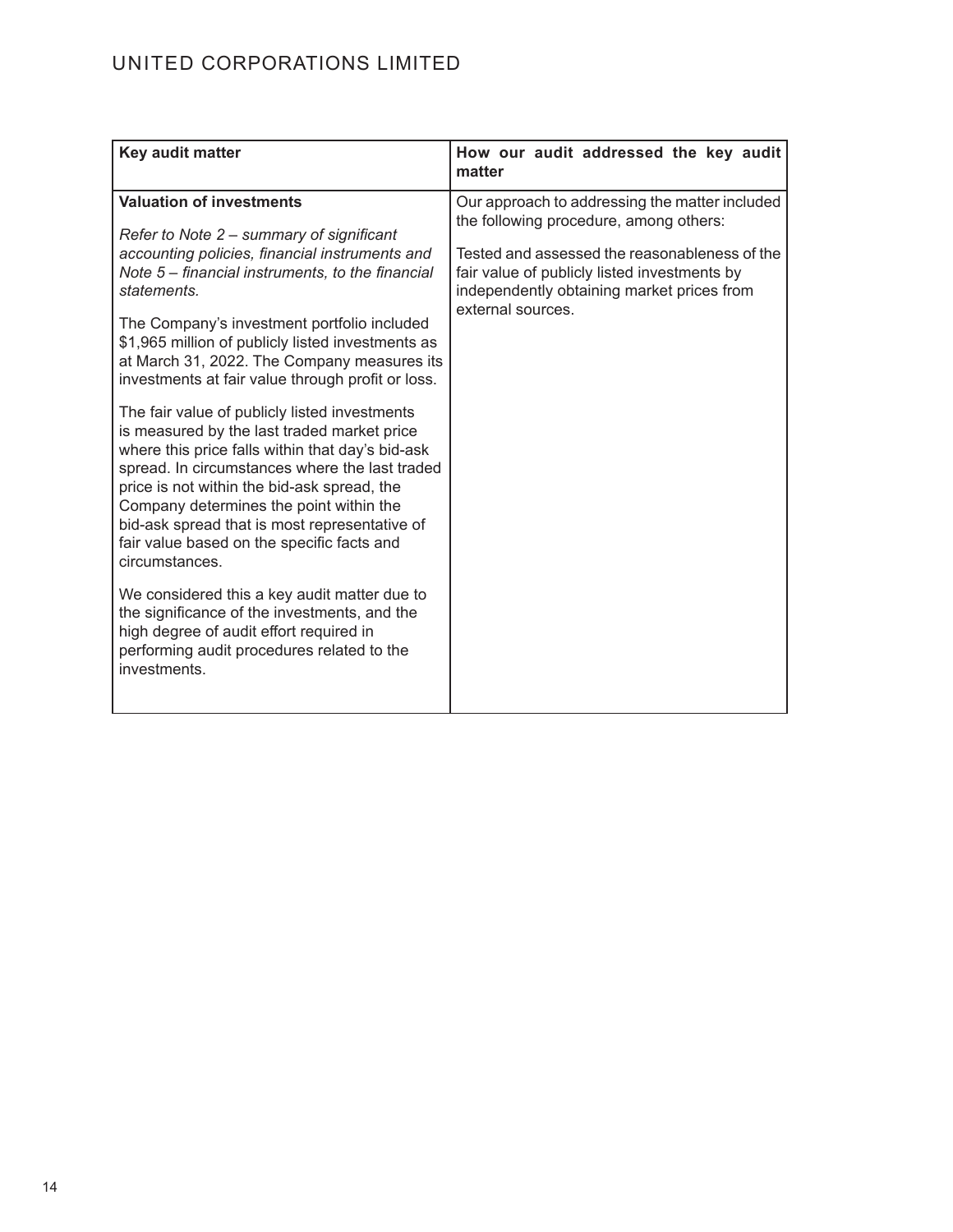#### **Other information**

Management is responsible for the other information. The other information comprises the Management's Discussion and Analysis and the information, other than the financial statements and our auditor's report thereon, included in the annual report.

Our opinion on the financial statements does not cover the other information and we do not express any form of assurance conclusion thereon.

In connection with our audit of the financial statements, our responsibility is to read the other information identified above and, in doing so, consider whether the other information is materially inconsistent with the financial statements or our knowledge obtained in the audit, or otherwise appears to be materially misstated.

If, based on the work we have performed, we conclude that there is a material misstatement of this other information, we are required to report that fact. We have nothing to report in this regard.

#### **Responsibilities of management and those charged with governance for the financial statements**

Management is responsible for the preparation and fair presentation of the financial statements in accordance with IFRS, and for such internal control as management determines is necessary to enable the preparation of financial statements that are free from material misstatement, whether due to fraud or error.

In preparing the financial statements, management is responsible for assessing the Company's ability to continue as a going concern, disclosing, as applicable, matters related to going concern and using the going concern basis of accounting unless management either intends to liquidate the Company or to cease operations, or has no realistic alternative but to do so.

Those charged with governance are responsible for overseeing the Company's financial reporting process.

#### **Auditor's responsibilities for the audit of the financial statements**

Our objectives are to obtain reasonable assurance about whether the financial statements as a whole are free from material misstatement, whether due to fraud or error, and to issue an auditor's report that includes our opinion. Reasonable assurance is a high level of assurance, but is not a guarantee that an audit conducted in accordance with Canadian generally accepted auditing standards will always detect a material misstatement when it exists. Misstatements can arise from fraud or error and are considered material if, individually or in the aggregate, they could reasonably be expected to influence the economic decisions of users taken on the basis of these financial statements.

As part of an audit in accordance with Canadian generally accepted auditing standards, we exercise professional judgment and maintain professional skepticism throughout the audit. We also:

- Identify and assess the risks of material misstatement of the financial statements, whether due to fraud or error, design and perform audit procedures responsive to those risks, and obtain audit evidence that is sufficient and appropriate to provide a basis for our opinion. The risk of not detecting a material misstatement resulting from fraud is higher than for one resulting from error, as fraud may involve collusion, forgery, intentional omissions, misrepresentations, or the override of internal control.
- Obtain an understanding of internal control relevant to the audit in order to design audit procedures that are appropriate in the circumstances, but not for the purpose of expressing an opinion on the effectiveness of the Company's internal control.
- Evaluate the appropriateness of accounting policies used and the reasonableness of accounting estimates and related disclosures made by management.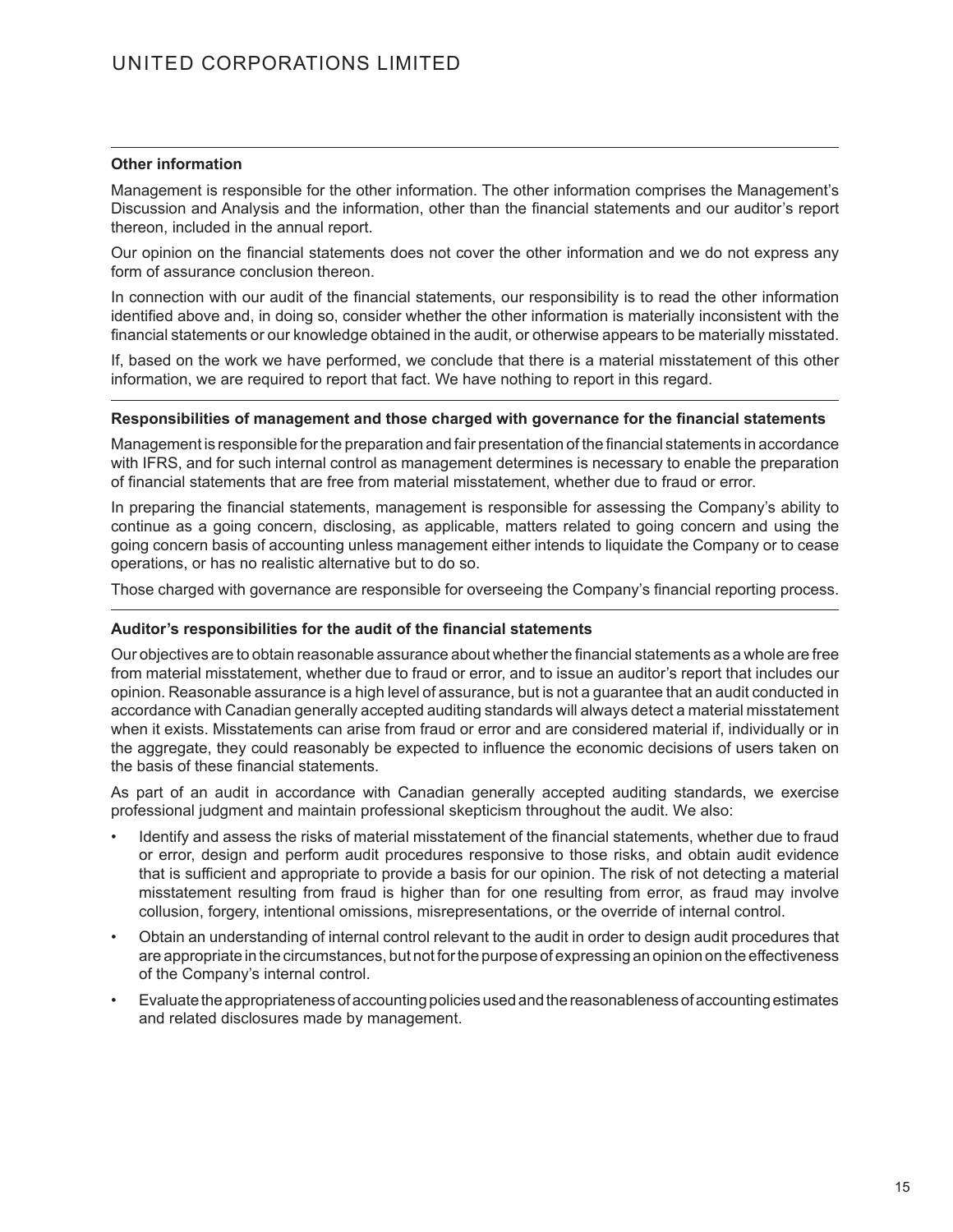- Conclude on the appropriateness of management's use of the going concern basis of accounting and, based on the audit evidence obtained, whether a material uncertainty exists related to events or conditions that may cast significant doubt on the Company's ability to continue as a going concern. If we conclude that a material uncertainty exists, we are required to draw attention in our auditor's report to the related disclosures in the financial statements or, if such disclosures are inadequate, to modify our opinion. Our conclusions are based on the audit evidence obtained up to the date of our auditor's report. However, future events or conditions may cause the Company to cease to continue as a going concern.
- Evaluate the overall presentation, structure and content of the financial statements, including the disclosures, and whether the financial statements represent the underlying transactions and events in a manner that achieves fair presentation.

We communicate with those charged with governance regarding, among other matters, the planned scope and timing of the audit and significant audit findings, including any significant deficiencies in internal control that we identify during our audit.

We also provide those charged with governance with a statement that we have complied with relevant ethical requirements regarding independence, and to communicate with them all relationships and other matters that may reasonably be thought to bear on our independence, and where applicable, related safeguards.

From the matters communicated with those charged with governance, we determine those matters that were of most significance in the audit of the financial statements of the current period and are therefore the key audit matters. We describe these matters in our auditor's report unless law or regulation precludes public disclosure about the matter or when, in extremely rare circumstances, we determine that a matter should not be communicated in our report because the adverse consequences of doing so would reasonably be expected to outweigh the public interest benefits of such communication.

The engagement partner on the audit resulting in this independent auditor's report is Robert D'Arolfi.

Pricewaterhouse Coopers LLP

Toronto, Ontario

May 6, 2022 Chartered Professional Accountants, Licensed Public Accountants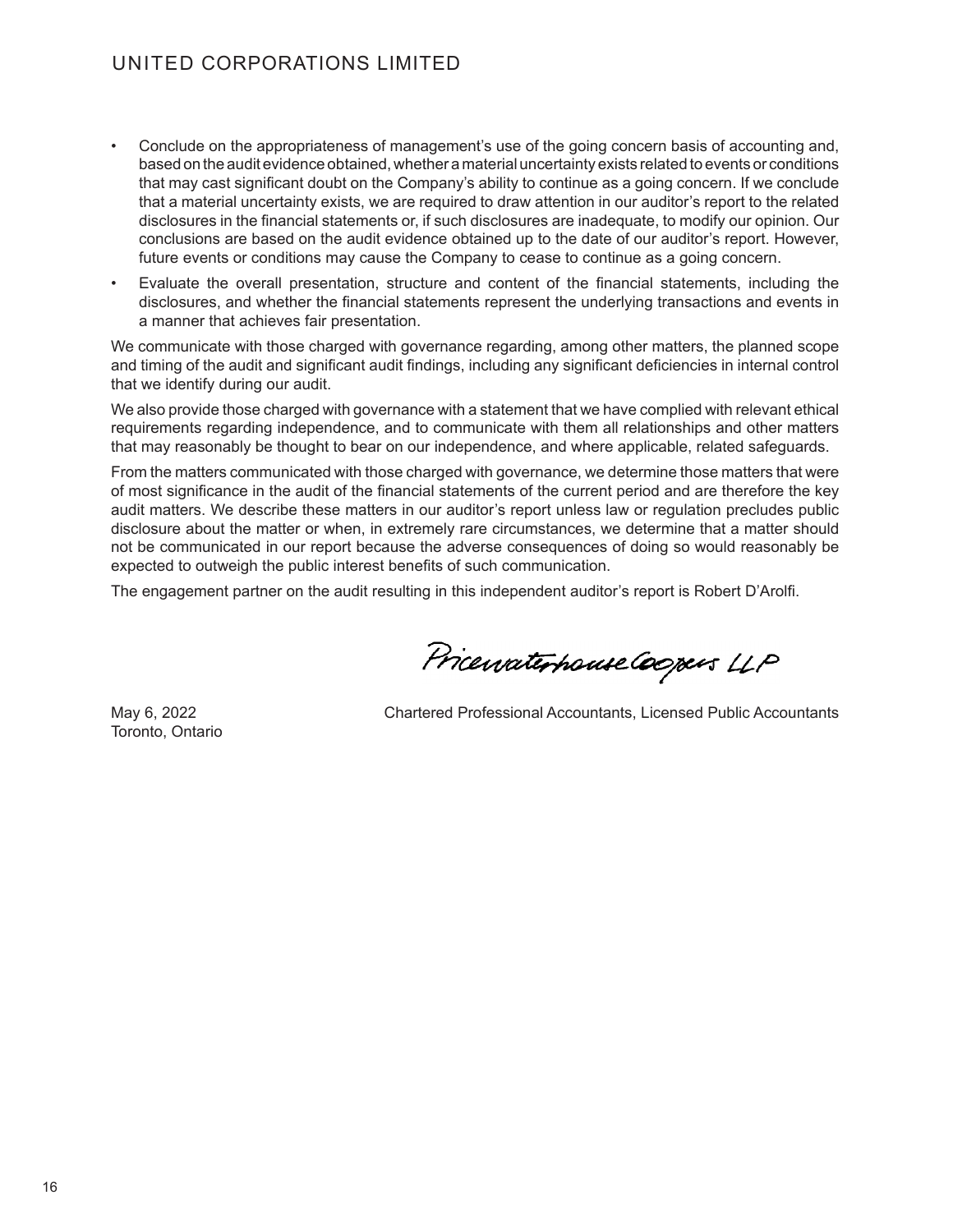# **STATEMENTS OF FINANCIAL POSITION**

|                                             | March 31<br>2022 | March 31<br>2021 |
|---------------------------------------------|------------------|------------------|
| <b>ASSETS</b>                               |                  | (000's)          |
| Cash and cash equivalents (Note 6)          | \$<br>68,404     | \$<br>99,271     |
| Investments (Notes 4 and 11)                | 1,965,258        | 2,046,063        |
| Receivable in respect of investments sold   | 11,604           | 2,082            |
| Dividends and interest receivable           | 1,844            | 1,593            |
| Income taxes receivable                     | 944              |                  |
| Other assets                                | 3,416            | 3,787            |
|                                             | 2,051,470        | 2,152,796        |
| <b>LIABILITIES</b>                          |                  |                  |
| Accrued expenses                            | 3,446            | 2,685            |
| Payable in respect of investments purchased | 7,851            | 5,663            |
| Income taxes payable                        |                  | 36,010           |
| Dividends payable (Note 10)                 | 3,718            | 3,723            |
| Deferred tax liabilities (Note 7)           | 17,656           | 32,675           |
|                                             | 32,671           | 80,756           |
| <b>NET ASSETS</b>                           | 2,018,799        | 2,072,040<br>\$  |
| <b>SHAREHOLDERS' EQUITY</b>                 |                  |                  |
| Share capital (Note 10)                     | \$<br>535,939    | \$<br>536,697    |
| Retained earnings                           | 1,482,860        | 1,535,343        |
| TOTAL SHAREHOLDERS' EQUITY                  | 2,018,799        | 2,072,040<br>\$  |

APPROVED BY THE BOARD

Duran N.R. Jackson

DUNCAN N.R. JACKMAN Director

MICHAEL J. WHITE **Director**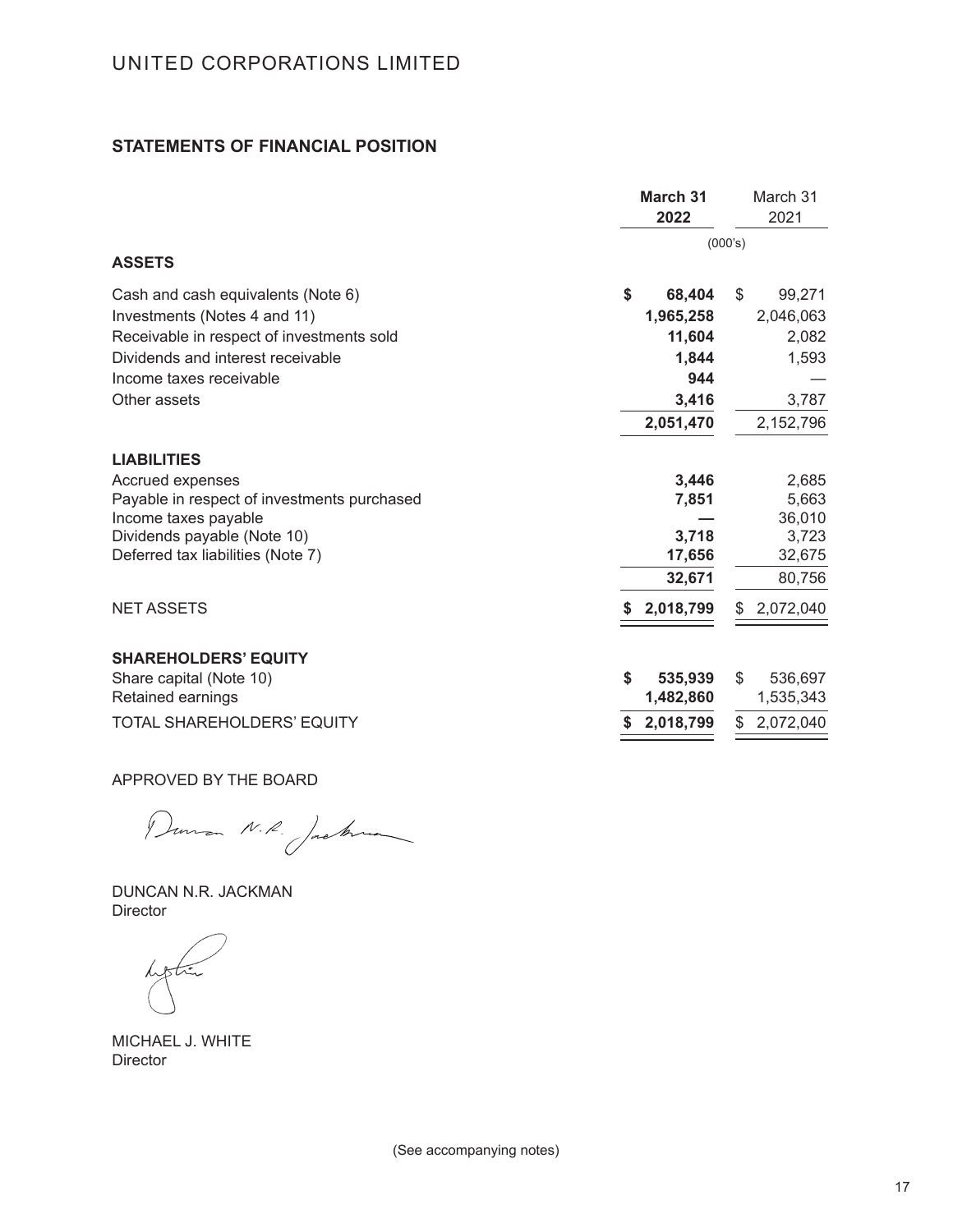# **STATEMENTS OF COMPREHENSIVE INCOME (LOSS)**

|                                                          | <b>Year ended March 31</b> |               |  |
|----------------------------------------------------------|----------------------------|---------------|--|
|                                                          | 2022                       | 2021          |  |
| <b>INCOME</b>                                            |                            | (000's)       |  |
| <b>Dividends</b>                                         |                            |               |  |
| Foreign                                                  | \$<br>19,527               | \$<br>32,091  |  |
| Canadian (Note 11)                                       | 2,479                      | 11,602        |  |
|                                                          | 22,006                     | 43,693        |  |
| Interest and securities lending income                   | 329                        | 675           |  |
| Other net fair value changes in investments (Note 8)     | (30, 313)                  | 456,154       |  |
|                                                          | (7, 978)                   | 500,522       |  |
| <b>EXPENSES</b>                                          |                            |               |  |
| Investment management and administrative costs (Note 11) | 13,652                     | 12,314        |  |
| Transfer, registrar and custody fees                     | 1,023                      | 869           |  |
| Directors' and officer's remuneration (Note 11)          | 679                        | 552           |  |
| Office and miscellaneous                                 | 392                        | 340           |  |
| <b>Professional fees</b>                                 | 101                        | 96            |  |
|                                                          | 15,847                     | 14,171        |  |
| <b>INCOME (LOSS) BEFORE INCOME TAXES</b>                 | (23, 825)                  | 486,351       |  |
| Provision for (recovery of) income taxes (Note 7)        | (733)                      | 63,731        |  |
| <b>NET INCOME (LOSS)</b>                                 | (23,092)<br>S              | 422,620<br>\$ |  |
| <b>EARNINGS (LOSS) PER COMMON SHARE</b>                  |                            |               |  |
| - BASIC AND DILUTED (Note 12)                            | \$<br>(1.94)               | \$<br>34.88   |  |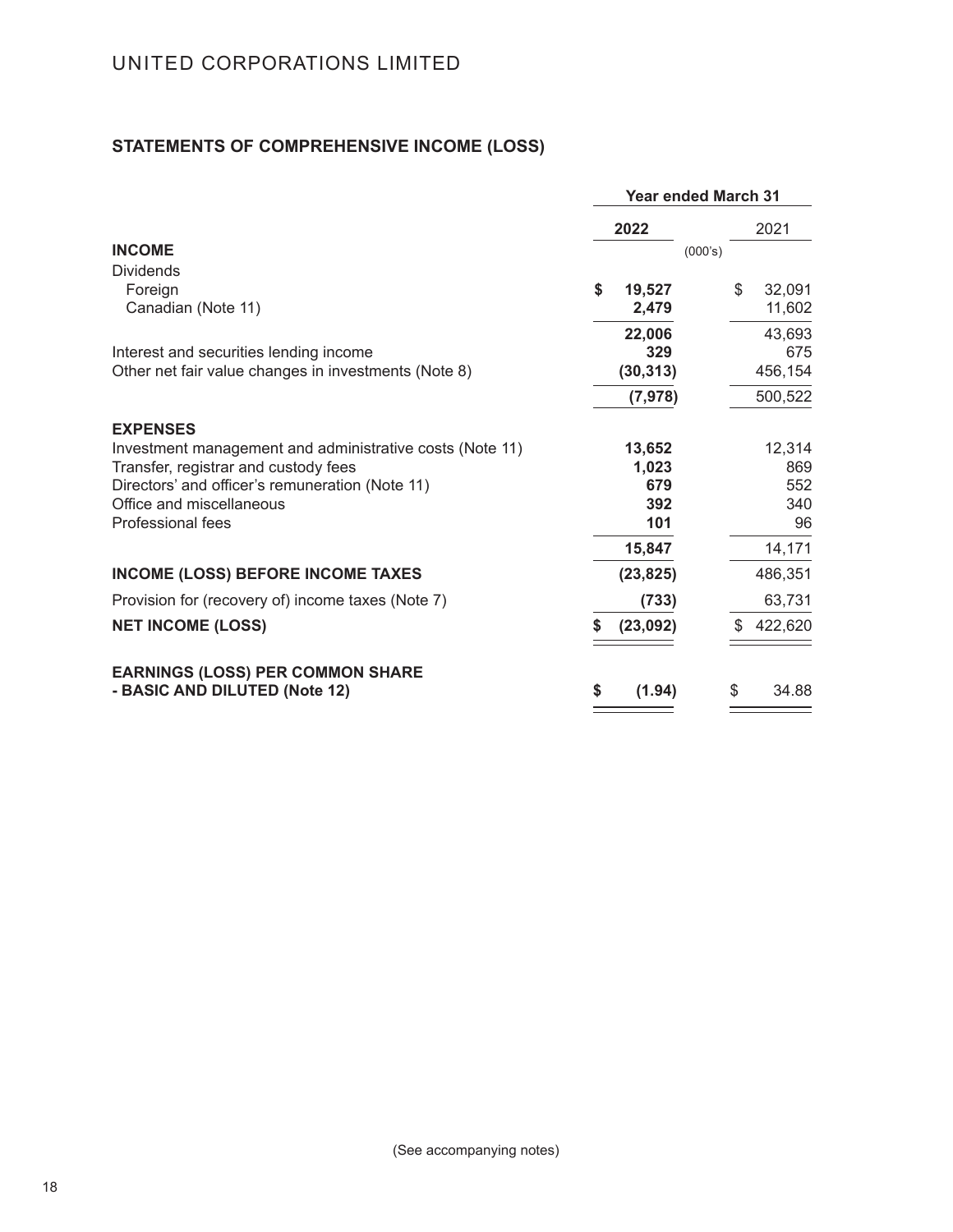# **STATEMENTS OF CHANGES IN SHAREHOLDERS' EQUITY**

|                                                        | Share<br>Capital | Retained<br>Earnings               | Total     |
|--------------------------------------------------------|------------------|------------------------------------|-----------|
|                                                        |                  | (000's)                            |           |
| At April 1, 2021                                       |                  | \$ 536,697 \$1,535,343 \$2,072,040 |           |
| Net loss for the year                                  |                  | (23,092)                           | (23,092)  |
| Dividends (Note 10)                                    |                  | (28, 309)                          | (28, 309) |
| Repurchase and cancellation of Common Shares (Note 10) | (758)            | (1,082)                            | (1, 840)  |
| At March 31, 2022                                      |                  | 535,939 \$1,482,860 \$2,018,799    |           |
| At April 1, 2020                                       | \$               | 537,873 \$1,142,167 \$1,680,040    |           |
| Net income for the year                                |                  | 422,620                            | 422,620   |
| Dividends (Note 10)                                    |                  | (28, 104)                          | (28, 104) |
| Repurchase and cancellation of Common Shares (Note 10) | (1, 176)         | (1,340)                            | (2,516)   |
| At March 31, 2021                                      |                  | 536,697 \$1,535,343 \$2,072,040    |           |

**Year ended March 31**

# **STATEMENTS OF CASH FLOWS**

|                                                                                       | 2022            |         | 2021          |
|---------------------------------------------------------------------------------------|-----------------|---------|---------------|
|                                                                                       |                 | (000's) |               |
| Net inflow (outflow) of cash related to the following activities:<br><b>Operating</b> |                 |         |               |
| Net income (loss)                                                                     | \$<br>(23, 092) |         | \$<br>422,620 |
| Adjustments for:                                                                      |                 |         |               |
| Other net fair value changes in investments                                           | 30,313          |         | (456, 154)    |
| Purchases of investments                                                              | (1, 161, 636)   |         | (1,844,410)   |
| Proceeds from sale of investments                                                     | 1,204,794       |         | 1,908,925     |
| Dividends and interest receivable                                                     | (251)           |         | 1,981         |
| Deferred taxes                                                                        | (15,019)        |         | 12,815        |
| Net change in other assets and liabilities                                            | (35, 822)       |         | 40,218        |
|                                                                                       | (713)           |         | 85,995        |
| <b>Financing</b>                                                                      |                 |         |               |
| Dividends paid to shareholders                                                        | (28, 314)       |         | (28, 112)     |
| Repurchase of Common Shares                                                           | (1, 840)        |         | (2, 516)      |
|                                                                                       | (30, 154)       |         | (30, 628)     |
| Net increase (decrease) in cash and cash equivalents                                  | (30, 867)       |         | 55,367        |
| Cash and cash equivalents at beginning of the year                                    | 99,271          |         | 43,904        |
| Cash and cash equivalents at end of the year (Note 6)                                 | \$<br>68,404    |         | \$<br>99,271  |
| Additional information for operating activities:                                      |                 |         |               |
| Interest received                                                                     | \$<br>80        |         | \$<br>36      |
| Dividends received, net of withholding taxes                                          | 19,710          |         | 40,510        |
| Income taxes paid, net of refunds                                                     | 48,810          |         | 6,174         |

(See accompanying notes)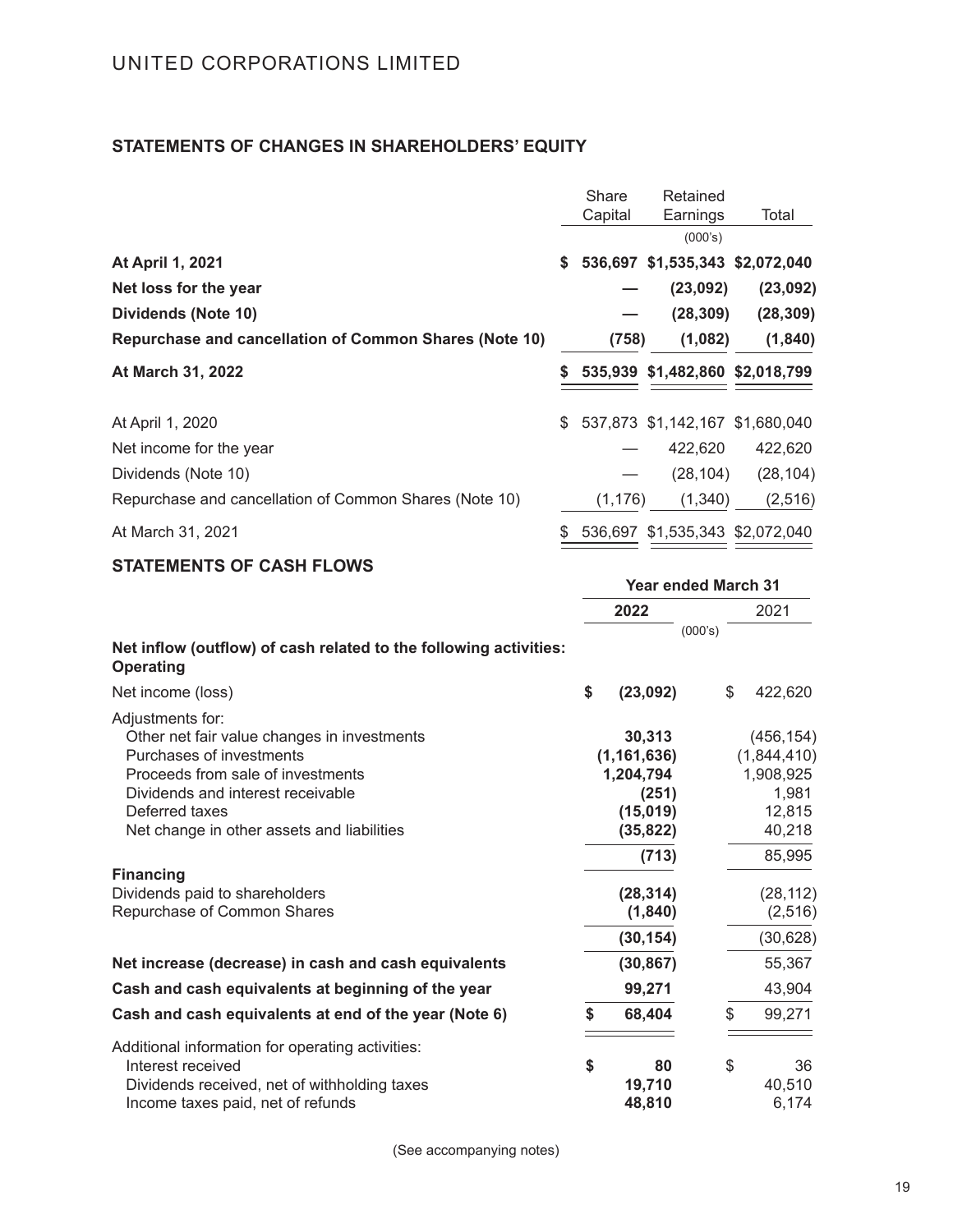#### **NOTES TO FINANCIAL STATEMENTS March 31, 2022**

#### **1. Description of business**

United Corporations Limited ("United" or the "Company") is a closed-end investment corporation. The head office, principal address and registered office of the Company is located at 165 University Avenue, Toronto, Ontario, M5H 3B8.

United trades on the Toronto Stock Exchange under the symbols UNC, UNC.PR.A, UNC. PR.B and UNC.PR.C. United is an investment vehicle for long-term growth through investments in common equities, as management believes that over long periods of time, common equities, as an asset class, will outperform fixed-income instruments or balanced funds. From time to time, however, assets of the Company may be invested in interest-bearing short-term securities pending the selection of suitable equity investments.

The financial statements are presented in Canadian dollars which is the functional and presentation currency. These financial statements were approved by the Company's Board of Directors on May 5, 2022.

#### **2. Summary of significant accounting policies**

#### *Basis of presentation*

These financial statements have been prepared in compliance with International Financial Reporting Standards ("IFRS"), as issued by the International Accounting Standards Board. The financial statements have been prepared under the historical cost convention, as modified by the revaluation of financial assets and liabilities at fair value through profit or loss ("FVTPL").

#### *Investment entity*

The Company has determined that it meets the definition of investment entity. An investment entity is an entity that (i) obtains funds from one or more investors for the purposes of providing them with investment management services; (ii) commits to its investors that its business purpose is to invest funds solely for returns from capital appreciation, investment income or both; and (iii) measures and evaluates the performance of substantially all of its investments on a fair value basis.

#### *Financial instruments*

The Company classifies its investments based on both the Company's business model for managing those financial assets and the contractual cash flow characteristics of the financial assets. The portfolio of financial assets is managed and performance is evaluated on a fair value basis. The Company is primarily focused on fair value information and uses that information to assess the assets' performance and to make decisions. The collection of contractual cash flows is only incidental to achieving the Company's business model objective. Consequently, all investments are classified and measured at FVPTL.

All other financial assets and liabilities are measured at amortized cost. Under this method, financial assets and liabilities reflect the amount required to be received or paid, discounted, when appropriate, at the contract's effective interest rate. The cost of each investment and realized and unrealized gains and losses from investment transactions are determined on an average cost basis. Realized and unrealized gains and losses from investments are presented in the Statement of Comprehensive Income (Loss) within Other net fair value changes in investments in the period in which they arise.

Financial assets are derecognized when the rights to receive cash flows from the investments have expired or the Company has transferred substantially all risks and rewards of ownership.

Interest income from short-term investments is recognized at the effective interest rate. Dividends are recognized as income on the ex-dividend date.

Purchases and sales of financial assets are recognized at their trade date. Receivables in respect to investments sold and payables in respect to investments purchased represent unsettled investment transactions.

#### *Fair value measurement*

Fair value is the price that would be received to sell an asset or paid to transfer a liability in an orderly transaction between market participants at the measurement date.

For publicly listed investments, the Company uses the last traded market price where this price falls within that day's bid-ask spread. In circumstances where the last traded price is not within the bid-ask spread, the Company determines the point within the bid-ask spread that is most representative of fair value based on the specific facts and circumstances.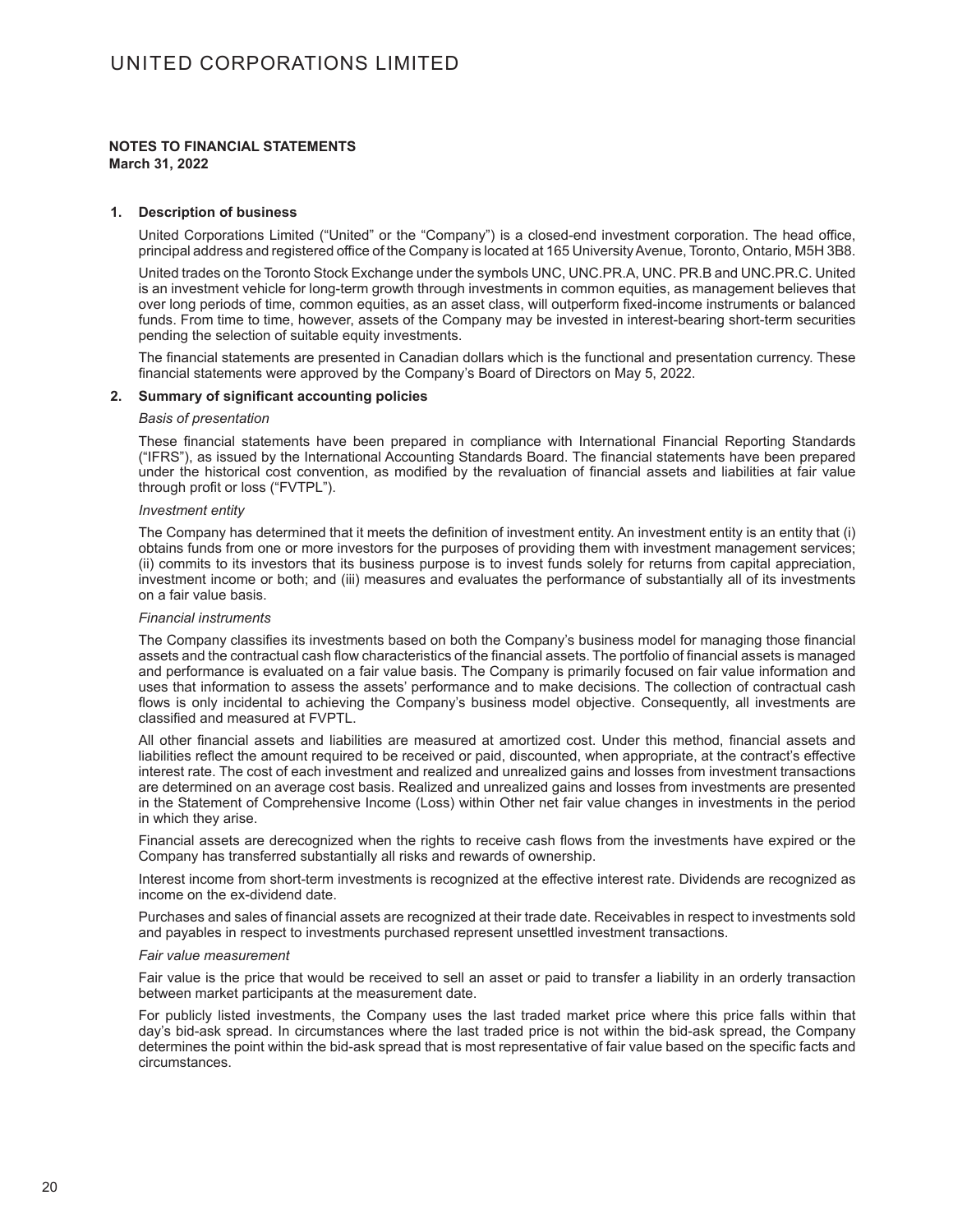#### **NOTES TO FINANCIAL STATEMENTS March 31, 2022**

#### **2. Summary of significant accounting policies (continued)**

#### *Foreign currency translation*

Foreign currency transactions are translated into Canadian dollars using the exchange rates prevailing at the dates that transactions occur. Assets and liabilities denominated in a foreign currency are translated into Canadian dollars using the exchange rate prevailing at the measurement date. Foreign exchange gains and losses relating to financial assets and liabilities are included as a component of the "Other net fair value changes in investments" in the Statement of Comprehensive Income (Loss).

#### *Cash and cash equivalents*

Cash and cash equivalents includes cash on hand and short term, highly liquid instruments with maturities of three months or less from the date of acquisition.

#### *Securities lending income*

Securities lending income is recognized as earned.

#### *Comprehensive income (loss)*

The Company does not have any other comprehensive income (loss) and therefore comprehensive income (loss) equals net income (loss) which it reports in its Statement of Comprehensive Income (Loss).

#### *Earnings per Common share ("EPS")*

Basic and diluted EPS is calculated by dividing the net income (loss), less preferred dividends, by the weighted average number of Common Shares outstanding for the period. Refer to Note 12 for the calculation.

#### *Income taxes*

Income tax comprises both current and deferred tax. Income tax is recognized in the Statement of Comprehensive Income (Loss).

Current tax assets and liabilities for the current and prior periods are measured at the amount expected to be recovered from or paid to the taxation authorities. The tax rates and tax laws used to compute these amounts are those that are enacted or substantively enacted at the end of each reporting period.

Deferred income tax assets and liabilities are recorded for the expected future income tax consequences of events that have been reflected in the statements or income tax returns.

Deferred income taxes are provided for using the liability method. Under the liability method, deferred income taxes are recognized for all significant temporary differences between the tax and financial statement bases for assets and liabilities and for certain carry-forward items.

Deferred income tax assets are recognized only to the extent that, in the opinion of management, it is probable that the deferred income tax assets will be realized. Deferred income tax assets and liabilities are adjusted for the effects of changes in tax laws and rates, on the date of the enactment or substantive enactment.

Deferred tax assets and liabilities are offset if there is a legally enforceable right to offset current tax liabilities and assets and they relate to income taxes levied by the same tax authority on the same taxable entity.

The Company currently incurs withholding taxes imposed by certain countries on investment income. Such income is recorded on a gross basis and the related withholding taxes are reflected within the provision for (recovery of) income taxes in the Statement of Comprehensive Income (Loss).

#### *Future accounting changes*

Certain new standards, amendments to standards and interpretations are effective for annual periods beginning after April 1, 2022, and have not been early adopted in preparing these financial statements. None of these are expected to have a material effect on the financial statements.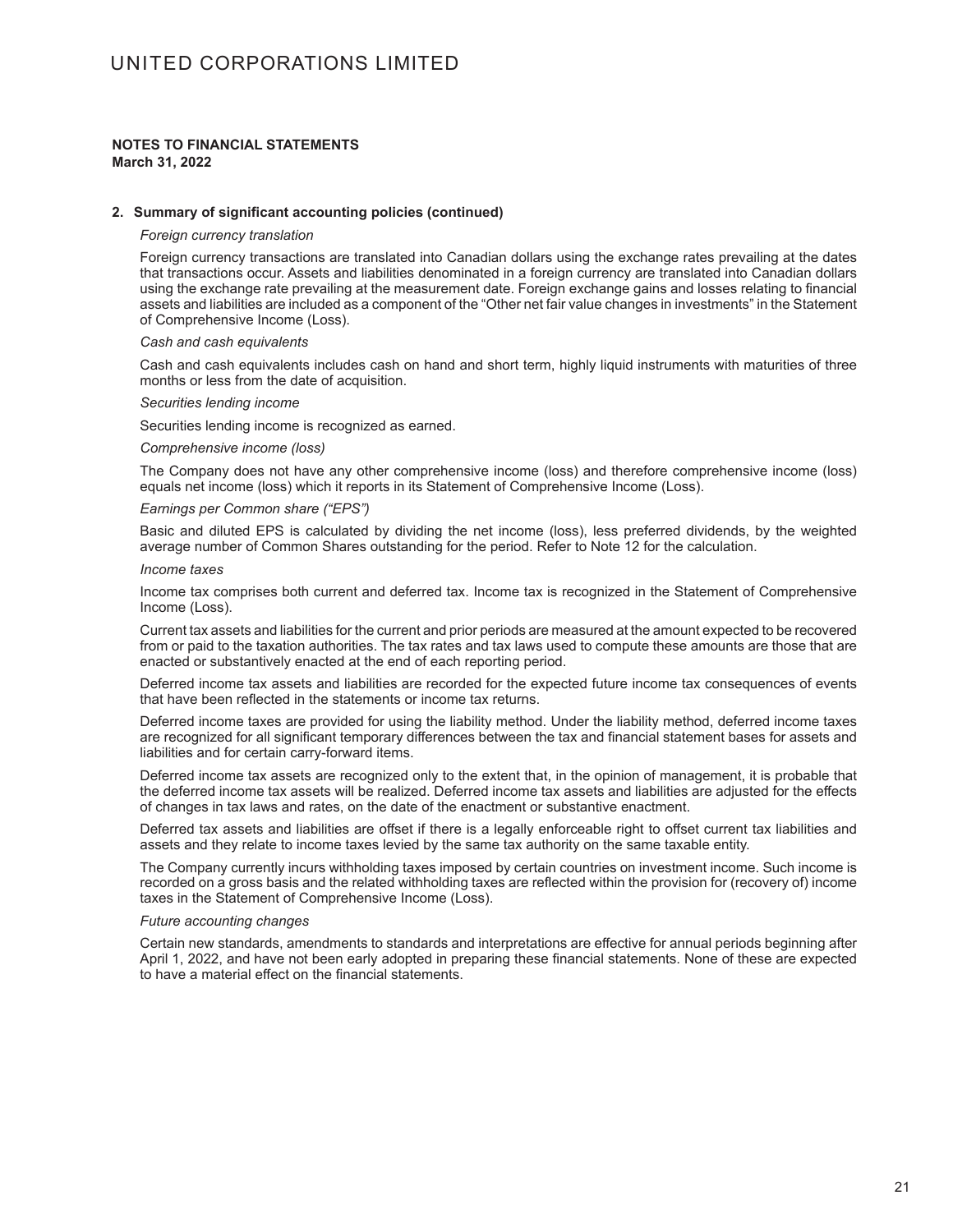#### **NOTES TO FINANCIAL STATEMENTS March 31, 2022**

#### **3. Critical accounting estimates and judgments**

The preparation of financial statements requires management to use judgment in applying its accounting policies and to make estimates and assumptions about the future. The following discusses the most significant accounting judgments and estimates that the Company has made in preparing the financial statements:

#### *Deferred taxes*

Estimates and assumptions are used primarily in the determination of the Company's deferred tax liabilities, as the income tax rates used in determining the liability is dependent on an assumption as to when a deferred tax liability is expected to be realized.

#### **4. Risks associated with financial instruments**

The Company faces various risks arising from its financial instruments. Under the supervision of the Board of Directors, management has developed policies to identify, measure and monitor these risks. These risks and their management are described below:

#### *Credit risk*

Credit risk is the risk of financial loss resulting from a counterparty's failure to discharge an obligation. The Company has a securities lending agreement with its custodian, RBC Investor & Treasury Services ("RBCITS"), whereby RBCITS lends securities to borrowers for a fee, which is shared with the Company. RBCITS receives fixed income securities and equities as collateral from borrowers, of at least 105% of the value of the securities loaned. In the event that the loaned securities are not returned to the Company by the borrower, RBCITS is responsible to restore the securities or pay to the Company the market value of the loaned securities. If the collateral is not adequate to pay the market value to the Company, RBCITS indemnifies the Company for the difference. The Company has recourse to the Royal Bank of Canada should RBCITS fail to discharge its obligations to the Company. At March 31, 2022 the Company had loaned securities with a fair value of approximately \$115,007,000 (2021 - \$188,100,000) and RBCITS received approximately \$120,757,000 (2021 - \$197,506,000) in collateral. There was no significant exposure to credit risk to other receivable balances because of their short-term nature.

#### *Liquidity risk*

Liquidity risk is the risk that the Company will not be able to meet its financial obligations as they come due. Sufficient liquidity is maintained by regular monitoring of cash flow requirements. All liabilities, other than deferred tax liabilities, settle within three months of the year end.

#### *Market risk*

Market risk is the risk that the fair value or future cash flows of a financial instrument will fluctuate because of changes in market prices which includes interest rate risk, foreign currency risk and other price risk.

The Company is not subject to significant interest rate risk, as its only fixed-interest investments are short term in nature.

Currency risk arises from financial instruments denominated in foreign currencies. IFRS 7 - "Financial Instrument Disclosures" considers the foreign exchange exposures relating to non-monetary financial instruments to be a component of other price risk. The Company's distribution of underlying currency exposure of investments is as follows:

|                        | 2022        | 2021        |  |  |
|------------------------|-------------|-------------|--|--|
|                        | (000's)     |             |  |  |
| U.S. dollar            | \$1,179,605 | \$1,214,729 |  |  |
| European Union euro    | 248,400     | 212,211     |  |  |
| Japanese yen           | 124,258     | 141,137     |  |  |
| British pound sterling | 90.330      | 49,797      |  |  |
| Hong Kong              | 78,300      | 167,186     |  |  |
| Canadian dollar        | 74.298      | 70,178      |  |  |
| Swiss franc            | 68,307      | 81,180      |  |  |
| Other                  | 101,760     | 109,645     |  |  |
|                        | \$1,965,258 | \$2,046,063 |  |  |

The Company has a Canadian equivalent of \$13,338,000 US dollars held as cash as of the year end.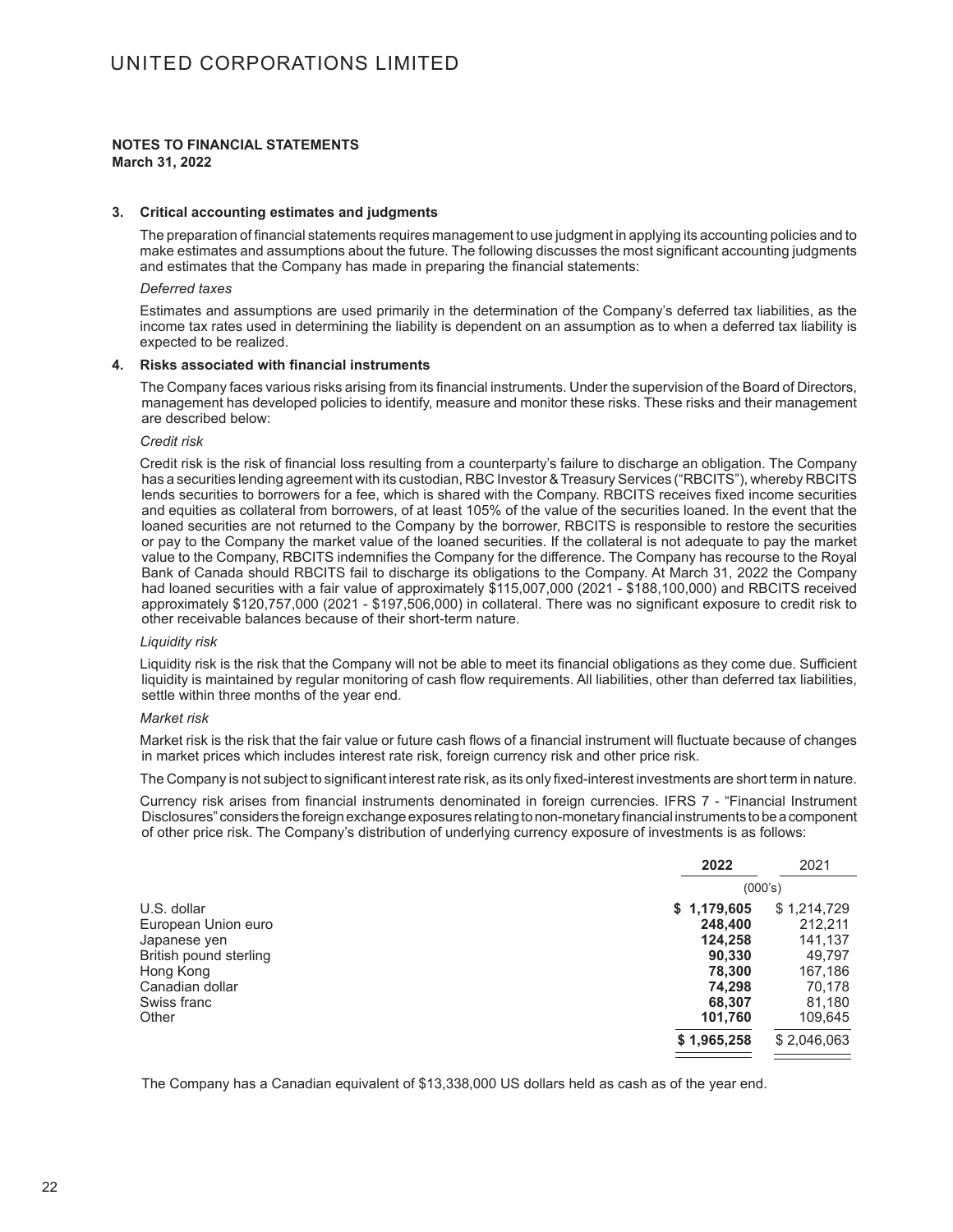#### **NOTES TO FINANCIAL STATEMENTS March 31, 2022**

#### **4. Risks associated with financial instruments (continued)**

The Company is exposed to other price risk through its investment in equity securities. These risks are mitigated by investing in a diversified portfolio of securities. The following is a summary of the concentrations of investments by geographic region:

|                                  | 2022   | 2021    |
|----------------------------------|--------|---------|
| <b>United States</b>             | 53.0%  | 50.1%   |
| Europe, excluding United Kingdom | 18.8%  | 18.1%   |
| Emerging markets                 | 12.2%  | 19.3%   |
| Japan                            | 6.3%   | 6.9%    |
| United Kingdom                   | 5.3%   | $2.2\%$ |
| Canada                           | 3.8%   | 3.4%    |
| Australia                        | 0.6%   |         |
|                                  | 100.0% | 100.0%  |

Investments are categorized by geographic location of headquarters.

A 10% fluctuation in market risk, assuming all other factors are constant, would have an after-tax impact of approximately \$170,486,000 (2021 - \$177,496,000) on net income.

#### **5. Financial instruments**

The Company classifies fair value measurements using a fair value hierarchy that reflects the significance of the inputs used in making the measurements. The fair value hierarchy has the following levels:

- · Quoted unadjusted prices in active markets for identical assets or liabilities (Level 1);
- · Inputs other than quoted prices included in Level 1 that are observable for the asset or liability, either directly or indirectly (Level 2); and
- · Inputs for the asset or liability that are not based on observable market data (unobservable inputs) (Level 3).

At March 31, 2022, the Company had \$1,965,258,000 (2021 - \$2,046,063,000) of Level 1 equity investments. There were no year-to-date transfers between Level 1, 2 or 3 equity investments.

The other net fair value changes in financial instruments at FVTPL by category for the year end March 31, 2022 was a net loss of \$30,313,000 (2021 - a net gain of \$456,154,000) on financial assets at FVTPL.

Cash equivalents are Level 2 financial instruments. The carrying values of cash and cash equivalents, receivable in respect of investments sold, dividends and interest receivable, income taxes receivable, accrued expenses, payable in respect of investments purchased, and dividends payable approximate their fair values due to their short-term nature.

#### **6. Cash and cash equivalents**

Components of cash and cash equivalents for purposes of the statements of cash flows are as follows:

|                  |    | 2022   |         | 2021   |  |
|------------------|----|--------|---------|--------|--|
|                  |    |        | (000's) |        |  |
| Cash             | \$ | 48,404 | \$      | 74,258 |  |
| Cash equivalents |    | 20,000 |         | 25,013 |  |
|                  | ۰D | 68,404 | \$      | 99,271 |  |
|                  |    |        |         |        |  |

The following table presents cash and cash equivalents classified by the fair value hierarchy:

|                       |     | Level 1 |           | Level 2 |            | Level 3 |    | Total<br>fair value |
|-----------------------|-----|---------|-----------|---------|------------|---------|----|---------------------|
|                       |     |         |           | (000's) |            |         |    |                     |
| <b>March 31, 2022</b> |     | 48.404  | $\sim$ \$ | 20.000  | S          | $\sim$  | S. | 68.404              |
| March 31, 2021        | \$. | 74.258  | - \$      | 25,013  | $^{\circ}$ |         | S. | 99.271              |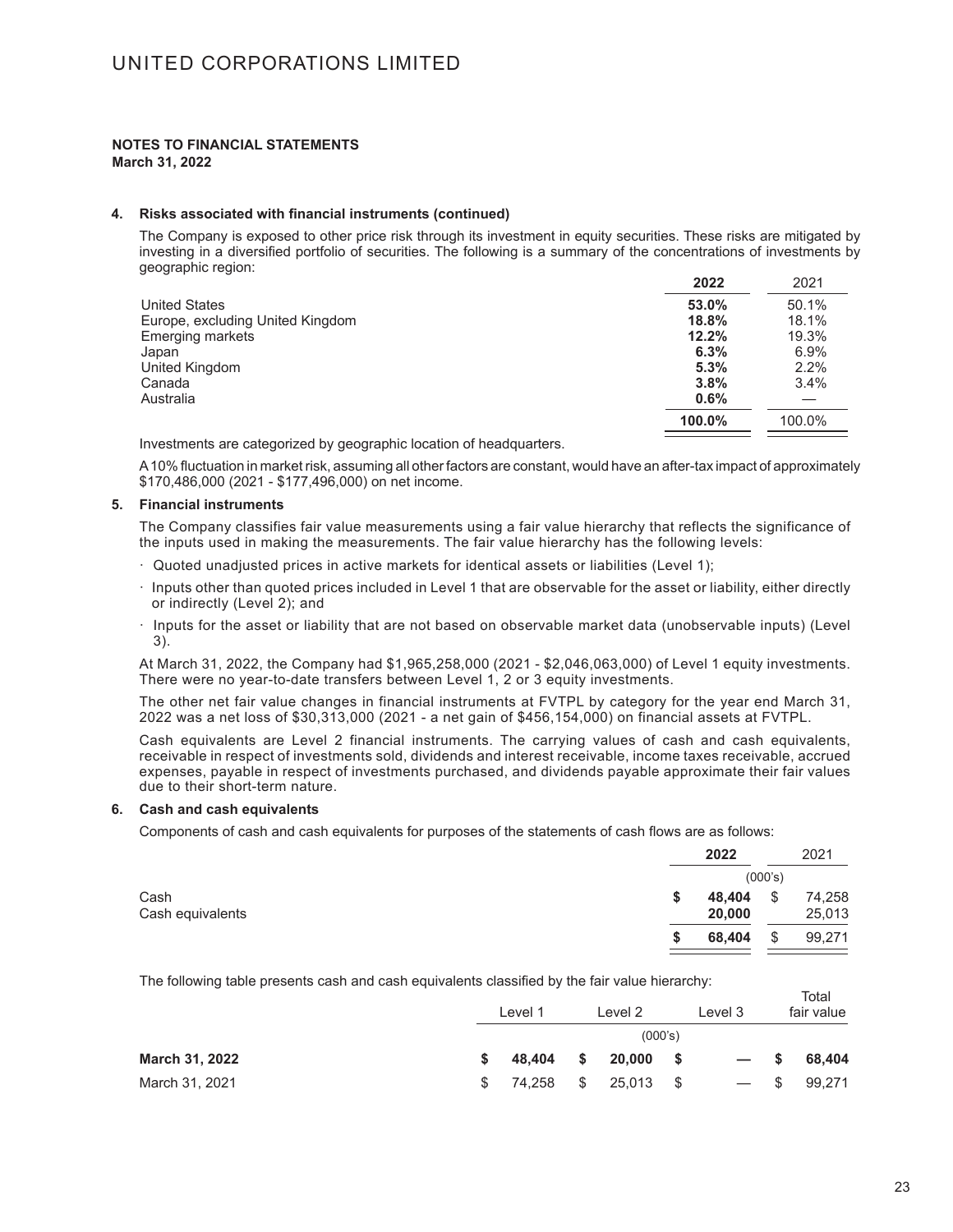#### **NOTES TO FINANCIAL STATEMENTS March 31, 2022**

#### **7. Income taxes**

The Company is a public corporation under the Income Tax Act and is subject to tax at normal corporate rates on its taxable net realized gains (Note 9) and on investment income other than taxable dividends received from corporations resident in Canada. Income taxes are assessed on income before income taxes. The current enacted corporate tax rates as they impact the Company in fiscal 2022 stand at 26.5%. The effective tax rate varies from the combined statutory rate as follows:

|                                                                                                                               |         | 2022                    |   | 2021                            |
|-------------------------------------------------------------------------------------------------------------------------------|---------|-------------------------|---|---------------------------------|
|                                                                                                                               | (000's) |                         |   |                                 |
| Income taxes at statutory rate                                                                                                |         | (6.314)                 | S | 128.883                         |
| Variance as a result of:<br>Non-taxable portion of other net fair value changes in investments<br>Tax-paid dividends<br>Other |         | 4.016<br>(657)<br>2.222 |   | (60, 440)<br>(3,075)<br>(1,637) |
| Provision for (recovery of) income taxes                                                                                      |         | (733)                   |   | 63,731                          |

The Company's provision for (recovery of) income taxes includes provisions (recoveries) for current and deferred income taxes as follows:

|                                          | 2022               |         | 2021             |
|------------------------------------------|--------------------|---------|------------------|
|                                          |                    | (000's) |                  |
| Current<br>Deferred                      | 14.286<br>(15,019) |         | 50,916<br>12,815 |
| Provision for (recovery of) income taxes | (733)              |         | 63,731           |

Deferred tax liabilities arise primarily from differences between the carrying value and the tax cost of the investments as well as from the timing of the inclusion of accrued dividends for income tax purposes. Details of the deferred tax liabilities as at March 31 are as follows:

|                                                             | 2022          |         | 2021          |
|-------------------------------------------------------------|---------------|---------|---------------|
|                                                             |               | (000's) |               |
| Unrealized appreciation of investments<br>Accrued dividends | 17.166<br>490 | \$      | 32,253<br>422 |
| Deferred tax liabilities                                    | 17.656        |         | 32,675        |

Deferred tax expense included in net income represents movements related to the following items:

|                                  |    | 2022           |         | 2021            |  |
|----------------------------------|----|----------------|---------|-----------------|--|
|                                  |    |                | (000's) |                 |  |
| Investments<br>Accrued dividends | S. | (15,087)<br>68 | \$      | 13,340<br>(525) |  |
| Deferred tax liabilities         | S. | (15,019)       |         | 12,815          |  |

During the year ended March 31, 2022, the Company paid tax instalments and assessments totaling \$49,386,000 (2021- \$11,694,000) and received income tax refunds totaling \$576,000 (2021 - \$5,520,000). These items are classified as cash flows from operating activities in the cash flow statement.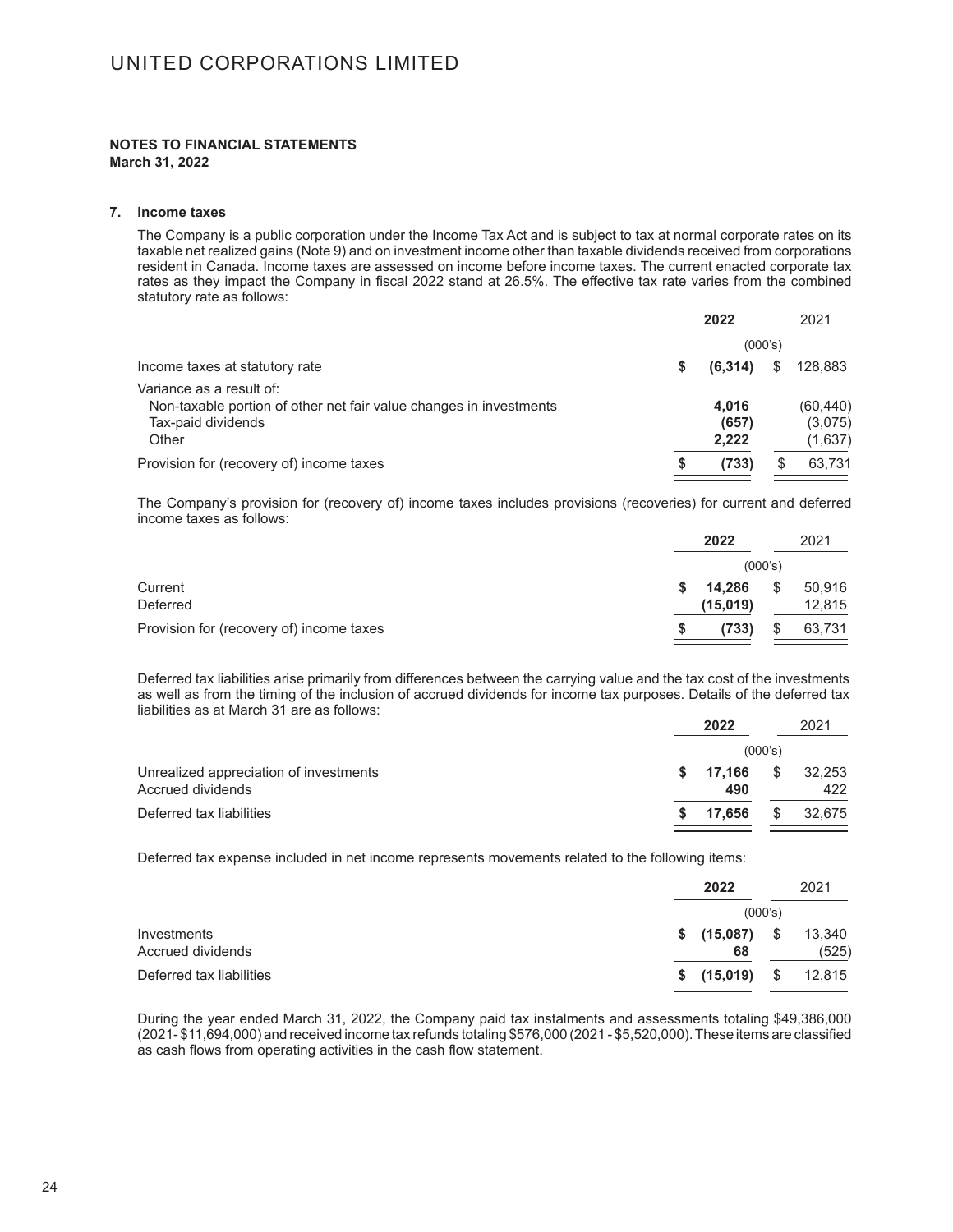#### **NOTES TO FINANCIAL STATEMENTS March 31, 2022**

#### **8. Other net fair value changes in investments**

The other net fair value changes in investments is comprised as follows:

|    |                                                                                      | 2022 |                     | 2021    |                   |
|----|--------------------------------------------------------------------------------------|------|---------------------|---------|-------------------|
|    |                                                                                      |      |                     | (000's) |                   |
|    | Net realized gains<br>Net change in unrealized appreciation                          | \$   | 82.044<br>(112,357) | \$.     | 363,997<br>92,157 |
|    |                                                                                      |      | (30, 313)           | S       | 456,154           |
| 9. | Net realized gain                                                                    |      |                     |         |                   |
|    | The following are the details of the net realized gain for the years ended March 31: |      | 2022                |         | 2021              |
|    |                                                                                      |      |                     | (000's) |                   |
|    | Proceeds on sales of investments                                                     |      | \$1,214,317         |         | \$1,904,027       |
|    | Cost of investments, beginning of the year                                           |      | 1,803,367           |         | 1,497,106         |
|    | Cost of investments purchased during the year                                        |      | 1,163,824           |         | 1,846,291         |
|    |                                                                                      |      | 2,967,191           |         | 3,343,397         |
|    | Cost of investments, end of the year                                                 |      | 1,834,918           |         | 1,803,367         |
|    | Cost of investments sold during the year                                             |      | 1,132,273           |         | 1,540,030         |
|    | Net realized gain                                                                    |      | 82,044              | S       | 363,997           |
|    |                                                                                      |      |                     |         |                   |

#### **10. Share capital**

The classes of shares and, where applicable, the maximum number of shares that the Company is authorized to issue are as follows:

- (a) 52,237 First Preferred Shares without nominal or par value redeemable at the option of the Company at \$30.00 each;
- (b) 200,000 Second Preferred Shares without nominal or par value, issuable in series, of which: 80,290 shares are designated 1959 Series Second Preferred Shares, redeemable at the option of the Company at \$30.00 each and 119,710 shares are designated 1963 Series Second Preferred Shares, redeemable at the option of the Company at \$31.50 each;
- (c) Third Preferred Shares without nominal or par value, issuable in series. The maximum number of Third Preferred Shares that may be outstanding at any time shall be that number for which the aggregate stated value does not exceed \$15,000,000; and
- (d) an unlimited number of Common Shares.

The capital stock of the Company is as follows:

|                                | Authorized | Issued and<br>outstanding | 2022 |         | 2021    |         |  |
|--------------------------------|------------|---------------------------|------|---------|---------|---------|--|
|                                |            |                           |      |         | (000's) |         |  |
| <b>First Preferred Shares</b>  | 52,237     | 52,237                    |      | 119     | S       | 119     |  |
| <b>Second Preferred Shares</b> | 200,000    | 200,000                   |      | 6.000   |         | 6,000   |  |
| <b>Common Shares</b>           | unlimited  | 12,078,793                |      |         |         |         |  |
|                                |            | $(2021 - 12,096,093)$     |      | 529,820 |         | 530,578 |  |
|                                |            |                           | S    | 535,939 | S       | 536,697 |  |
|                                |            |                           |      |         |         |         |  |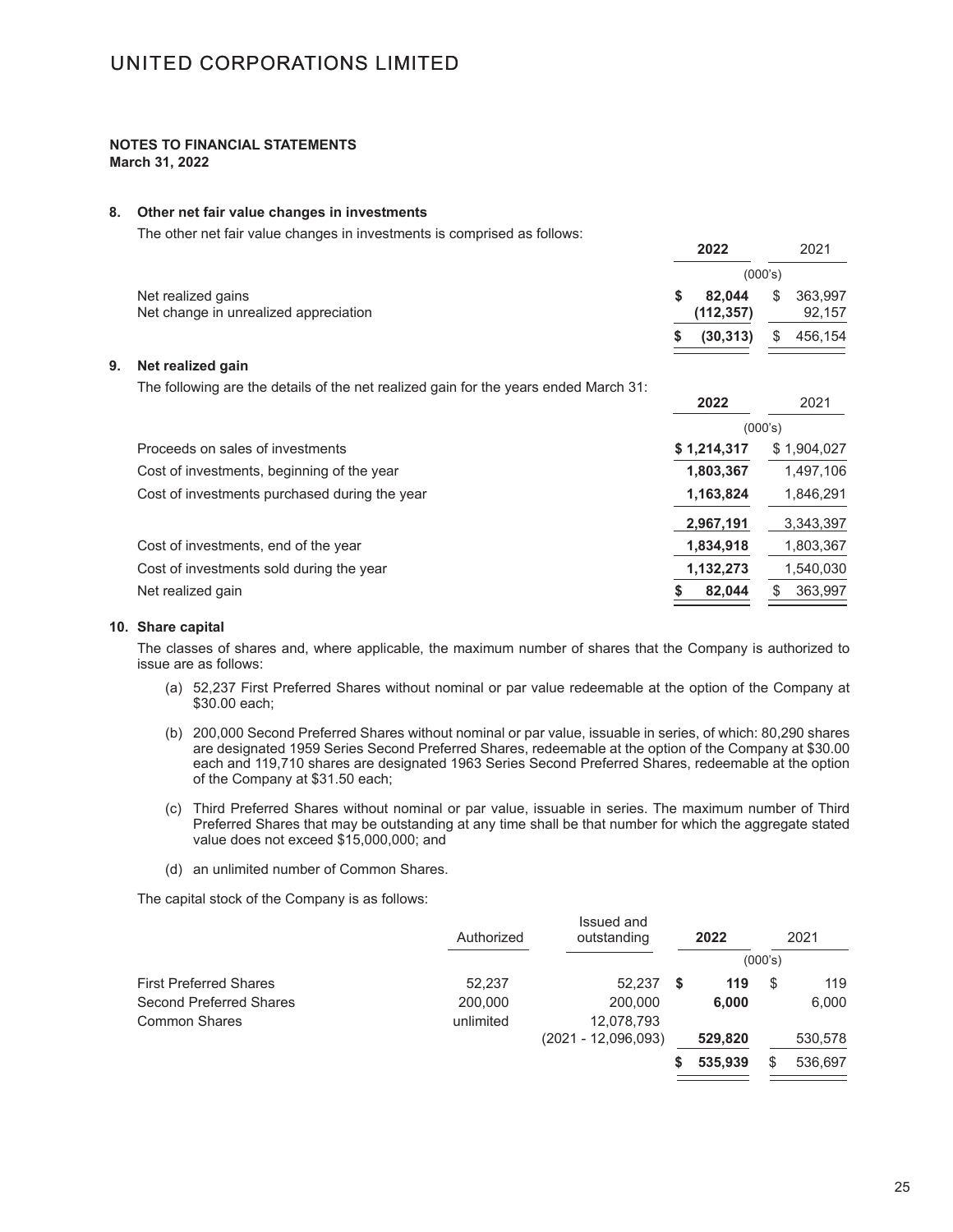#### **NOTES TO FINANCIAL STATEMENTS March 31, 2022**

#### **10. Share capital (Continued)**

The changes in share capital are comprised as follows:

|                                              | Number of<br><b>Common Shares</b> |    | Common Share<br>Capital |  |
|----------------------------------------------|-----------------------------------|----|-------------------------|--|
|                                              |                                   |    | (000's)                 |  |
| At April 1, 2021                             | 12,096,093                        | \$ | 530,578                 |  |
| Repurchase and cancellation of Common Shares | (17, 300)                         |    |                         |  |
| At March 31, 2022                            | 12,078,793                        | S  | 529,820                 |  |
| At April 1, 2020                             | 12,122,893                        | \$ | 531,754                 |  |
| Repurchase and cancellation of Common Shares | (26, 800)                         |    | (1, 176)                |  |
| At March 31, 2021                            | 12,096,093                        | \$ | 530,578                 |  |

On March 9, 2022, the Company renewed its Normal Course Issuer Bid ("NCIB"). The NCIB provided that the Company may, during the 12-month period commencing March 9, 2022 and ending March 8, 2023, purchase up to 604,194 Common Shares. The price which the Company will pay for any such Common Shares will be the prevailing market price at the time of acquisition. During the year ended March 31, 2022, the Company purchased 17,300 (2021 - 26,800) Common Shares.

Cash dividends paid during the year were as follows:

|                                                                                                        |    | 2022             |         | 2021             |
|--------------------------------------------------------------------------------------------------------|----|------------------|---------|------------------|
| On Preferred Shares:                                                                                   |    |                  | (000's) |                  |
| 52,237 First Preferred Shares - \$1.50 per share<br>200,000 Second Preferred Shares - \$1.50 per share | \$ | 78<br>300        | S       | 78<br>300        |
| On Common Shares:                                                                                      |    | 378              |         | 378              |
| Quarterly - \$0.30 quarterly per share<br>Additional - \$1.11 (2021 - \$1.09) per share                |    | 14.511<br>13,425 |         | 14,528<br>13,206 |
|                                                                                                        |    | 27,936           |         | 27,734           |
|                                                                                                        | S  | 28,314           |         | 28,112           |

The Company's current dividend policy is to distribute annual net investment income, after payment of Preferred Share dividends. The fiscal 2022 distributions are composed of quarterly dividends of \$0.30 (2021 - \$0.30) together with an additional dividend representing the balance of net investment income for the previous fiscal year, subject to the Board of Directors approval. This additional dividend is paid in the first quarter following the fiscal year end.

The Company's dividend policy is established by the Board of Directors at its discretion and is subject to change.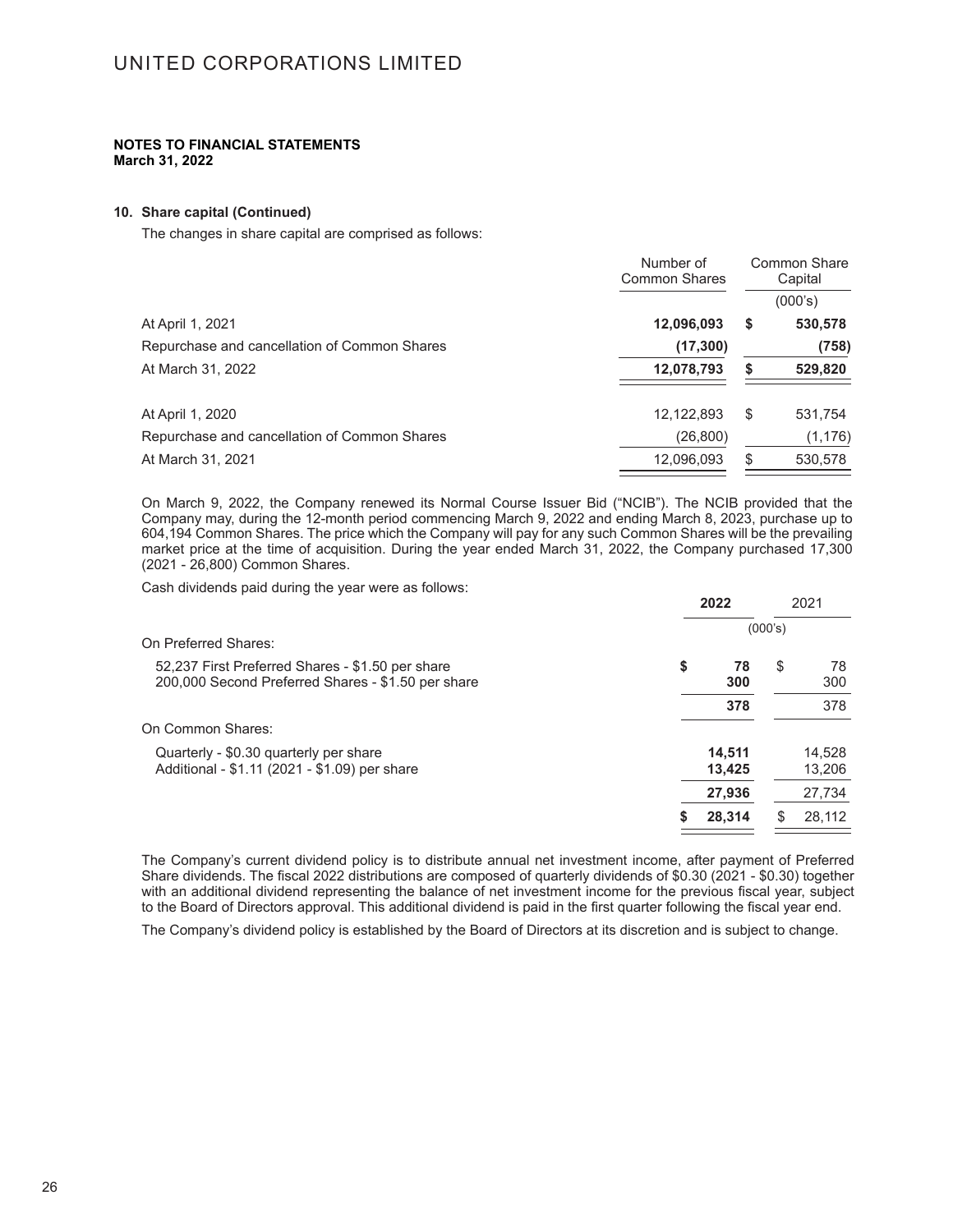#### **NOTES TO FINANCIAL STATEMENTS March 31, 2022**

#### **11. Related party information**

Included in the Company's Schedule of Investment Portfolio is Algoma Central Corporation ("Algoma"), a related party, with a fair value at March 31, 2022 of \$62,724,000 (2021 - \$62,362,000). Dividend income from Algoma for the fiscal year ended March 31, 2022 amounted to \$2,465,000 (2021 - \$11,602,000).

E-L Financial holds a 52.7% interest in the Company. Included in investment management and administrative costs are fees for administrative services paid to E-L Financial. These fees are calculated at 0.1% per annum of the fair value of the investments managed by the external investment managers and are paid monthly. The total fees for the year ended March 31, 2022 amounted to \$2,401,000 (2021 - \$2,172,000).

The ultimate controlling party of the Company and these related parties is The Honourable Henry N. R. Jackman together with a trust created in 1969 by his father, Henry R. Jackman.

#### *Compensation of key management personnel*

Key management personnel comprise the Chairman and President and directors of the Company and their remuneration is as follows:

|                                                      | 2022 |        |         | 2021 |
|------------------------------------------------------|------|--------|---------|------|
|                                                      |      |        | (000's) |      |
| Chairman and President's and directors' compensation |      | 679 \$ |         | 552  |
|                                                      |      |        |         |      |

#### **12. Earnings per Common Share ("EPS")**

#### *Basic and diluted EPS*

EPS is calculated by dividing the net income (loss), less preferred dividends, by the weighted average number of Common Shares outstanding for the period.

EPS is calculated as follows (in thousands of dollars, except for weighted average number of Common Shares outstanding and per Common Share amounts):

|                                                      | 2022            | 2021           |
|------------------------------------------------------|-----------------|----------------|
| Net income (loss)<br>Less: Preferred dividends       | (23,092)<br>378 | 422,620<br>378 |
| Net income (loss) attributed to common shareholders  | (23, 470)       | 422,242        |
| Weighted average number of Common shares outstanding | 12,092,086      | 12,105,593     |
| Basic and diluted earnings (loss) per Common Share   | $(1.94)$ \$     | 34.88          |
|                                                      |                 |                |

#### **13. Capital**

The Company's capital comprises shareholders' equity, which is invested primarily in managed diversified portfolios of common shares of publicly-traded global companies. The Company's strategy is to earn an above-average rate of return, primarily through long-term capital appreciation and dividend income. Short-term volatility is expected and tolerated. Management remains confident that the Company's investment strategy will reward shareholders over the long term. The Company monitors its capital via its assessment of shareholders' equity.

#### **14. Novel Coronavirus (or COVID-19)**

The continued worldwide spread of novel coronavirus (or COVID-19) continues to impact international business operations, supply chains, travel, commodity prices, consumer confidence and business forecasts. This has created increased uncertainty and volatility which will impact the performance and expected returns of the portfolio and the Company in the near term.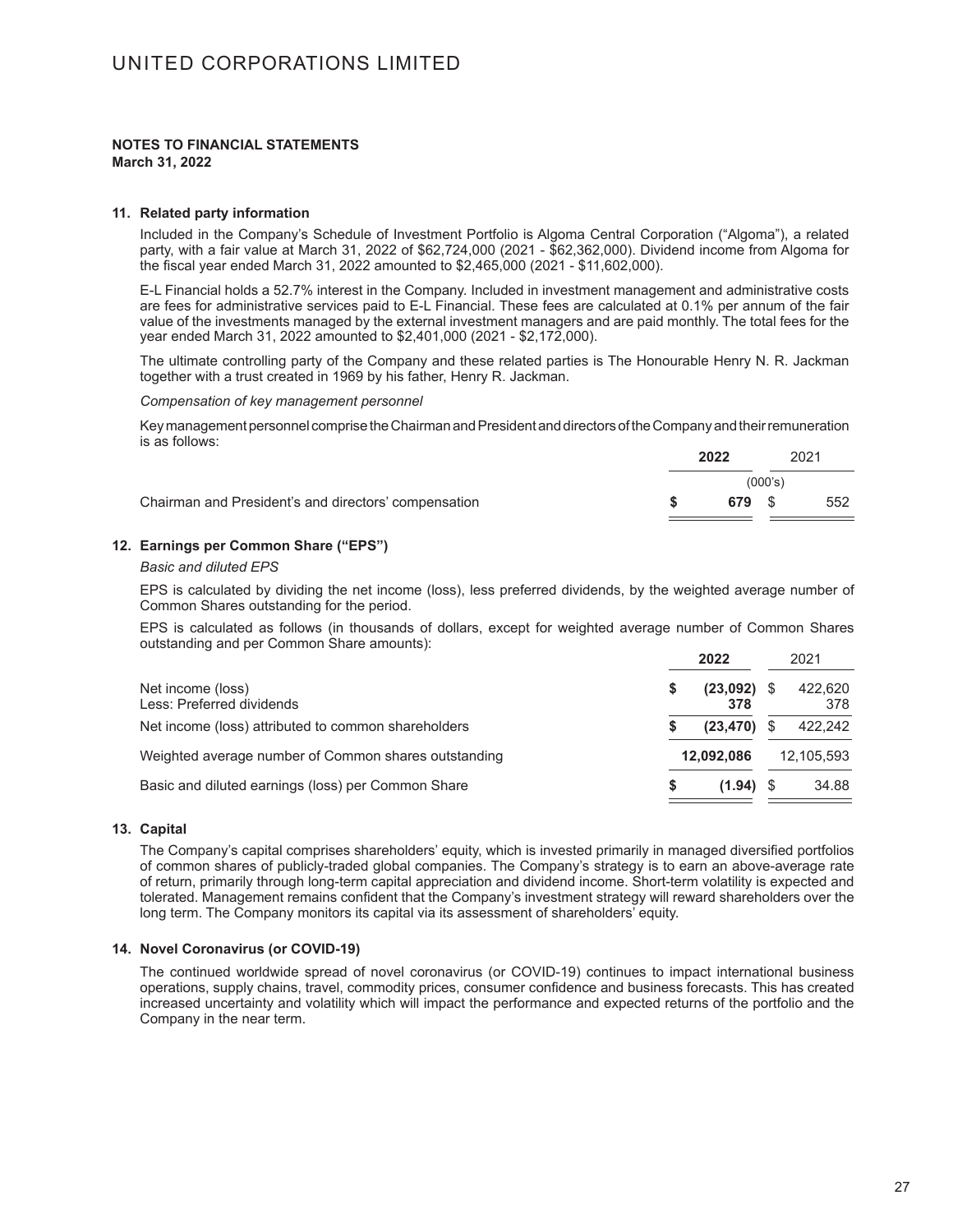| Number of<br><b>Shares</b> |                                                 |                | Carrying<br>value | % of<br>Carrying value |  |
|----------------------------|-------------------------------------------------|----------------|-------------------|------------------------|--|
|                            |                                                 |                | (000's)           |                        |  |
| 3,660                      | <b>United States</b>                            | 682<br>\$      | \$<br>681         |                        |  |
| 9,860                      |                                                 | 1,450          | 1,458             |                        |  |
| 8,670                      | AbbVie Inc……………………………………………………………………………………      | 1,740          | 1,756             |                        |  |
| 15,256                     |                                                 | 9,149          | 8,686             |                        |  |
| 8,800<br>4,920             |                                                 | 1,302<br>397   | 1,202<br>396      |                        |  |
| 2,350                      |                                                 | 399            | 389               |                        |  |
| 1,590                      |                                                 | 478            | 497               |                        |  |
| 2,080                      | Airbnb, Inc. Class A……………………………………………………………………… | 436            | 446               |                        |  |
| 1.100<br>34,519            |                                                 | 292            | 304               |                        |  |
| 2,570                      |                                                 | 16,865<br>445  | 18,807<br>445     |                        |  |
| 1.680                      |                                                 | 344            | 343               |                        |  |
| 17,263                     |                                                 | 35,217         | 59,999            |                        |  |
| 4,504                      |                                                 | 9,849          | 15,719            |                        |  |
| 10,570<br>9,043            |                                                 | 695<br>35,553  | 690<br>36,838     |                        |  |
| 4,270                      |                                                 | 518            | 532               |                        |  |
| 3,720                      |                                                 | 878            | 869               |                        |  |
| 6,230                      |                                                 | 492            | 489               |                        |  |
| 3,100                      |                                                 | 905            | 973               |                        |  |
| 46,223<br>3,250            |                                                 | 7,156<br>965   | 7,693<br>982      |                        |  |
| 4,150                      |                                                 | 390            | 391               |                        |  |
| 47,317                     |                                                 | 10,512         | 9,767             |                        |  |
| 1,370                      |                                                 | 813            | 841               |                        |  |
| 113,389                    |                                                 | 17,448         | 24,741            |                        |  |
| 50,341<br>3,950            |                                                 | 9,020<br>447   | 8,291<br>446      |                        |  |
| 1,760                      |                                                 | 304            | 306               |                        |  |
| 43,540                     |                                                 | 1,273          | 1,286             |                        |  |
| 1,270                      |                                                 | 333            | 340               |                        |  |
| 2,460<br>140               |                                                 | 666<br>351     | 699               |                        |  |
| 1,450                      |                                                 | 441            | 358<br>450        |                        |  |
| 6,230                      |                                                 | 302            | 283               |                        |  |
| 3,540                      |                                                 | 409            | 398               |                        |  |
| 37,750                     |                                                 | 2,042          | 1,944             |                        |  |
| 5,600<br>4.810             |                                                 | 365<br>467     | 347<br>466        |                        |  |
| 1,980                      |                                                 | 653            | 658               |                        |  |
| 6,410                      |                                                 | 2,825          | 2,827             |                        |  |
| 138,756                    |                                                 | 11,112         | 10,050            |                        |  |
| 3,130                      |                                                 | 378            | 356               |                        |  |
| 780<br>1,520               |                                                 | 228<br>405     | 221<br>400        |                        |  |
| 810                        |                                                 | 751            | 773               |                        |  |
| 3,720                      |                                                 | 586            | 590               |                        |  |
| 2.120                      |                                                 | 356            | 359               |                        |  |
| 3,570<br>4,418             |                                                 | 840<br>11,608  | 854<br>12,965     |                        |  |
| 10,310                     |                                                 | 553            | 571               |                        |  |
| 11,960                     |                                                 | 1,084          | 1,091             |                        |  |
| 15,965                     |                                                 | 9,218          | 12,562            |                        |  |
| 1,630                      |                                                 | 327            | 335               |                        |  |
| 2,960<br>108,810           |                                                 | 501<br>5,485   | 486<br>6,237      |                        |  |
| 3,210                      |                                                 | 898            | 894               |                        |  |
| 3,440                      |                                                 | 386            | 393               |                        |  |
| 4,310                      |                                                 | 457            | 453               |                        |  |
| 6,880                      |                                                 | 784            | 725               |                        |  |
| 1,010<br>9,570             |                                                 | 713<br>1,999   | 688<br>1,947      |                        |  |
| 250                        |                                                 | 485            | 494               |                        |  |
| 101,011                    |                                                 | 10,799         | 12,544            |                        |  |
| 2,040                      |                                                 | 618            | 611               |                        |  |
| 23.770<br>84,590           |                                                 | 1,615<br>6,480 | 1.656<br>5,645    |                        |  |
| 1,820                      |                                                 | 269            | 272               |                        |  |
| 34,956                     |                                                 | 8,214          | 10,390            |                        |  |
| 22,650                     |                                                 | 1,726          | 1,755             |                        |  |
| 3,890                      |                                                 | 445            | 436               |                        |  |
| 6,170<br>25,640            |                                                 | 570<br>1,502   | 585<br>1,500      |                        |  |
|                            |                                                 |                |                   |                        |  |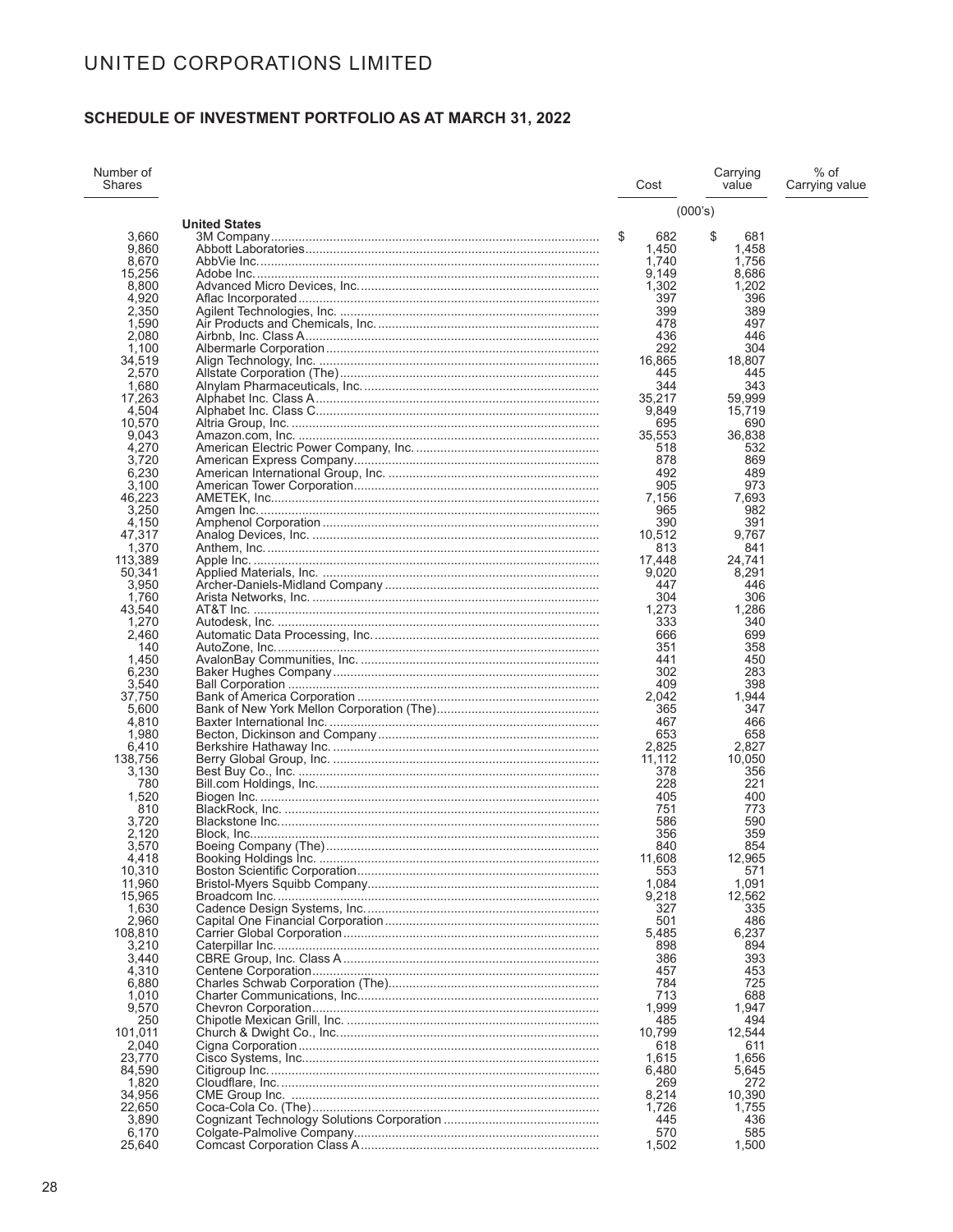| Number of<br>Shares |                           | Cost |                  |         |                  | Carrying<br>value |  | $%$ of<br>Carrying value |
|---------------------|---------------------------|------|------------------|---------|------------------|-------------------|--|--------------------------|
|                     | United States (continued) |      |                  | (000's) |                  |                   |  |                          |
| 50,146              |                           | \$   | 6,489            | \$      | 10,437           |                   |  |                          |
| 6,110               |                           |      | 804              |         | 763              |                   |  |                          |
| 6,840               |                           |      | 328              |         | 315              |                   |  |                          |
| 5,620<br>62,986     |                           |      | 411<br>6,931     |         | 404<br>5,243     |                   |  |                          |
| 23,362              |                           |      | 10,721           |         | 16,811           |                   |  |                          |
| 1,390               |                           |      | 384              |         | 394              |                   |  |                          |
| 3,290               |                           |      | 717              |         | 759              |                   |  |                          |
| 13,840<br>6,430     |                           |      | 637<br>868       |         | 648<br>813       |                   |  |                          |
| 3,390               |                           |      | 332              |         | 316              |                   |  |                          |
| 27,986              |                           |      | 8,606            |         | 10,258           |                   |  |                          |
| 1,590               |                           |      | 298              |         | 301              |                   |  |                          |
| 31,310<br>3,810     |                           |      | 9,889<br>293     |         | 16,255<br>282    |                   |  |                          |
| 700                 |                           |      | 402              |         | 448              |                   |  |                          |
| 1,460               |                           |      | 262              |         | 250              |                   |  |                          |
| 2,790               |                           |      | 479              |         | 494              |                   |  |                          |
| 2,340<br>64,204     |                           |      | 327<br>11,212    |         | 322<br>11.004    |                   |  |                          |
| 1,720               |                           |      | 477              |         | 479              |                   |  |                          |
| 2,120               |                           |      | 414              |         | 424              |                   |  |                          |
| 6,190               |                           |      | 640              |         | 657              |                   |  |                          |
| 4,890<br>5,630      |                           |      | 392<br>759       |         | 389<br>786       |                   |  |                          |
| 3.770               |                           |      | 360              |         | 347              |                   |  |                          |
| 5,070               |                           |      | 361              |         | 363              |                   |  |                          |
| 42,520              |                           |      | 12,010           |         | 9,381            |                   |  |                          |
| 54,526<br>2,880     |                           |      | 6,032<br>451     |         | 8,021<br>455     |                   |  |                          |
| 88,274              |                           |      | 21,500           |         | 31,589           |                   |  |                          |
| 3,960               |                           |      | 486              |         | 485              |                   |  |                          |
| 1,280               |                           |      | 312              |         | 323              |                   |  |                          |
| 3,310<br>720        |                           |      | 507<br>638       |         | 493<br>667       |                   |  |                          |
| 3,850               |                           |      | 424              |         | 433              |                   |  |                          |
| 170,095             |                           |      | 9,393            |         | 8,759            |                   |  |                          |
| 1,570<br>25,760     |                           |      | 542<br>4,509     |         | 534<br>4,001     |                   |  |                          |
| 8,740               |                           |      | 486              |         | 520              |                   |  |                          |
| 1,580               |                           |      | 381              |         | 386              |                   |  |                          |
| 20,940              |                           |      | 2,202            |         | 2,161            |                   |  |                          |
| 5,180<br>1,820      |                           |      | 372<br>510       |         | 384<br>526       |                   |  |                          |
| 3,910               |                           |      | 472              |         | 491              |                   |  |                          |
| 5,980               |                           |      | 344              |         | 322              |                   |  |                          |
| 80,444<br>117,966   |                           |      | 11,799<br>16,644 |         | 16,295<br>14,947 |                   |  |                          |
| 24,600              |                           |      | 519              |         | 520              |                   |  |                          |
| 840                 |                           |      | 346              |         | 359              |                   |  |                          |
| 8,640               |                           |      | 556              |         | 537              |                   |  |                          |
| 850<br>1,570        |                           |      | 342<br>475       |         | 316<br>473       |                   |  |                          |
| 78,129              |                           |      | 9,935            |         | 8,933            |                   |  |                          |
| 5,530               |                           |      | 458              |         | 468              |                   |  |                          |
| 8,340<br>223,923    |                           |      | 464<br>11,723    |         | 456<br>12,175    |                   |  |                          |
| 8,750               |                           |      | 650              |         | 650              |                   |  |                          |
| 1,890               |                           |      | 320              |         | 323              |                   |  |                          |
| 1,640               |                           |      | 692              |         | 676              |                   |  |                          |
| 7,490<br>4,300      |                           |      | 360<br>386       |         | 354<br>386       |                   |  |                          |
| 1,880               |                           |      | 616              |         | 589              |                   |  |                          |
| 2,520               |                           |      | 474              |         | 478              |                   |  |                          |
| 5,940               |                           |      | 2,359            |         | 2,222            |                   |  |                          |
| 3,680<br>8,090      |                           |      | 895<br>389       |         | 895<br>367       |                   |  |                          |
| 490                 |                           |      | 287              |         | 291              |                   |  |                          |
| 900                 |                           |      | 493              |         | 489              |                   |  |                          |
| 5,460<br>510        |                           |      | 883<br>342       |         | 887<br>349       |                   |  |                          |
| 2,280               |                           |      | 602              |         | 597              |                   |  |                          |
| 28,131              |                           |      | 11,112           |         | 12,282           |                   |  |                          |
| 21,660              |                           |      | 1,380            |         | 1,341            |                   |  |                          |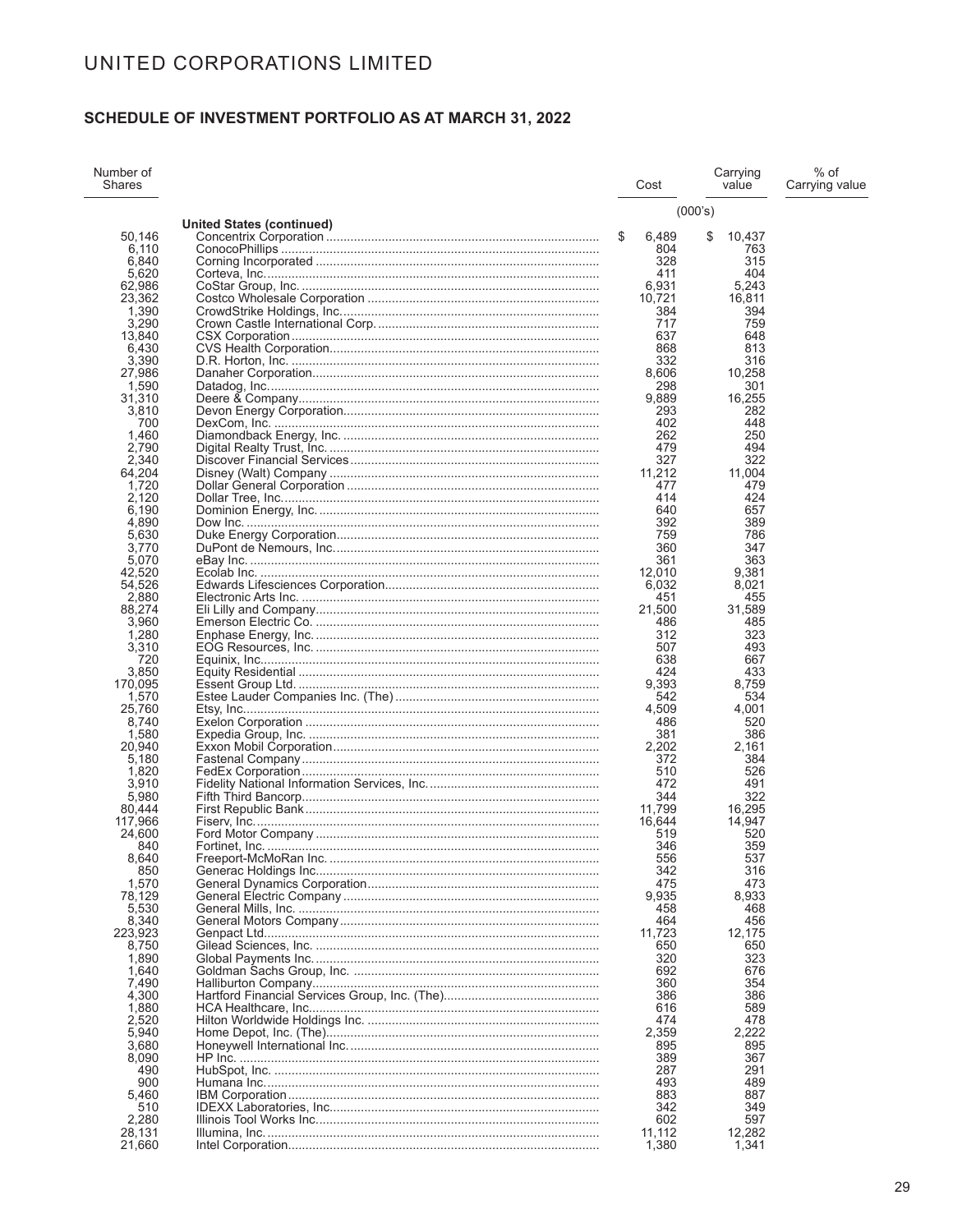| Number of<br>Shares |                           | Cost         | Carrying<br>value | % of<br>Carrying value |
|---------------------|---------------------------|--------------|-------------------|------------------------|
|                     |                           |              | (000's)           |                        |
| 3,370               | United States (continued) | 570<br>\$    | \$<br>556         |                        |
| 41,453              |                           | 21,936       | 24,907            |                        |
| 18,129              |                           | 5,910        | 6,834             |                        |
| 20,271              |                           | 4,704        | 5,857             |                        |
| 87,462              |                           | 17,989       | 19,370            |                        |
| 15,080              |                           | 2,652        | 2,569             |                        |
| 2,920               |                           | 441          | 449               |                        |
| 16,950              |                           | 389          | 401               |                        |
| 800                 |                           | 361          | 366               |                        |
| 6,110               |                           | 437          | 438<br>472        |                        |
| 1,520<br>810        |                           | 488<br>556   | 544               |                        |
| 210,974             |                           | 12,266       | 10,247            |                        |
| 78,497              |                           | 8,576        | 10,596            |                        |
| 1.710               |                           | 963          | 943               |                        |
| 4,320               |                           | 1,191        | 1,091             |                        |
| 14,600              |                           | 5,942        | 6,663             |                        |
| 3,770               |                           | 383          | 403               |                        |
| 2,230               |                           | 476          | 490               |                        |
| 3,240               |                           | 666          | 690               |                        |
| 4,810               |                           | 435          | 431               |                        |
| 4,470               |                           | 1,939        | 1,996             |                        |
| 2,000               |                           | 265          | 272               |                        |
| 4.460<br>1.000      |                           | 1,337        | 1,378             |                        |
| 4,803               |                           | 380<br>7,034 | 383<br>7,139      |                        |
| 14,310              |                           | 1,441        | 1,467             |                        |
| 122.007             |                           | 37,821       | 33,901            |                        |
| 5,430               |                           | 479          | 477               |                        |
| 3,810               |                           | 366          | 358               |                        |
| 6,800               |                           | 660          | 662               |                        |
| 167,432             |                           | 40,215       | 64,506            |                        |
| 2,270               |                           | 506          | 489               |                        |
| 98,336              |                           | 7,247        | 7,714             |                        |
| 1,140               |                           | 469          | 481               |                        |
| 6,410               |                           | 743          | 700               |                        |
| 1,250               |                           | 359          | 378               |                        |
| 600<br>11,643       |                           | 372          | 377<br>5.450      |                        |
| 6,480               |                           | 8,104<br>641 | 643               |                        |
| 12,000              |                           | 1,256        | 1,270             |                        |
| 136,985             |                           | 19,918       | 23,034            |                        |
| 1,630               |                           | 573          | 581               |                        |
| 1,180               |                           | 669          | 659               |                        |
| 1,800               |                           | 344          | 334               |                        |
| 28.807              |                           | 3,170        | 9,822             |                        |
| 4,550               |                           | 339          | 323               |                        |
| 1,520               |                           | 273          | 287               |                        |
| 910                 |                           | 361          | 340               |                        |
| 4,030               |                           | 315          | 315               |                        |
| 8,070               |                           | 830          | 834               |                        |
| 450<br>3,580        |                           | 393<br>400   | 385<br>394        |                        |
| 610                 |                           | 470          | 474               |                        |
| 6,520               |                           | 308          | 308               |                        |
| 1,120               |                           | 405          | 397               |                        |
| 2,710               |                           | 432          | 462               |                        |
| 36,673              |                           | 4,605        | 5,300             |                        |
| 7,400               |                           | 1,523        | 1,548             |                        |
| 27,610              |                           | 1,822        | 1,786             |                        |
| 9,540               |                           | 1,103        | 1,120             |                        |
| 3,570               |                           | 360          | 385               |                        |
| 175,157             |                           | 9,956        | 5,387             |                        |
| 1,370               |                           | 434          | 428               |                        |
| 2,430               |                           | 589          | 560               |                        |
| 2,260               |                           | 367          | 370               |                        |
| 12,830<br>3,980     |                           | 2,428<br>570 | 2,450<br>567      |                        |
| 4,690               |                           | 919          | 946               |                        |
| 2,650               |                           | 396          | 391               |                        |
| 1,300               |                           | 603          | 634               |                        |
| 5,940               |                           | 1,167        | 1,134             |                        |
|                     |                           |              |                   |                        |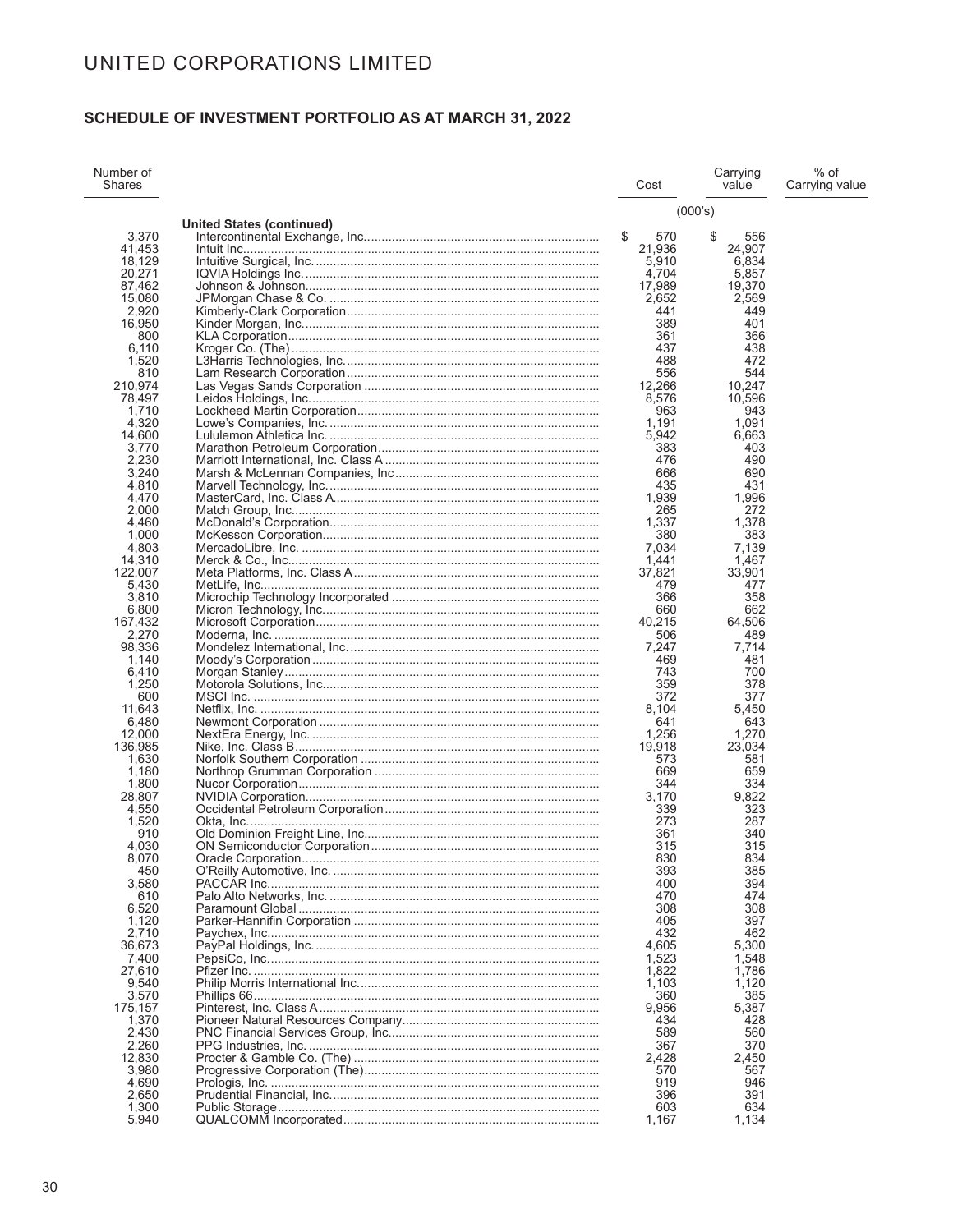# SCHEDULE OF INVESTMENT PORTFOLIO AS AT MARCH 31, 2022

| Number of<br>Shares |                           | Cost               | Carrying<br>value | % of<br>Carrying value |
|---------------------|---------------------------|--------------------|-------------------|------------------------|
|                     |                           |                    | (000's)           |                        |
|                     | United States (continued) |                    |                   |                        |
| 7,960<br>5,750      |                           | 1,015<br>\$<br>482 | \$<br>985<br>498  |                        |
| 750                 |                           | 637                | 655               |                        |
| 1,220               |                           | 368                | 370               |                        |
| 9,842               |                           | 3,461              | 3,444             |                        |
| 830                 |                           | 480                | 490               |                        |
| 2,680<br>19,170     |                           | 303<br>10,749      | 303<br>9,826      |                        |
| 689,235             |                           | 13.421             | 9,844             |                        |
| 25,636              |                           | 5,385              | 6,802             |                        |
| 1,170               |                           | 472                | 503               |                        |
| 134,629             |                           | 4,358              | 6,950             |                        |
| 2,360<br>960        |                           | 469<br>692         | 496<br>668        |                        |
| 1,820               |                           | 568                | 568               |                        |
| 2,790               |                           | 455                | 459               |                        |
| 4,430               |                           | 202                | 199               |                        |
| 1,460               |                           | 405                | 418               |                        |
| 7,810               |                           | 678                | 708               |                        |
| 7,040<br>2,940      |                           | 764<br>327         | 800<br>320        |                        |
| 2.110               |                           | 692                | 705               |                        |
| 24,780              |                           | 11,186             | 17,323            |                        |
| 23,956              |                           | 4,797              | 9,977             |                        |
| 3,950               |                           | 402                | 403               |                        |
| 1,960               |                           | 363                | 370               |                        |
| 2,950<br>35,940     |                           | 804<br>4,748       | 782<br>4.635      |                        |
| 3,600               |                           | 4,549              | 4,848             |                        |
| 4,780               |                           | 1,096              | 1.096             |                        |
| 17,574              |                           | 8,781              | 12,971            |                        |
| 7,620               |                           | 572                | 577               |                        |
| 4,440               |                           | 698<br>374         | 712<br>373        |                        |
| 1,280<br>66,474     |                           | 5,909              | 5,752             |                        |
| 67,593              |                           | 4,945              | 7,422             |                        |
| 1,900               |                           | 437                | 434               |                        |
| 8,140               |                           | 598                | 577               |                        |
| 6,590               |                           | 320                | 319               |                        |
| 8,110<br>9,710      |                           | 570<br>419         | 539<br>433        |                        |
| 3,710               |                           | 1,257              | 1,267             |                        |
| 4,040               |                           | 1,086              | 1,083             |                        |
| 690                 |                           | 310                | 306               |                        |
| 25,757              |                           | 12,233             | 16,414            |                        |
| 2,960<br>1,370      |                           | 357<br>337         | 376<br>364        |                        |
| 80.452              |                           | 13,972             | 21,577            |                        |
| 25,180              |                           | 1,612              | 1,603             |                        |
| 46,772              |                           | 11,502             | 15,253            |                        |
| 57,679              |                           | 15,659             | 15,984            |                        |
| 1,620               |                           | 364                | 372               |                        |
| 6,460<br>9,020      |                           | 380<br>1,616       | 361<br>1,679      |                        |
| 42,758              |                           | 7,274              | 8,469             |                        |
| 19,830              |                           | 1,278              | 1,201             |                        |
| 4,310               |                           | 508                | 518               |                        |
| 163.459             |                           | 10,495             | 9,606             |                        |
| 8,440               |                           | 403<br>414         | 400               |                        |
| 10,040<br>1,200     |                           | 359                | 419<br>359        |                        |
| 5,130               |                           | 449                | 463               |                        |
| 3,020               |                           | 449                | 447               |                        |
| 48,279              |                           | 7,526              | 7,716             |                        |
| 2,710               |                           | 646                | 639               |                        |
| 2,450<br>1,020      |                           | 357<br>297         | 359<br>308        |                        |
|                     |                           |                    |                   |                        |
|                     |                           | 901,623            | 1,041,829         | 53.0                   |

 $31$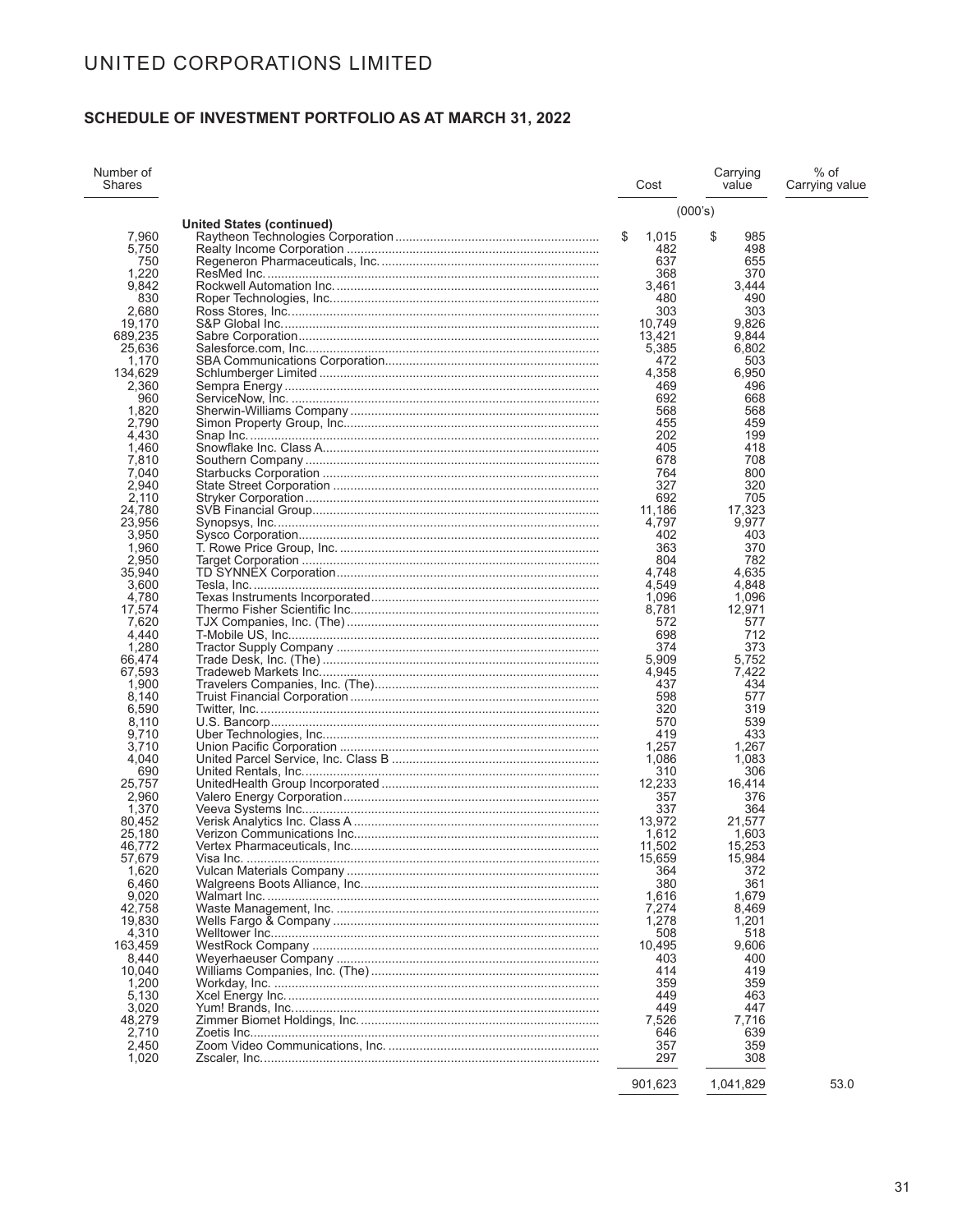| Number of<br>Shares |                                                  | Cost |                 | Carrying<br>value<br>(000's) |                 |  |  | % of<br>Carrying value |
|---------------------|--------------------------------------------------|------|-----------------|------------------------------|-----------------|--|--|------------------------|
|                     |                                                  |      |                 |                              |                 |  |  |                        |
|                     | Europe, excluding United Kingdom                 |      |                 |                              |                 |  |  |                        |
| 90<br>16,340        | A.P. Moller - Mÿrsk A/S………………………………………………………………… | \$   | 367<br>396      | \$                           | 341<br>386      |  |  |                        |
| 12,210              |                                                  |      | 531             |                              | 499             |  |  |                        |
| 27,554              |                                                  |      | 9,532           |                              | 11,611          |  |  |                        |
| 1,490<br>5,743      |                                                  |      | 432<br>15,369   |                              | 440<br>14,392   |  |  |                        |
| 23,593              |                                                  |      | 4,825           |                              | 4,937           |  |  |                        |
| 4,220               |                                                  |      | 625             |                              | 645             |  |  |                        |
| 9.317<br>50,617     |                                                  |      | 2,015<br>5,529  |                              | 2.051<br>5,485  |  |  |                        |
| 174,028             |                                                  |      | 16,283          |                              | 17,320          |  |  |                        |
| 2.580               |                                                  |      | 757             |                              | 776             |  |  |                        |
| 178,226<br>4,780    |                                                  |      | 7,282<br>373    |                              | 5,251<br>392    |  |  |                        |
| 6.880               |                                                  |      | 507             |                              | 517             |  |  |                        |
| 1,610               |                                                  |      | 639             |                              | 655             |  |  |                        |
| 32,405<br>88,865    |                                                  |      | 27,909<br>6,454 |                              | 27,282<br>5,838 |  |  |                        |
| 178,588             |                                                  |      | 5,478           |                              | 6,572           |  |  |                        |
| 59,280              |                                                  |      | 423             |                              | 428             |  |  |                        |
| 117,760<br>6,780    |                                                  |      | 502<br>493      |                              | 506<br>486      |  |  |                        |
| 6,070               |                                                  |      | 499             |                              | 521             |  |  |                        |
| 3,540               |                                                  |      | 382             |                              | 385             |  |  |                        |
| 8,400<br>1,460      |                                                  |      | 599<br>385      |                              | 604<br>410      |  |  |                        |
| 138,130             |                                                  |      | 3,503           |                              | 3,759           |  |  |                        |
| 5,750               |                                                  |      | 336             |                              | 348             |  |  |                        |
| 2,840<br>5,080      |                                                  |      | 757<br>395      |                              | 759<br>382      |  |  |                        |
| 11,277              |                                                  |      | 1,413           |                              | 1,802           |  |  |                        |
| 143,649             |                                                  |      | 1,918           |                              | 1,428           |  |  |                        |
| 7.530<br>6,360      |                                                  |      | 405<br>455      |                              | 379<br>441      |  |  |                        |
| 6,240               |                                                  |      | 389             |                              | 387             |  |  |                        |
| 1,780               |                                                  |      | 391             |                              | 402             |  |  |                        |
| 7,750<br>22,830     |                                                  |      | 480<br>528      |                              | 467<br>535      |  |  |                        |
| 1,690               |                                                  |      | 410             |                              | 409             |  |  |                        |
| 26,000              |                                                  |      | 374             |                              | 379             |  |  |                        |
| 2,720<br>1,081,874  |                                                  |      | 522<br>11,697   |                              | 516<br>9,094    |  |  |                        |
| 22,090              |                                                  |      | 361             |                              | 365             |  |  |                        |
| 224,602             |                                                  |      | 6,185           |                              | 6,067           |  |  |                        |
| 8,190<br>59,980     |                                                  |      | 382<br>13,935   |                              | 387<br>13,818   |  |  |                        |
| 2,090               |                                                  |      | 293             |                              | 270             |  |  |                        |
| 2.140               |                                                  |      | 317             |                              | 311             |  |  |                        |
| 10,246<br>80        |                                                  |      | 4,998<br>417    |                              | 4,700<br>415    |  |  |                        |
| 54,424              |                                                  |      | 6,818           |                              | 3,099           |  |  |                        |
| 240<br>394,718      |                                                  |      | 400             |                              | 429<br>7,000    |  |  |                        |
| 2,510               |                                                  |      | 6,454<br>344    |                              | 330             |  |  |                        |
| 45,970              |                                                  |      | 605             |                              | 632             |  |  |                        |
| 12,250              |                                                  |      | 352             |                              | 336             |  |  |                        |
| 9,840<br>435,957    |                                                  |      | 410<br>5,859    |                              | 419<br>5,744    |  |  |                        |
| 143,190             |                                                  |      | 403             |                              | 413             |  |  |                        |
| 17,690              |                                                  |      | 482             |                              | 487             |  |  |                        |
| 4,990<br>590        |                                                  |      | 410<br>474      |                              | 409<br>470      |  |  |                        |
| 8,620               |                                                  |      | 339             |                              | 348             |  |  |                        |
| 1,740               |                                                  |      | 386             |                              | 392             |  |  |                        |
| 9,330<br>31,962     |                                                  |      | 350<br>13,064   |                              | 358<br>12,854   |  |  |                        |
| 580                 |                                                  |      | 513             |                              | 528             |  |  |                        |
| 49,226              |                                                  |      | 22,103          |                              | 24,812          |  |  |                        |
| 21,833<br>7,890     |                                                  |      | 18,680<br>1,050 |                              | 19,641<br>1,094 |  |  |                        |
| 6,150               |                                                  |      | 537             |                              | 541             |  |  |                        |
| 1,480               |                                                  |      | 371             |                              | 389             |  |  |                        |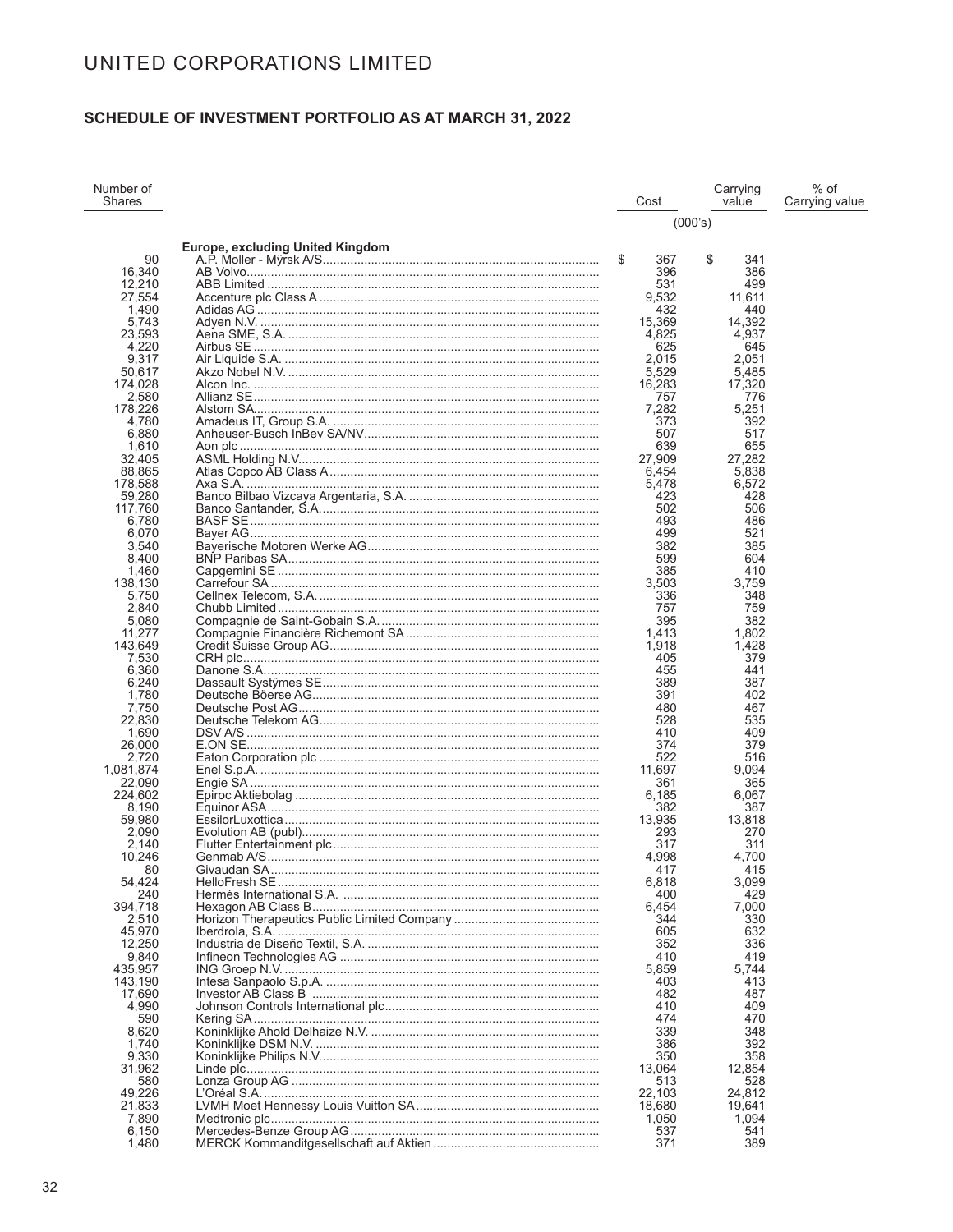# SCHEDULE OF INVESTMENT PORTFOLIO AS AT MARCH 31, 2022

| (000's)<br>Europe, excluding United Kingdom (continued)<br>15,210<br>2.451<br>\$<br>S<br>2,476<br>420<br>30,430<br>396<br>127,701<br>Novartis AG…………………………………………………………………………………<br>14,460<br>14,051<br>1,297<br>9,530<br>1,328<br>1,920<br>454<br>444<br>2,230<br>321<br>352<br>290<br>444<br>453<br>1,780<br>462<br>491<br>6,880<br>469<br>463<br>37.336<br>13,811<br>18,528<br>95,749<br>4,870<br>5,218<br>40,166<br>4,278<br>4,373<br>2,940<br>422<br>437<br>12,530<br>359<br>336<br>80,015<br>10,038<br>10,254<br>82.562<br>13,228<br>11,506<br>68,582<br>12,233<br>14,456<br>4,910<br>884<br>853<br>28,445<br>13,543<br>11,841<br>17,450<br>349<br>358<br>2,750<br>451<br>450<br>61,110<br>355<br>371<br>206,320<br>11,907<br>13,156<br>2,270<br>439<br>433<br>24,420<br>583<br>600<br>860,296<br>12,679<br>11,745<br>10,304<br>3,579<br>4,945<br>9,380<br>349<br>337<br>4,250<br>547<br>540<br>1,760<br>369<br>383<br>7,200<br>424<br>422<br>1,220<br>359<br>360<br>1,040<br>626<br>643<br>367,292<br>370,293<br>18.8<br><b>Emerging Markets</b><br>18,043<br>16,902<br>1,285,266<br>1,473,200<br>6,037<br>6,091<br>17,539<br>3,535<br>2,900<br>101,611<br>11,509<br>5,259<br>1,289,000<br>14,597<br>6,908<br>498<br>15,200<br>502<br>5,482<br>6,497<br>84,776<br>Housing Development Finance Corporation Limited<br>421,816<br>18,824<br>16,598<br>2,228,879<br>19,467<br>16,206<br>608,560<br>42.495<br>42,243<br>6,529<br>369<br>244<br>16,932<br>5,737<br>6,205<br>22,325<br>861,955<br>19,770<br>35,700<br>406<br>408<br>11,420,200<br>5,662<br>7,924<br>3,450<br>329<br>361<br>195,510<br>14,244<br>14,002<br>7,532<br>5,252<br>2,962<br>2,330<br>356<br>349<br>40,342<br>4,968<br>4,898<br>195,104<br>30,570<br>25,419<br>307,305<br>27,321<br>18,341 | Number of<br>Shares |  | Cost |  | Carrying<br>value | % of<br>Carrying value |
|--------------------------------------------------------------------------------------------------------------------------------------------------------------------------------------------------------------------------------------------------------------------------------------------------------------------------------------------------------------------------------------------------------------------------------------------------------------------------------------------------------------------------------------------------------------------------------------------------------------------------------------------------------------------------------------------------------------------------------------------------------------------------------------------------------------------------------------------------------------------------------------------------------------------------------------------------------------------------------------------------------------------------------------------------------------------------------------------------------------------------------------------------------------------------------------------------------------------------------------------------------------------------------------------------------------------------------------------------------------------------------------------------------------------------------------------------------------------------------------------------------------------------------------------------------------------------------------------------------------------------------------------------------------------------------------------------------------------------------------------------------------------|---------------------|--|------|--|-------------------|------------------------|
|                                                                                                                                                                                                                                                                                                                                                                                                                                                                                                                                                                                                                                                                                                                                                                                                                                                                                                                                                                                                                                                                                                                                                                                                                                                                                                                                                                                                                                                                                                                                                                                                                                                                                                                                                                    |                     |  |      |  |                   |                        |
|                                                                                                                                                                                                                                                                                                                                                                                                                                                                                                                                                                                                                                                                                                                                                                                                                                                                                                                                                                                                                                                                                                                                                                                                                                                                                                                                                                                                                                                                                                                                                                                                                                                                                                                                                                    |                     |  |      |  |                   |                        |
|                                                                                                                                                                                                                                                                                                                                                                                                                                                                                                                                                                                                                                                                                                                                                                                                                                                                                                                                                                                                                                                                                                                                                                                                                                                                                                                                                                                                                                                                                                                                                                                                                                                                                                                                                                    |                     |  |      |  |                   |                        |
|                                                                                                                                                                                                                                                                                                                                                                                                                                                                                                                                                                                                                                                                                                                                                                                                                                                                                                                                                                                                                                                                                                                                                                                                                                                                                                                                                                                                                                                                                                                                                                                                                                                                                                                                                                    |                     |  |      |  |                   |                        |
|                                                                                                                                                                                                                                                                                                                                                                                                                                                                                                                                                                                                                                                                                                                                                                                                                                                                                                                                                                                                                                                                                                                                                                                                                                                                                                                                                                                                                                                                                                                                                                                                                                                                                                                                                                    |                     |  |      |  |                   |                        |
|                                                                                                                                                                                                                                                                                                                                                                                                                                                                                                                                                                                                                                                                                                                                                                                                                                                                                                                                                                                                                                                                                                                                                                                                                                                                                                                                                                                                                                                                                                                                                                                                                                                                                                                                                                    |                     |  |      |  |                   |                        |
|                                                                                                                                                                                                                                                                                                                                                                                                                                                                                                                                                                                                                                                                                                                                                                                                                                                                                                                                                                                                                                                                                                                                                                                                                                                                                                                                                                                                                                                                                                                                                                                                                                                                                                                                                                    |                     |  |      |  |                   |                        |
|                                                                                                                                                                                                                                                                                                                                                                                                                                                                                                                                                                                                                                                                                                                                                                                                                                                                                                                                                                                                                                                                                                                                                                                                                                                                                                                                                                                                                                                                                                                                                                                                                                                                                                                                                                    |                     |  |      |  |                   |                        |
|                                                                                                                                                                                                                                                                                                                                                                                                                                                                                                                                                                                                                                                                                                                                                                                                                                                                                                                                                                                                                                                                                                                                                                                                                                                                                                                                                                                                                                                                                                                                                                                                                                                                                                                                                                    |                     |  |      |  |                   |                        |
|                                                                                                                                                                                                                                                                                                                                                                                                                                                                                                                                                                                                                                                                                                                                                                                                                                                                                                                                                                                                                                                                                                                                                                                                                                                                                                                                                                                                                                                                                                                                                                                                                                                                                                                                                                    |                     |  |      |  |                   |                        |
|                                                                                                                                                                                                                                                                                                                                                                                                                                                                                                                                                                                                                                                                                                                                                                                                                                                                                                                                                                                                                                                                                                                                                                                                                                                                                                                                                                                                                                                                                                                                                                                                                                                                                                                                                                    |                     |  |      |  |                   |                        |
|                                                                                                                                                                                                                                                                                                                                                                                                                                                                                                                                                                                                                                                                                                                                                                                                                                                                                                                                                                                                                                                                                                                                                                                                                                                                                                                                                                                                                                                                                                                                                                                                                                                                                                                                                                    |                     |  |      |  |                   |                        |
|                                                                                                                                                                                                                                                                                                                                                                                                                                                                                                                                                                                                                                                                                                                                                                                                                                                                                                                                                                                                                                                                                                                                                                                                                                                                                                                                                                                                                                                                                                                                                                                                                                                                                                                                                                    |                     |  |      |  |                   |                        |
|                                                                                                                                                                                                                                                                                                                                                                                                                                                                                                                                                                                                                                                                                                                                                                                                                                                                                                                                                                                                                                                                                                                                                                                                                                                                                                                                                                                                                                                                                                                                                                                                                                                                                                                                                                    |                     |  |      |  |                   |                        |
|                                                                                                                                                                                                                                                                                                                                                                                                                                                                                                                                                                                                                                                                                                                                                                                                                                                                                                                                                                                                                                                                                                                                                                                                                                                                                                                                                                                                                                                                                                                                                                                                                                                                                                                                                                    |                     |  |      |  |                   |                        |
|                                                                                                                                                                                                                                                                                                                                                                                                                                                                                                                                                                                                                                                                                                                                                                                                                                                                                                                                                                                                                                                                                                                                                                                                                                                                                                                                                                                                                                                                                                                                                                                                                                                                                                                                                                    |                     |  |      |  |                   |                        |
|                                                                                                                                                                                                                                                                                                                                                                                                                                                                                                                                                                                                                                                                                                                                                                                                                                                                                                                                                                                                                                                                                                                                                                                                                                                                                                                                                                                                                                                                                                                                                                                                                                                                                                                                                                    |                     |  |      |  |                   |                        |
|                                                                                                                                                                                                                                                                                                                                                                                                                                                                                                                                                                                                                                                                                                                                                                                                                                                                                                                                                                                                                                                                                                                                                                                                                                                                                                                                                                                                                                                                                                                                                                                                                                                                                                                                                                    |                     |  |      |  |                   |                        |
|                                                                                                                                                                                                                                                                                                                                                                                                                                                                                                                                                                                                                                                                                                                                                                                                                                                                                                                                                                                                                                                                                                                                                                                                                                                                                                                                                                                                                                                                                                                                                                                                                                                                                                                                                                    |                     |  |      |  |                   |                        |
|                                                                                                                                                                                                                                                                                                                                                                                                                                                                                                                                                                                                                                                                                                                                                                                                                                                                                                                                                                                                                                                                                                                                                                                                                                                                                                                                                                                                                                                                                                                                                                                                                                                                                                                                                                    |                     |  |      |  |                   |                        |
|                                                                                                                                                                                                                                                                                                                                                                                                                                                                                                                                                                                                                                                                                                                                                                                                                                                                                                                                                                                                                                                                                                                                                                                                                                                                                                                                                                                                                                                                                                                                                                                                                                                                                                                                                                    |                     |  |      |  |                   |                        |
|                                                                                                                                                                                                                                                                                                                                                                                                                                                                                                                                                                                                                                                                                                                                                                                                                                                                                                                                                                                                                                                                                                                                                                                                                                                                                                                                                                                                                                                                                                                                                                                                                                                                                                                                                                    |                     |  |      |  |                   |                        |
|                                                                                                                                                                                                                                                                                                                                                                                                                                                                                                                                                                                                                                                                                                                                                                                                                                                                                                                                                                                                                                                                                                                                                                                                                                                                                                                                                                                                                                                                                                                                                                                                                                                                                                                                                                    |                     |  |      |  |                   |                        |
|                                                                                                                                                                                                                                                                                                                                                                                                                                                                                                                                                                                                                                                                                                                                                                                                                                                                                                                                                                                                                                                                                                                                                                                                                                                                                                                                                                                                                                                                                                                                                                                                                                                                                                                                                                    |                     |  |      |  |                   |                        |
|                                                                                                                                                                                                                                                                                                                                                                                                                                                                                                                                                                                                                                                                                                                                                                                                                                                                                                                                                                                                                                                                                                                                                                                                                                                                                                                                                                                                                                                                                                                                                                                                                                                                                                                                                                    |                     |  |      |  |                   |                        |
|                                                                                                                                                                                                                                                                                                                                                                                                                                                                                                                                                                                                                                                                                                                                                                                                                                                                                                                                                                                                                                                                                                                                                                                                                                                                                                                                                                                                                                                                                                                                                                                                                                                                                                                                                                    |                     |  |      |  |                   |                        |
|                                                                                                                                                                                                                                                                                                                                                                                                                                                                                                                                                                                                                                                                                                                                                                                                                                                                                                                                                                                                                                                                                                                                                                                                                                                                                                                                                                                                                                                                                                                                                                                                                                                                                                                                                                    |                     |  |      |  |                   |                        |
|                                                                                                                                                                                                                                                                                                                                                                                                                                                                                                                                                                                                                                                                                                                                                                                                                                                                                                                                                                                                                                                                                                                                                                                                                                                                                                                                                                                                                                                                                                                                                                                                                                                                                                                                                                    |                     |  |      |  |                   |                        |
|                                                                                                                                                                                                                                                                                                                                                                                                                                                                                                                                                                                                                                                                                                                                                                                                                                                                                                                                                                                                                                                                                                                                                                                                                                                                                                                                                                                                                                                                                                                                                                                                                                                                                                                                                                    |                     |  |      |  |                   |                        |
|                                                                                                                                                                                                                                                                                                                                                                                                                                                                                                                                                                                                                                                                                                                                                                                                                                                                                                                                                                                                                                                                                                                                                                                                                                                                                                                                                                                                                                                                                                                                                                                                                                                                                                                                                                    |                     |  |      |  |                   |                        |
|                                                                                                                                                                                                                                                                                                                                                                                                                                                                                                                                                                                                                                                                                                                                                                                                                                                                                                                                                                                                                                                                                                                                                                                                                                                                                                                                                                                                                                                                                                                                                                                                                                                                                                                                                                    |                     |  |      |  |                   |                        |
|                                                                                                                                                                                                                                                                                                                                                                                                                                                                                                                                                                                                                                                                                                                                                                                                                                                                                                                                                                                                                                                                                                                                                                                                                                                                                                                                                                                                                                                                                                                                                                                                                                                                                                                                                                    |                     |  |      |  |                   |                        |
|                                                                                                                                                                                                                                                                                                                                                                                                                                                                                                                                                                                                                                                                                                                                                                                                                                                                                                                                                                                                                                                                                                                                                                                                                                                                                                                                                                                                                                                                                                                                                                                                                                                                                                                                                                    |                     |  |      |  |                   |                        |
|                                                                                                                                                                                                                                                                                                                                                                                                                                                                                                                                                                                                                                                                                                                                                                                                                                                                                                                                                                                                                                                                                                                                                                                                                                                                                                                                                                                                                                                                                                                                                                                                                                                                                                                                                                    |                     |  |      |  |                   |                        |
|                                                                                                                                                                                                                                                                                                                                                                                                                                                                                                                                                                                                                                                                                                                                                                                                                                                                                                                                                                                                                                                                                                                                                                                                                                                                                                                                                                                                                                                                                                                                                                                                                                                                                                                                                                    |                     |  |      |  |                   |                        |
|                                                                                                                                                                                                                                                                                                                                                                                                                                                                                                                                                                                                                                                                                                                                                                                                                                                                                                                                                                                                                                                                                                                                                                                                                                                                                                                                                                                                                                                                                                                                                                                                                                                                                                                                                                    |                     |  |      |  |                   |                        |
|                                                                                                                                                                                                                                                                                                                                                                                                                                                                                                                                                                                                                                                                                                                                                                                                                                                                                                                                                                                                                                                                                                                                                                                                                                                                                                                                                                                                                                                                                                                                                                                                                                                                                                                                                                    |                     |  |      |  |                   |                        |
|                                                                                                                                                                                                                                                                                                                                                                                                                                                                                                                                                                                                                                                                                                                                                                                                                                                                                                                                                                                                                                                                                                                                                                                                                                                                                                                                                                                                                                                                                                                                                                                                                                                                                                                                                                    |                     |  |      |  |                   |                        |
|                                                                                                                                                                                                                                                                                                                                                                                                                                                                                                                                                                                                                                                                                                                                                                                                                                                                                                                                                                                                                                                                                                                                                                                                                                                                                                                                                                                                                                                                                                                                                                                                                                                                                                                                                                    |                     |  |      |  |                   |                        |
|                                                                                                                                                                                                                                                                                                                                                                                                                                                                                                                                                                                                                                                                                                                                                                                                                                                                                                                                                                                                                                                                                                                                                                                                                                                                                                                                                                                                                                                                                                                                                                                                                                                                                                                                                                    |                     |  |      |  |                   |                        |
|                                                                                                                                                                                                                                                                                                                                                                                                                                                                                                                                                                                                                                                                                                                                                                                                                                                                                                                                                                                                                                                                                                                                                                                                                                                                                                                                                                                                                                                                                                                                                                                                                                                                                                                                                                    |                     |  |      |  |                   |                        |
|                                                                                                                                                                                                                                                                                                                                                                                                                                                                                                                                                                                                                                                                                                                                                                                                                                                                                                                                                                                                                                                                                                                                                                                                                                                                                                                                                                                                                                                                                                                                                                                                                                                                                                                                                                    |                     |  |      |  |                   |                        |
|                                                                                                                                                                                                                                                                                                                                                                                                                                                                                                                                                                                                                                                                                                                                                                                                                                                                                                                                                                                                                                                                                                                                                                                                                                                                                                                                                                                                                                                                                                                                                                                                                                                                                                                                                                    |                     |  |      |  |                   |                        |
|                                                                                                                                                                                                                                                                                                                                                                                                                                                                                                                                                                                                                                                                                                                                                                                                                                                                                                                                                                                                                                                                                                                                                                                                                                                                                                                                                                                                                                                                                                                                                                                                                                                                                                                                                                    |                     |  |      |  |                   |                        |
|                                                                                                                                                                                                                                                                                                                                                                                                                                                                                                                                                                                                                                                                                                                                                                                                                                                                                                                                                                                                                                                                                                                                                                                                                                                                                                                                                                                                                                                                                                                                                                                                                                                                                                                                                                    |                     |  |      |  |                   |                        |
|                                                                                                                                                                                                                                                                                                                                                                                                                                                                                                                                                                                                                                                                                                                                                                                                                                                                                                                                                                                                                                                                                                                                                                                                                                                                                                                                                                                                                                                                                                                                                                                                                                                                                                                                                                    |                     |  |      |  |                   |                        |
| 399,500<br>11,332<br>7,933<br>790,500<br>13,584<br>8,202                                                                                                                                                                                                                                                                                                                                                                                                                                                                                                                                                                                                                                                                                                                                                                                                                                                                                                                                                                                                                                                                                                                                                                                                                                                                                                                                                                                                                                                                                                                                                                                                                                                                                                           |                     |  |      |  |                   |                        |
| 12.2<br>285,690<br>238,946                                                                                                                                                                                                                                                                                                                                                                                                                                                                                                                                                                                                                                                                                                                                                                                                                                                                                                                                                                                                                                                                                                                                                                                                                                                                                                                                                                                                                                                                                                                                                                                                                                                                                                                                         |                     |  |      |  |                   |                        |

33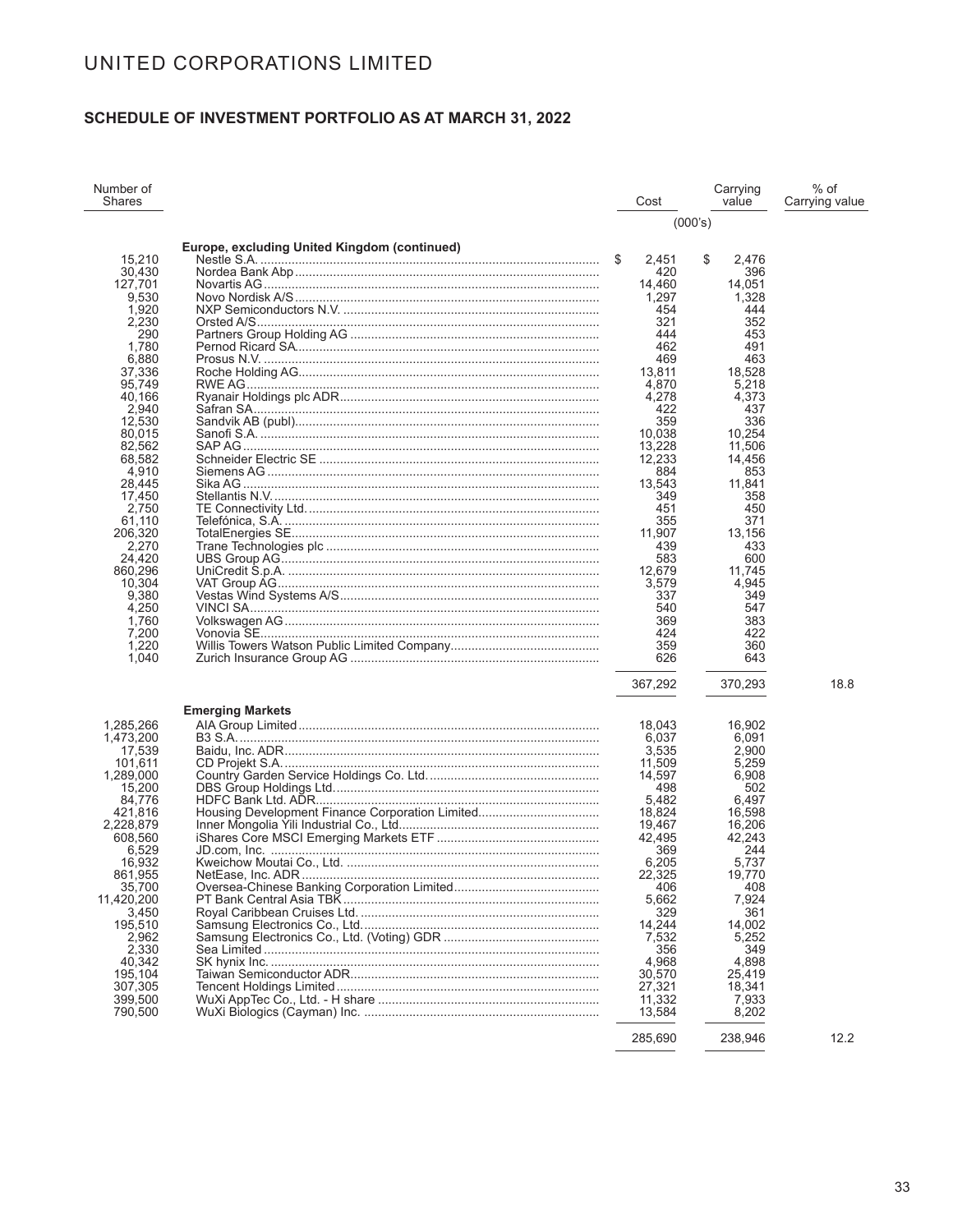| Number of<br>Shares |                       | Cost          | Carrying<br>value | % of<br>Carrying value |
|---------------------|-----------------------|---------------|-------------------|------------------------|
|                     |                       | (000's)       |                   |                        |
|                     | Japan                 |               |                   |                        |
| 21,600              |                       | \$<br>436     | \$<br>424         |                        |
| 8,100<br>12,900     |                       | 381<br>384    | 396<br>397        |                        |
| 94,900              |                       | 6,163         | 3,997             |                        |
| 16,900              |                       | 447           | 466               |                        |
| 47,466              |                       | 13,805        | 10,935            |                        |
| 58.100<br>600       |                       | 14,479<br>388 | 12,928<br>388     |                        |
| 2.100               |                       | 395           | 398               |                        |
| 8,300               |                       | 525           | 526               |                        |
| 14,900<br>123,639   |                       | 525<br>21,368 | 534<br>17,832     |                        |
| 11,200              |                       | 478           | 477               |                        |
| 12,400              |                       | 528           | 511               |                        |
| 27,938              |                       | 15,026        | 16.442            |                        |
| 62,500<br>10,400    |                       | 2,534<br>494  | 2,355<br>492      |                        |
| 87,000              |                       | 713           | 680               |                        |
| 14,100              |                       | 486           | 482               |                        |
| 13,200              |                       | 368           | 356               |                        |
| 25,500<br>55,900    |                       | 429<br>5,461  | 411<br>4,664      |                        |
| 4,400               |                       | 443           | 441               |                        |
| 800                 |                       | 528           | 507               |                        |
| 15,100              |                       | 349<br>398    | 337<br>386        |                        |
| 10,600<br>2.600     |                       | 299           | 288               |                        |
| 15,900              |                       | 376           | 382               |                        |
| 1,900               |                       | 469           | 459               |                        |
| 15,800<br>30,700    |                       | 400<br>376    | 398<br>375        |                        |
| 216,103             |                       | 13,285        | 12,027            |                        |
| 77,673              |                       | 17,582        | 15,003            |                        |
| 600<br>9,400        |                       | 431<br>526    | 425<br>537        |                        |
| 7,800               |                       | 1,024         | 1.021             |                        |
| 11,800              |                       | 512           | 474               |                        |
| 56,500              |                       | 4,338         | 5,183             |                        |
| 207,500<br>5,800    |                       | 9,722<br>445  | 7,462<br>425      |                        |
| 1,000               |                       | 636           | 650               |                        |
| 60,700              |                       | 1,360         | 1,387             |                        |
|                     |                       | 139,312       | 124,258           | 6.3                    |
|                     |                       |               |                   |                        |
| 313,044             | <b>United Kingdom</b> | 6,214         | 7,118             |                        |
| 8,940               |                       | 585           | 583               |                        |
| 2,600               |                       | 386           | 389               |                        |
| 3,950<br>8,860      |                       | 342<br>1,444  | 313<br>1,474      |                        |
| 2,538,343           |                       | 7,143         | 6,180             |                        |
| 118,530             |                       | 770           | 730               |                        |
| 14,230              |                       | 767           | 746               |                        |
| 14,800<br>14,080    |                       | 412<br>880    | 401<br>893        |                        |
| 336,142             |                       | 15,619        | 16,285            |                        |
| 2,140               |                       | 387           | 365               |                        |
| 31,590              |                       | 852           | 854               |                        |
| 69,180<br>116,160   |                       | 571<br>997    | 568<br>1.002      |                        |
| 548,280             |                       | 452           | 424               |                        |
| 3,220               |                       | 420           | 421               |                        |
| 28.630<br>583,350   |                       | 533<br>11,919 | 551<br>10,860     |                        |
| 87,418              |                       | 9,022         | 8,370             |                        |
| 13.230              |                       | 511           | 518               |                        |
| 6,170               |                       | 603           | 616               |                        |
| 8,334,984           |                       | 18,396        | 13,834            |                        |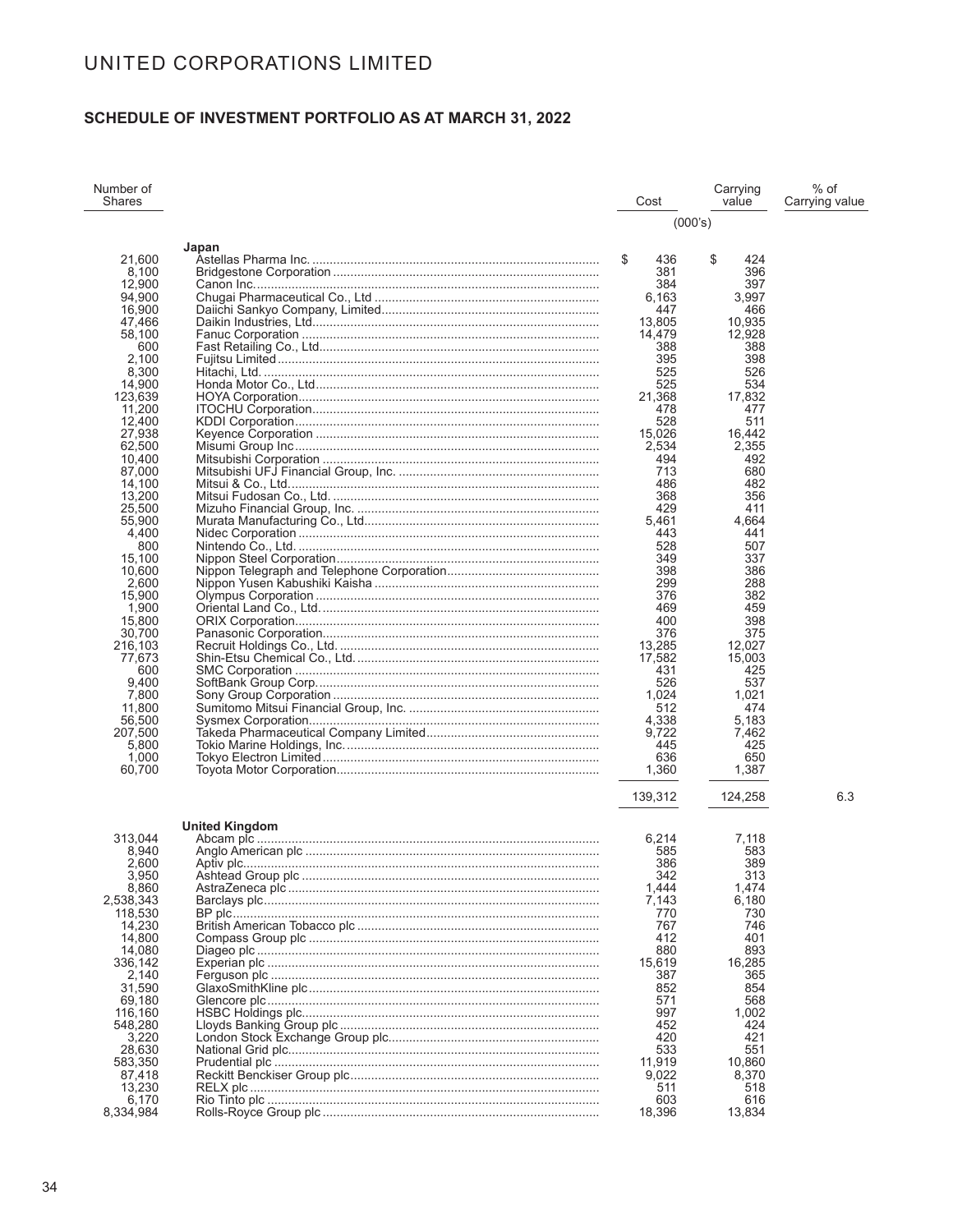# **SCHEDULE OF INVESTMENT PORTFOLIO AS AT MARCH 31, 2022**

| Number of<br><b>Shares</b> |                                                 |   | Cost         |         | Carrying<br>value | $%$ of<br>Carrying value |
|----------------------------|-------------------------------------------------|---|--------------|---------|-------------------|--------------------------|
|                            |                                                 |   |              | (000's) |                   |                          |
|                            | United Kingdom (continued)                      |   |              |         |                   |                          |
| 411,138                    |                                                 | S | 12,376       | \$      | 14,215            |                          |
| 13,295                     |                                                 |   | 2,692        |         | 2,736             |                          |
| 1.655.506<br>16,500        |                                                 |   | 7,378<br>928 |         | 6.175<br>936      |                          |
| 220,300                    |                                                 |   | 458          |         | 452               |                          |
| 234,984                    |                                                 |   | 6,523        |         | 5,540             |                          |
|                            |                                                 |   | 109,580      |         | 103,549           | 5.3                      |
|                            | Canada                                          |   |              |         |                   |                          |
| 4,930                      |                                                 |   | 388          |         | 377               |                          |
| 3,625,680                  |                                                 |   | 6,201        |         | 62.724            |                          |
| 9,040                      |                                                 |   | 481          |         | 508               |                          |
| 4,450                      |                                                 |   | 662          |         | 655               |                          |
| 7.760                      |                                                 |   | 707          |         | 695               |                          |
| 15.860                     |                                                 |   | 491          |         | 484               |                          |
| 9,110                      |                                                 |   | 641          |         | 644               |                          |
| 3.000                      |                                                 |   | 478          |         | 455               |                          |
| 4.400                      |                                                 |   | 738          |         | 738               |                          |
| 7,160                      |                                                 |   | 567          |         | 554               |                          |
| 5,850<br>170               |                                                 |   | 599<br>363   |         | 604<br>363        |                          |
| 12.870                     |                                                 |   | 732          |         | 741               |                          |
| 14,380                     |                                                 |   | 376          |         | 383               |                          |
| 4,060                      |                                                 |   | 545          |         | 527               |                          |
| 8,260                      |                                                 |   | 1,162        |         | 1,137             |                          |
| 590                        |                                                 |   | 519          |         | 499               |                          |
| 9.780                      |                                                 |   | 404          |         | 398               |                          |
| 6,590                      |                                                 |   | 470          |         | 465               |                          |
| 6.060                      |                                                 |   | 310          |         | 306               |                          |
| 10,500                     |                                                 |   | 1,061        |         | 1,041             |                          |
|                            |                                                 |   | 17,895       |         | 74,298            | 3.8                      |
|                            | Australia                                       |   |              |         |                   |                          |
| 22,550                     | Australia and New Zealand Banking Group Limited |   | 588          |         | 583               |                          |
| 27,830                     |                                                 |   | 1,291        |         | 1,349             |                          |
| 10,670                     |                                                 |   | 1.075        |         | 1,057             |                          |
| 3,320                      |                                                 |   | 833          |         | 834               |                          |
| 17,990                     |                                                 |   | 321          |         | 348               |                          |
| 22.930<br>2,810            |                                                 |   | 490          |         | 491               |                          |
| 24,080                     |                                                 |   | 521<br>719   |         | 535<br>729        |                          |
| 3,370                      |                                                 |   | 368          |         | 376               |                          |
| 10,160                     |                                                 |   | 482          |         | 480               |                          |
| 29,000                     |                                                 |   | 650          |         | 658               |                          |
| 48,278                     |                                                 |   | 6,188        |         | 4,645             |                          |
|                            |                                                 |   | 13,526       |         | 12,085            | 0.6                      |
|                            |                                                 |   |              |         |                   |                          |
|                            |                                                 |   | \$1,834,918  |         | \$1,965,258       | 100.0                    |

<sup>1</sup> This company and United are related parties.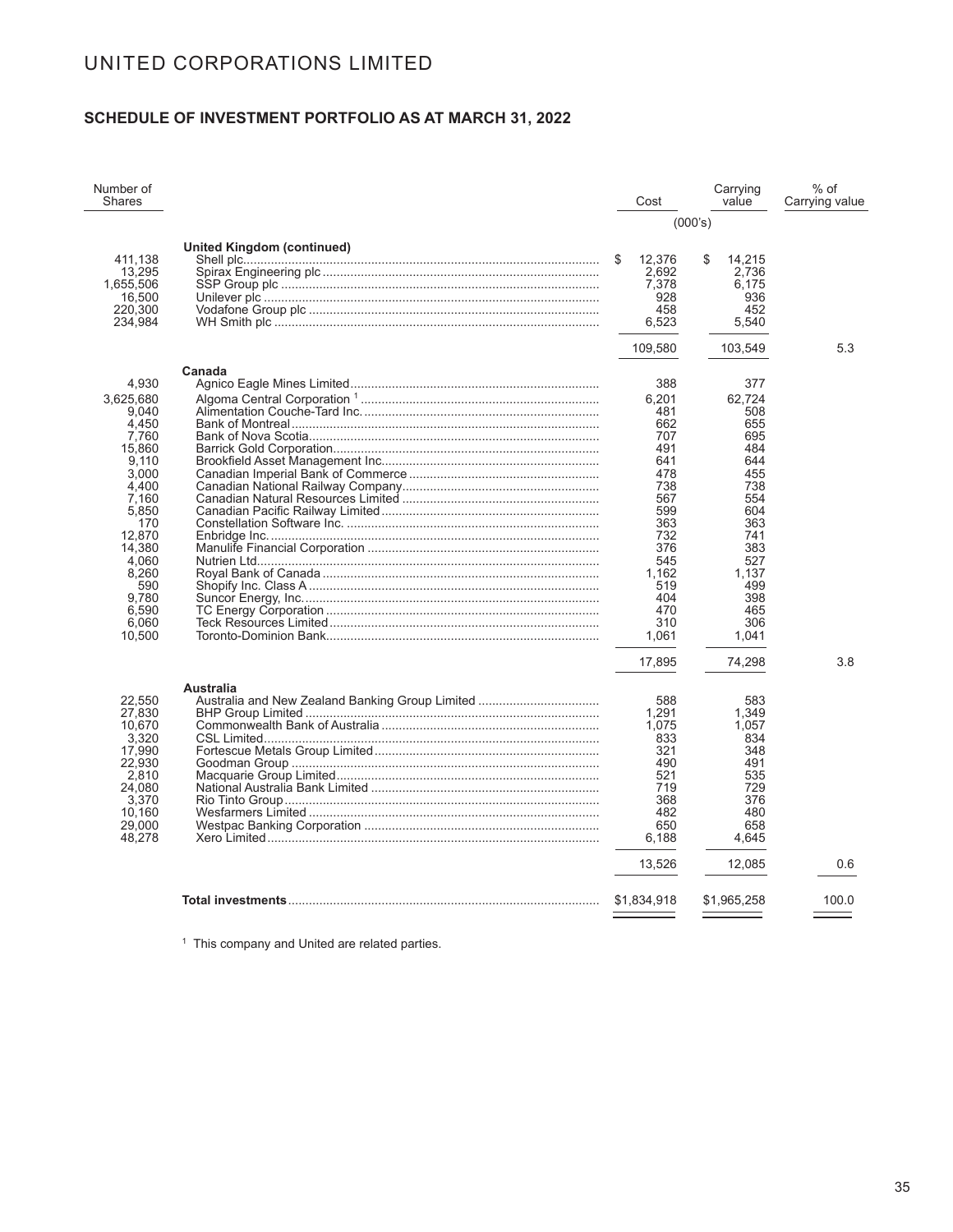#### **COMPANY BACKGROUND (Unaudited)**

Consolidated Investment Corporation of Canada was incorporated in February 1929 and its bonds and preferred shares were offered for sale to the public. The Company was capitalized with \$15,000,000 4½% First Collateral Trust Gold Bonds due 1959, and \$10,000,000 (\$100 par) of 5% Cumulative Preferred Shares. 1,375,000 Common Shares (no par value) were issued of which 375,000 were deposited in trust or reserved for sale to the Company's senior security holders. The Company's securities were sold for \$32,000,000 plus accrued interest and organizational expenses.

The trust deed securing the First Collateral Trust Gold Bonds covenanted that assets pledged with the trustee should at all times be equal to 125% of the principal amount of bonds outstanding. With the decline in security values beginning in late 1929, the Company attempted to satisfy this covenant by purchasing the Company's bonds for cancellation at discount prices. The continued deterioration of security markets into 1932 made the continuation of this policy impracticable. The Company therefore defaulted under its covenants and the Company was reorganized.

Under the February 13, 1933 arrangement, the Company's remaining \$6,427,000 4½% Gold Bonds (\$8,573,000 out of the original \$15,000,000 had been purchased for cancellation) received 70% of their face value in a new issue of 5% "Income" Bonds due 1953, and 30% of their face value in Class "A" 5% "Preferred" Shares. The bondholders were also given 53.61% of the common equity (Class "B" Shares) with the old preferred shareholders and common shareholders receiving 41.70% and 4.69% of the new equity respectively.

Under the February 13, 1933 reorganization, the Company's name was changed to United Corporations Limited.

On December 23, 1959, United Corporations Limited acquired all of the assets of London Canadian Investment Corporation for \$7,925,483. Consideration was satisfied by issuing \$2,408,700 par value of 5% Preferred Shares (1959 Series) and Common (Class B) Shares equal to 15.7% of the total Common Shares to be outstanding after the completion of this transaction.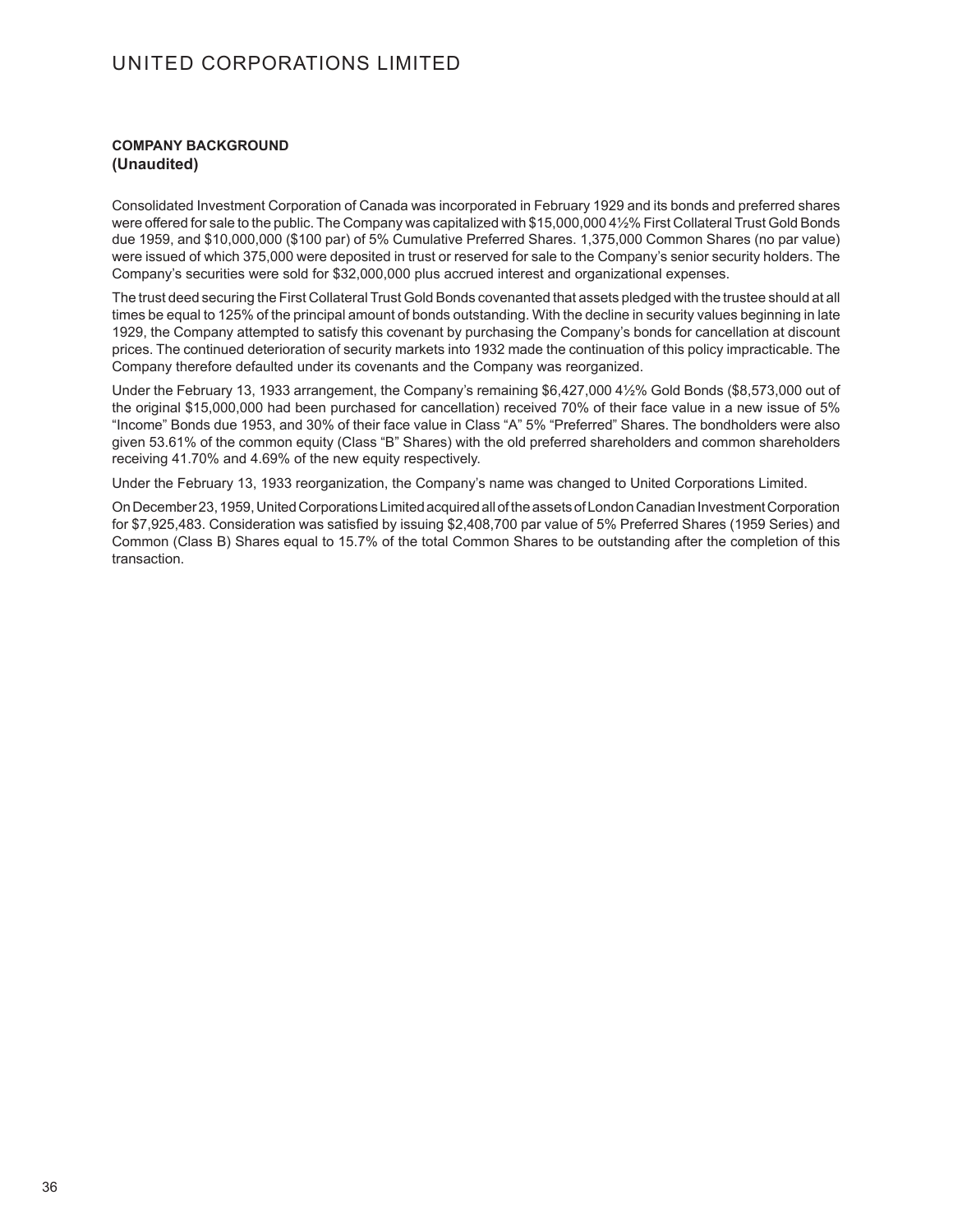#### **FINANCIAL RECORD: 1929 - 2022 (Unaudited)**

| Year                               | <b>Total Net</b><br>Assets *<br>(000's) | Funded<br>Debt<br>(000's)                     | Preferred<br>Shares $=$<br>(000's) | Net<br>Equity<br>Value<br>(000's) | Net<br>Equity<br>Value per<br>Common<br>Share** | Net Investment<br>Income<br>Available<br>for Common<br>Shares<br>(000's) | Net<br>Investment<br>Income<br>per<br>Common<br>Share** |
|------------------------------------|-----------------------------------------|-----------------------------------------------|------------------------------------|-----------------------------------|-------------------------------------------------|--------------------------------------------------------------------------|---------------------------------------------------------|
|                                    |                                         | Consolidated Investment Corporation of Canada |                                    |                                   |                                                 |                                                                          |                                                         |
| Feb 1929                           | \$32,000                                | \$15,000                                      | \$10,000                           | 7,000<br>\$                       | \$ N/A                                          | \$ N/A                                                                   | \$ N/A                                                  |
| Dec 1931                           | 9,616                                   | 7,161                                         | 10,000                             | (7, 545)                          | N/A                                             | N/A                                                                      | N/A                                                     |
| 1932                               | 4,726                                   | 6,427                                         | 10,000                             | (11, 701)                         | N/A                                             | N/A                                                                      | N/A                                                     |
| <b>United Corporations Limited</b> |                                         |                                               |                                    |                                   |                                                 |                                                                          |                                                         |
| 1933                               | 6,120                                   | 4,499                                         | 2,000                              | (379)                             | (0.04)                                          |                                                                          |                                                         |
| 1934                               | 8,147                                   | 4,499                                         | 2,097                              | 1,551                             | 0.16                                            | (95)                                                                     | (0.01)                                                  |
| 1935                               | 9,378                                   | 4,499                                         | 2,161                              | 2,718                             | 0.28                                            | (13)                                                                     |                                                         |
| 1936                               | 12,892                                  | 4,499                                         | 2,097                              | 6,296                             | 0.64                                            | 49                                                                       | 0.01                                                    |
| 1937                               | 9,542                                   | 4,499                                         | 1,928                              | 3,115                             | 0.32                                            | 109                                                                      | 0.01                                                    |
| 1938                               | 9,485                                   | 3,779                                         | 1,620                              | 4,087                             | 0.41                                            | 44                                                                       | 0.01                                                    |
| 1939                               | 9,844                                   | 3,705                                         | 1,588                              | 4,550                             | 0.46                                            | 58                                                                       | 0.01                                                    |
| 1940                               | 8,676                                   | 3,705                                         | 1,588                              | 3,383                             | 0.34                                            | 48                                                                       | 0.01                                                    |
| 1941                               | 8,175                                   | 3,599                                         | 1,588                              | 2,988                             | 0.30                                            | 82                                                                       | 0.01                                                    |
| 1942                               | 8,712                                   | 3,499                                         | 1,580                              | 3,633                             | 0.37                                            | 108                                                                      | 0.01                                                    |
| 1943                               | 9,746                                   | 3,000                                         | 1,580                              | 5,166                             | 0.52                                            | 78                                                                       | 0.01                                                    |
| 1944                               | 11,298                                  | 2,900                                         | 1,580                              | 6,818                             | 0.69                                            | 155                                                                      | 0.02                                                    |
| 1945                               | 14,444                                  | 2,800                                         | 1,580                              | 10,064                            | 1.02                                            | 173                                                                      | 0.02                                                    |
| 1946                               | 14,059                                  | 2,700                                         | 1,580                              | 9,779                             | 0.99                                            | 243                                                                      | 0.03                                                    |
| 1947                               | 13,668                                  | 2,600                                         | 1,580                              | 9,489                             | 0.96                                            | 339                                                                      | 0.03                                                    |
| 1948                               | 13,443                                  | 2,500                                         | 1,567                              | 9,376                             | 0.95                                            | 370                                                                      | 0.04                                                    |
|                                    |                                         |                                               |                                    |                                   |                                                 | 385                                                                      |                                                         |
| 1949<br>1950                       | 14,772                                  | 2,400                                         | 1,567                              | 10,805                            | 1.10                                            |                                                                          | 0.04                                                    |
|                                    | 17,410                                  | 2,300                                         | 1,567                              | 13,543                            | 1.37<br>1.69                                    | 564<br>578                                                               | 0.06                                                    |
| 1951<br>1952                       | 20,392                                  | 2,200                                         | 1,567                              | 16,625                            |                                                 |                                                                          | 0.06                                                    |
|                                    | 19,360                                  | 2,000                                         | 1,567                              | 15,793                            | 1.60                                            | 614                                                                      | 0.06                                                    |
| 1953                               | 19,130                                  | 1,900                                         | 1,567                              | 15,663                            | 1.59                                            | 639                                                                      | 0.07                                                    |
| 1954                               | 25,101                                  | 1,800                                         | 1,567                              | 21,734                            | 2.21                                            | 699                                                                      | 0.07                                                    |
| 1955                               | 29,015                                  | 1,700                                         | 1,567                              | 25,748                            | 2.62                                            | 732                                                                      | 0.07                                                    |
| 1956                               | 28,054                                  | 1,316                                         | 1,567                              | 25,171                            | 2.56                                            | 779                                                                      | 0.08                                                    |
| 1957                               | 24,447                                  | 879                                           | 1,567                              | 22,001                            | 2.24                                            | 834                                                                      | 0.09                                                    |
| 1958                               | 30,381                                  |                                               | 1,567                              | 28,814                            | 2.93                                            | 898                                                                      | 0.09                                                    |
| 1959                               | 38,197                                  |                                               | 3,976                              | 34,221                            | 2.93                                            | 900                                                                      | 0.08                                                    |
| 1960                               | 37,600                                  |                                               | 3,976                              | 33,624                            | 2.88                                            | 1,110                                                                    | 0.10                                                    |
| 1961                               | 44,352                                  |                                               | 3,976                              | 40,376                            | 3.44                                            | 1,117                                                                    | 0.10                                                    |
| 1962                               | 41,868                                  |                                               | 3,976                              | 37,893                            | 3.22                                            | 1,141                                                                    | 0.10                                                    |
| 1963                               | 52,321                                  |                                               | 7,747                              | 44,574                            | 3.75                                            | 1,179                                                                    | 0.10                                                    |
| 1964                               | 62,861                                  |                                               | 7,747                              | 55,114                            | 4.64                                            | 1,348                                                                    | 0.11                                                    |
| 1965                               | 66,117                                  |                                               | 7,747                              | 58,370                            | 4.91                                            | 1,503                                                                    | 0.13                                                    |
| 1966                               | 63,156                                  |                                               | 7,747                              | 55,409                            | 4.66                                            | 1,583                                                                    | 0.13                                                    |
| 1967                               | 74,757                                  |                                               | 7,747                              | 67,010                            | 5.59                                            | 1,741                                                                    | 0.15                                                    |
| 1968                               | 84,930                                  |                                               | 7,747                              | 77,174                            | 6.43                                            | 1,714                                                                    | 0.14                                                    |
| 1969                               | 78,769                                  |                                               | 7,747                              | 71,022                            | 5.90                                            | 1,866                                                                    | 0.16                                                    |
| 1970                               | 71,202                                  | —                                             | 7,747                              | 63,456                            | 5.28                                            | 1,981                                                                    | 0.17                                                    |
| 1971                               | 73,401                                  | $\overline{\phantom{0}}$                      | 7,747                              | 65,655                            | 5.46                                            | 1,669                                                                    | 0.14                                                    |
| 1972                               | 86,757                                  |                                               | 7,747                              | 79,010                            | 6.57                                            | 1,724                                                                    | 0.14                                                    |
| 1973(a)                            | 83,758                                  |                                               | 7,747                              | 76,012                            | 6.32                                            | 374                                                                      | 0.03                                                    |
| 1974                               | 82,457                                  |                                               | 7,747                              | 74,711                            | 6.21                                            | 1,996                                                                    | 0.17                                                    |
| 1975                               | 71,674                                  |                                               | 7,747                              | 63,928                            | 5.31                                            | 2,791                                                                    | 0.23                                                    |
| 1976                               | 80,075                                  | 8,000                                         | 7,747                              | 64,544                            | 5.36                                            | 2,522                                                                    | 0.21                                                    |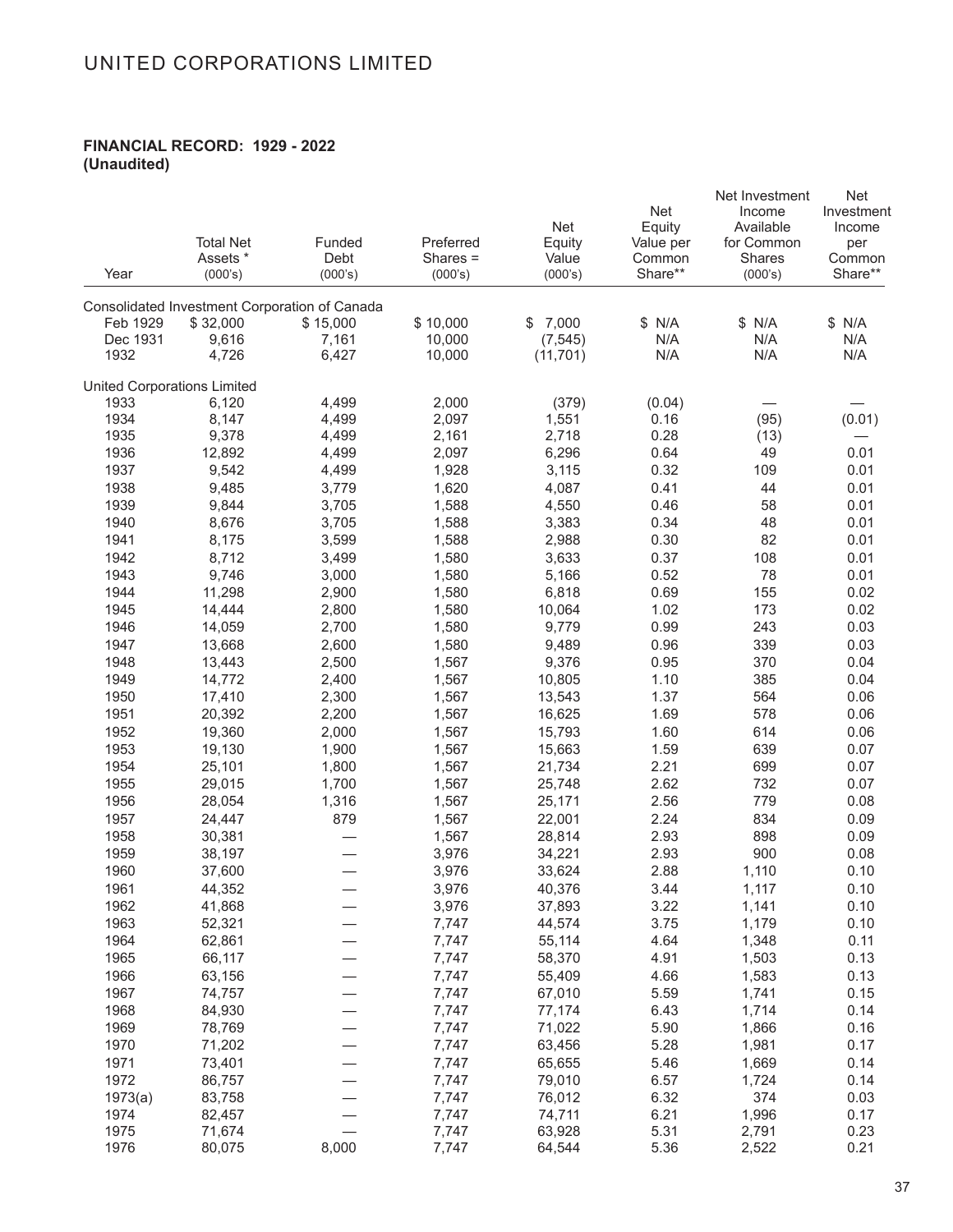#### **FINANCIAL RECORD: 1929 - 2022 (Unaudited)**

| Year         | <b>Total Net</b><br>Assets *<br>(000's) | Funded<br>Debt<br>(000's)                   | Preferred<br>Shares $=$<br>(000's) | Net<br>Equity<br>Value<br>(000's) | Net<br>Equity<br>Value per<br>Common<br>Share** | Net Investment<br>Income<br>Available<br>for Common<br><b>Shares</b><br>(000's) | Net<br>Investment<br>Income<br>per<br>Common<br>Share** |
|--------------|-----------------------------------------|---------------------------------------------|------------------------------------|-----------------------------------|-------------------------------------------------|---------------------------------------------------------------------------------|---------------------------------------------------------|
| 1977         | \$78,614                                | \$<br>8,000                                 | \$<br>7,747                        | 63,083<br>\$                      | 5.24<br>\$                                      | \$<br>2,116                                                                     | \$<br>0.18                                              |
| 1978         | 82,829                                  | 8,000                                       | 7,747                              | 67,298                            | 5.59                                            | 2,335                                                                           | 0.19                                                    |
| 1979         | 116,793                                 | 9,506                                       | 7,747                              | 100,285                           | 8.32                                            | 1,478                                                                           | 0.12                                                    |
| 1980         | 141,700                                 | 9,657                                       | 7,747                              | 129,232                           | 10.60                                           | 3,703                                                                           | 0.30                                                    |
| 1981         | 197,143                                 | 8,000                                       | 7,747                              | 194,350                           | 15.94                                           | 4,808                                                                           | 0.39                                                    |
| 1982         | 127,643                                 | 8,000                                       | 7,747                              | 121,412                           | 9.95                                            | 4,437                                                                           | 0.36                                                    |
| 1983         | 182,227                                 | 8,000                                       | 7,747                              | 174,692                           | 14.31                                           | 4,468                                                                           | 0.37                                                    |
| 1984         | 201,172                                 | 8,000                                       | 7,747                              | 191,984                           | 15.73                                           | 3,934                                                                           | 0.32                                                    |
| 1985         | 247,596                                 | 8,000                                       | 7,747                              | 234,514                           | 19.22                                           | 4,788                                                                           | 0.39                                                    |
| 1986         | 327,327                                 | 8,000                                       | 7,747                              | 319,783                           | 26.21                                           | 4,816                                                                           | 0.40                                                    |
| 1987         | 370,718                                 |                                             | 7,747                              | 371,437                           | 30.44                                           | 4,841                                                                           | 0.40                                                    |
| 1988         | 316,009                                 | —                                           | 7,747                              | 322,434                           | 26.43                                           | 6,785                                                                           | 0.56                                                    |
| 1989         | 329,082                                 |                                             | 7,747                              | 321,668                           | 26.37                                           | 8,778                                                                           | 0.72                                                    |
| 1990         | 340,980                                 | $\overline{\phantom{0}}$                    | 7,747                              | 343,482                           | 28.16                                           | 16,989                                                                          | 1.39                                                    |
| 1991         | 311,586                                 | $\qquad \qquad$                             | 7,747                              | 304,079                           | 24.93                                           | 9,339                                                                           | 0.77                                                    |
| 1992         | 308,237                                 | $\overline{\phantom{0}}$                    | 7,747                              | 300,992                           | 24.68                                           | 7,880                                                                           | 0.65                                                    |
| 1993         | 314,603                                 |                                             | 7,747                              | 308,617                           | 25.30                                           | 7,617                                                                           | 0.63                                                    |
| 1994         | 359,673                                 |                                             | 7,747                              | 363,496                           | 29.80                                           | 7,192                                                                           | 0.59                                                    |
| 1995         | 355,050                                 | $\qquad \qquad$<br>$\overline{\phantom{0}}$ | 7,747                              | 352,874                           | 28.94<br>32.79                                  | 7,963                                                                           | 0.65                                                    |
| 1996<br>1997 | 396,725<br>478,172                      |                                             | 7,747<br>7,747                     | 399,853<br>475,416                | 38.99                                           | 7,969<br>8,960                                                                  | 0.65<br>0.74                                            |
| 1998         | 649,802                                 | $\overline{\phantom{0}}$<br>$\qquad \qquad$ | 7,747                              | 667,137                           | 54.71                                           | 9,174                                                                           | 0.75                                                    |
| 1999         | 612,872                                 | $\qquad \qquad$                             | 7,747                              | 620,107                           | 50.85                                           | 9,635                                                                           | 0.79                                                    |
| 2000         | 774,519                                 | $\overline{\phantom{0}}$                    | 7,747                              | 784,932                           | 64.37                                           | 8,403                                                                           | 0.69                                                    |
| 2001         | 723,950                                 | $\overbrace{\phantom{123221111}}$           | 7,747                              | 718,712                           | 58.94                                           | 10,640                                                                          | 0.87                                                    |
| 2002         | 758,055                                 |                                             | 7,747                              | 750,308                           | 61.53                                           | 11,606                                                                          | 0.95                                                    |
| 2003         | 609,269                                 | $\qquad \qquad$                             | 7,747                              | 601,522                           | 49.33                                           | 11,772                                                                          | 0.97                                                    |
| 2004         | 755,491                                 | $\overline{\phantom{0}}$                    | 7,747                              | 747,744                           | 61.32                                           | 11,041                                                                          | 0.91                                                    |
| 2005         | 826,344                                 |                                             | 7,747                              | 818,597                           | 67.13                                           | 12,462                                                                          | 1.02                                                    |
| 2006         | 940,068                                 | $\qquad \qquad$                             | 7,747                              | 932,321                           | 76.46                                           | 12,676                                                                          | 1.04                                                    |
| 2007         | 1,056,872                               | $\qquad \qquad$                             | 7,747                              | 1,049,125                         | 86.03                                           | 15,121                                                                          | 1.24                                                    |
| 2008         | 948,929                                 | $\overline{\phantom{0}}$                    | 7,747                              | 941,182                           | 77.18                                           | 15,909                                                                          | 1.30                                                    |
| 2009         | 676,149                                 | $\overline{\phantom{0}}$                    | 7,747                              | 668,402                           | 54.81                                           | 15,420                                                                          | 1.26                                                    |
| 2010         | 828,840                                 |                                             | 7,747                              | 821,093                           | 67.33                                           | 14,155                                                                          | 1.16                                                    |
| 2011         | 883,576                                 |                                             | 7,747                              | 875,829                           | 71.82                                           | 14,987                                                                          | 1.23                                                    |
| 2012         | 889,646                                 |                                             | 7,747                              | 881,899                           | 72.32                                           | 17,412                                                                          | 1.43                                                    |
| 2013         | 1,008,012                               |                                             | 7,747                              | 1,000,265                         | 82.03                                           | 17,414                                                                          | 1.43                                                    |
| 2014         | 1,220,612                               |                                             | 7,747                              | 1,212,865                         | 99.46                                           | 18,686                                                                          | 1.53                                                    |
| 2015         | 1,444,951                               | $\overline{\phantom{0}}$                    | 7,747                              | 1,437,204                         | 117.86                                          | 21,971                                                                          | 1.80                                                    |
| 2016         | 1,479,121                               | —                                           | 7,747                              | 1,471,374                         | 120.66                                          | 25,967                                                                          | 2.13                                                    |
| 2017         | 1,621,302                               |                                             | 7,747                              | 1,613,555                         | 132.32                                          | 23,463                                                                          | 1.92                                                    |
| 2018         | 1,695,470                               |                                             | 7,747                              | 1,687,723                         | 138.40                                          | 24,124                                                                          | 1.98                                                    |
| 2019         | 1,800,185                               |                                             | 7,747                              | 1,792,438                         | 146.99                                          | 27,462                                                                          | 2.25                                                    |
| 2020         | 1,680,040                               |                                             | 7,747                              | 1,672,293                         | 137.95                                          | 27,894                                                                          | 2.29                                                    |
| 2021         | 2,072,040                               |                                             | 7,747                              | 2,064,293                         | 170.66                                          | 27,971                                                                          | 2.31                                                    |
| 2022         | 2,018,799                               |                                             | 7,747                              | 2,011,052                         | 166.49                                          | 3,611                                                                           | 0.30                                                    |

This chart is drawn from the individual annual reports and has not been restated for any subsequent changes in accounting policies.

= Preferred Shares at the cost of redemption, including dividend arrears in 1933 - 1936.

\* Total assets less liabilities.<br>\*\* Includes the impact of history

Includes the impact of historical stock dividends.

(a) For three months ended March 31, 1973. Figures in this table are for fiscal years ended December 31 prior to 1973 and March 31 thereafter.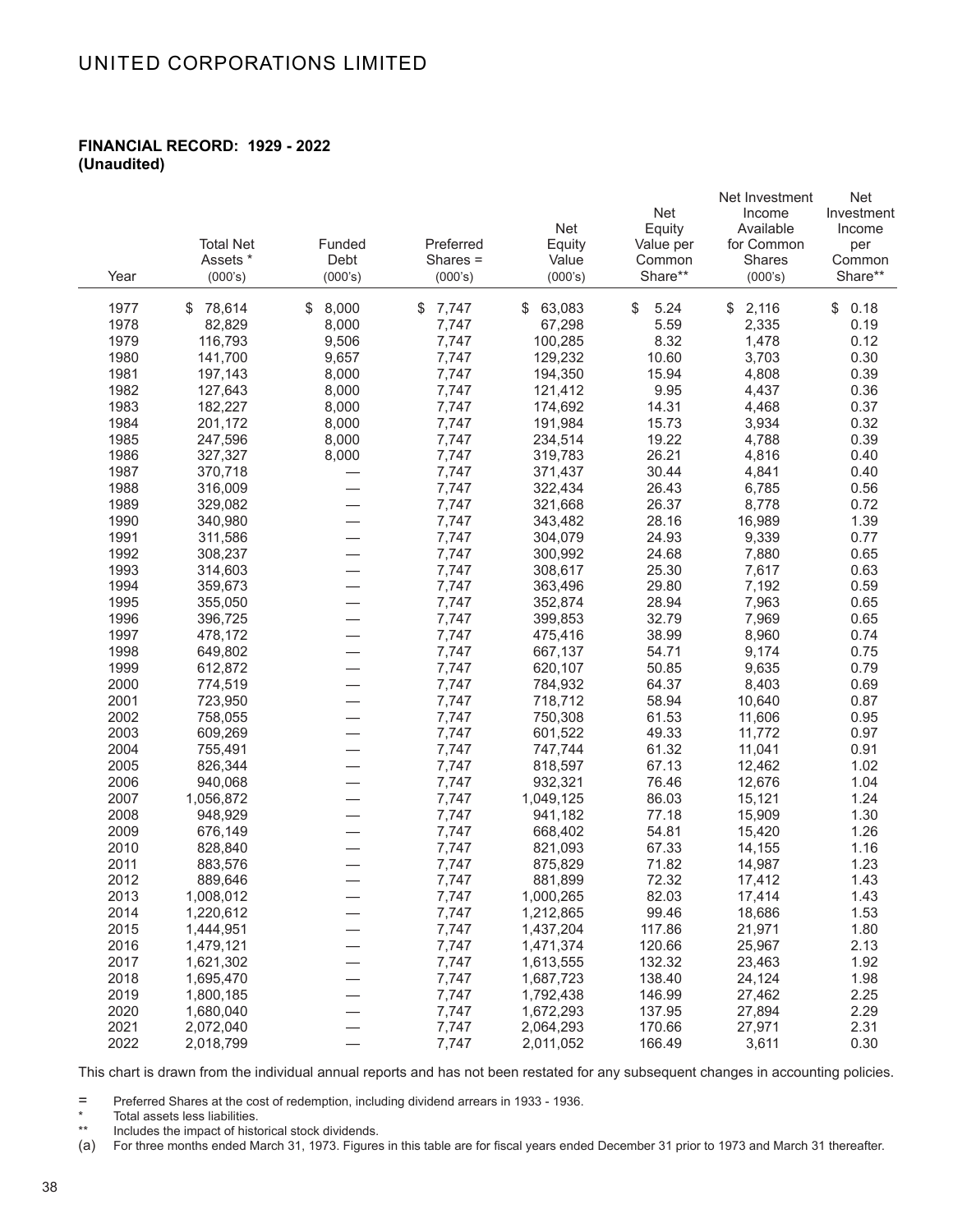#### **FINANCIAL RECORD: 1929 - 2022 (Unaudited)**

#### **Historical Stock Dividends**

| Date | <b>Stock</b><br>dividend<br>rate | Issue<br>price | Date | <b>Stock</b><br>dividend<br>rate | <b>Issue</b><br>price | Date | <b>Stock</b><br>dividend<br>rate | <b>Issue</b><br>price |
|------|----------------------------------|----------------|------|----------------------------------|-----------------------|------|----------------------------------|-----------------------|
| 1953 | 4 for 1                          | Split          | 1988 | 1 for 15                         | \$65.46               | 1998 | 1 for 33,1645                    | \$76.61               |
| 1964 | 3 for 1                          | Split          | 1989 | 1 for $8$                        | 54.53                 | 1999 | 1 for 13.5404                    | 78.67                 |
| 1982 | 1 for 6.4725                     | \$38.81        | 1989 | 1 for 55                         | 48.30                 | 2000 | 1 for 20.9744                    | 69.74                 |
| 1984 | 1 for 10                         | 40.41          | 1991 | 1 for 16                         | 50.72                 | 2001 | 1 for 20.94286                   | 80.63                 |
| 1985 | 1 for 10                         | 40.93          | 1993 | 1 for 38                         | 42.18                 | 2001 | 1 for 7.9472                     | 76.77                 |
| 1986 | 1 for 30                         | 46.53          | 1995 | 1 for 16,42525                   | 49.44                 | 2002 | 1 for 15.3238                    | 64.36                 |
| 1987 | 1 for 13                         | 60.52          | 1997 | 1 for 14.47926                   | 62.84                 |      |                                  |                       |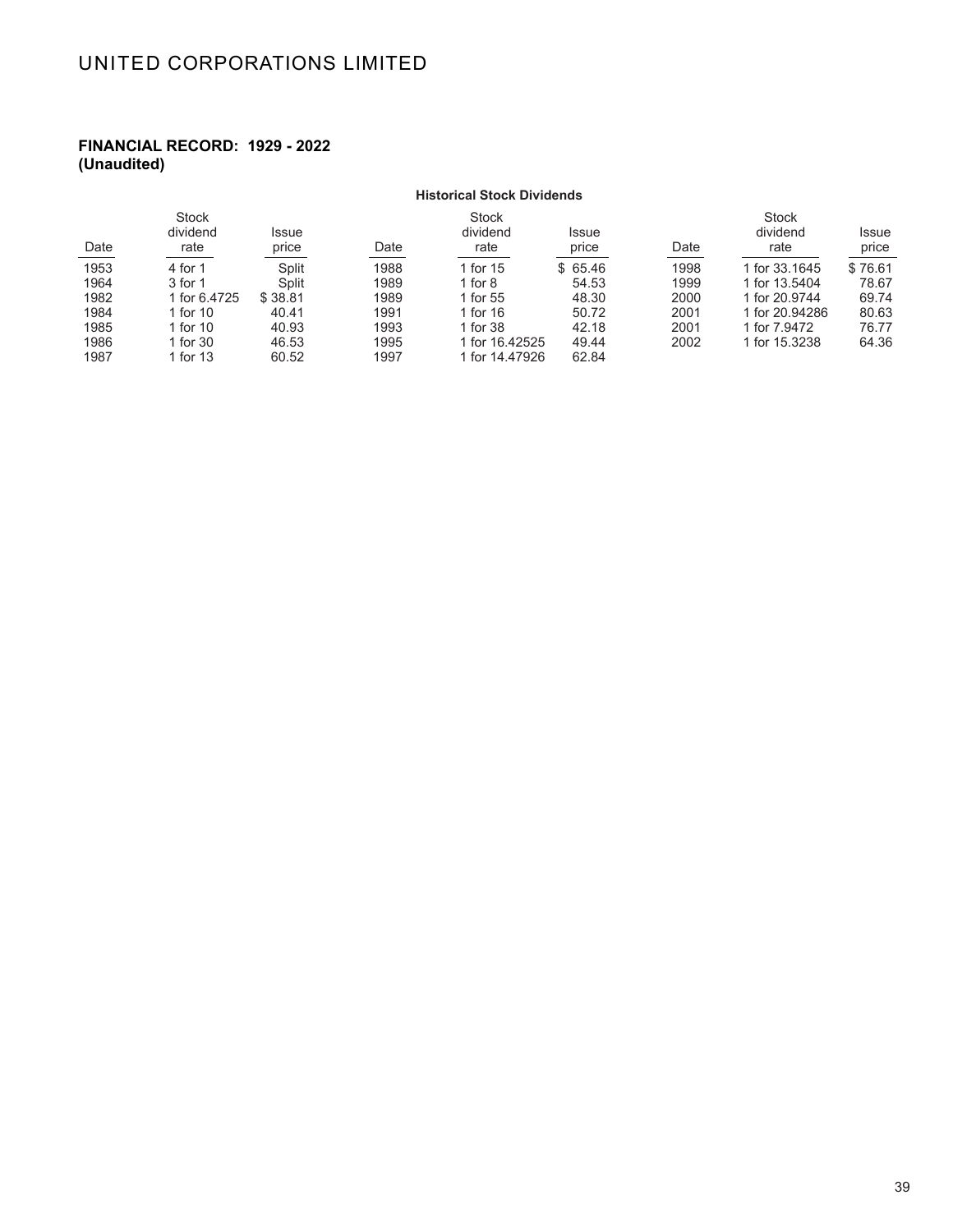#### **CORPORATE INFORMATION**

#### HEAD OFFICE

Tenth Floor, 165 University Avenue Toronto, Ontario, M5H 3B8 Tel: 416-947-2578 Fax: 416-362-2592

#### EXTERNAL INVESTMENT MANAGERS

Causeway Capital Management LLC, Los Angeles Comgest Asset Management International Limited, Dublin Harding Loevner LP, Bridgewater, New Jersey Neuberger Berman Canada ULC, Toronto

#### AUDITOR

PricewaterhouseCoopers LLP, Toronto

#### **CUSTODIAN**

RBC Investor & Treasury Services

#### TRANSFER AGENT AND REGISTRAR

Computershare Investor Services Inc. 100 University Avenue, 8th Floor Toronto, Ontario M5J 2Y1 Toll Free: 1-800-564-6253 www.computershare.com

#### TORONTO STOCK EXCHANGE LISTINGS

|                               | <b>Ticker Symbol</b> |
|-------------------------------|----------------------|
| Common                        | UNC.                 |
| <b>First Preferred</b>        | UNC.PR.A             |
| Second Preferred, 1959 Series | UNC.PR.B             |
| Second Preferred, 1963 Series | UNC.PR.C             |

#### NET EQUITY VALUE

The Company's Net Equity Value per Common Share is published on the Company's website.

#### REPORTING PROCEDURE FOR ACCOUNTING AND AUDITING MATTERS

If you have a complaint regarding accounting, internal controls or auditing matters or a concern regarding questionable accounting or auditing matters, you should submit your written complaint or concern to:

Mr. Michael J. White Chairman of the Audit Committee United Corporations Limited 165 University Avenue, 10th Floor Toronto, Ontario M5H 3B8 Email: michaeljwhite@sympatico.ca Phone: 416-505-2677

You may submit your complaint or concern anonymously. Your submission will be kept confidential and will be treated in accordance with the Company's policy for reporting accounting or auditing matters.

#### WEBSITE

www.ucorp.ca